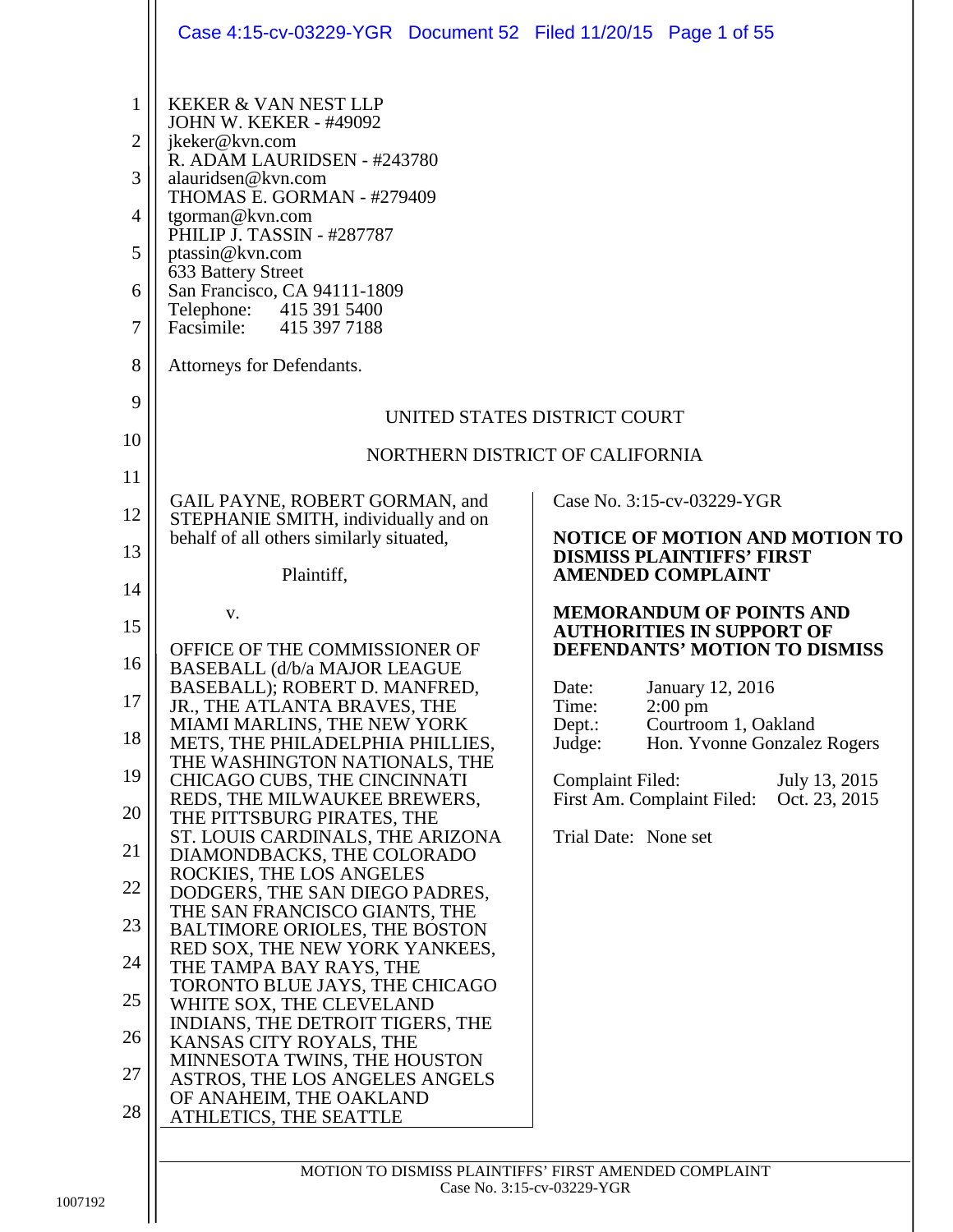|                                              | Case 4:15-cv-03229-YGR Document 52 Filed 11/20/15 Page 2 of 55                      |
|----------------------------------------------|-------------------------------------------------------------------------------------|
| $\mathbf{1}$<br>$\sqrt{2}$<br>$\mathfrak{Z}$ | MARINERS, AND THE TEXAS<br>RANGERS,<br>Defendants.                                  |
| $\overline{4}$                               |                                                                                     |
| 5<br>6                                       |                                                                                     |
| $\boldsymbol{7}$                             |                                                                                     |
| $8\,$                                        |                                                                                     |
| 9                                            |                                                                                     |
| $10\,$                                       |                                                                                     |
| $11\,$                                       |                                                                                     |
| $12\,$                                       |                                                                                     |
| 13                                           |                                                                                     |
| 14                                           |                                                                                     |
| $15\,$                                       |                                                                                     |
| 16                                           |                                                                                     |
| $17\,$                                       |                                                                                     |
| 18<br>19                                     |                                                                                     |
| $20\,$                                       |                                                                                     |
| 21                                           |                                                                                     |
| $22\,$                                       |                                                                                     |
| $23\,$                                       |                                                                                     |
| $24\,$                                       |                                                                                     |
| $25\,$                                       |                                                                                     |
| $26\,$                                       |                                                                                     |
| $27\,$                                       |                                                                                     |
| $28\,$                                       |                                                                                     |
|                                              | MOTION TO DISMISS PLAINTIFFS' FIRST AMENDED COMPLAINT<br>Case No. 3:15-cv-03229-YGR |
|                                              |                                                                                     |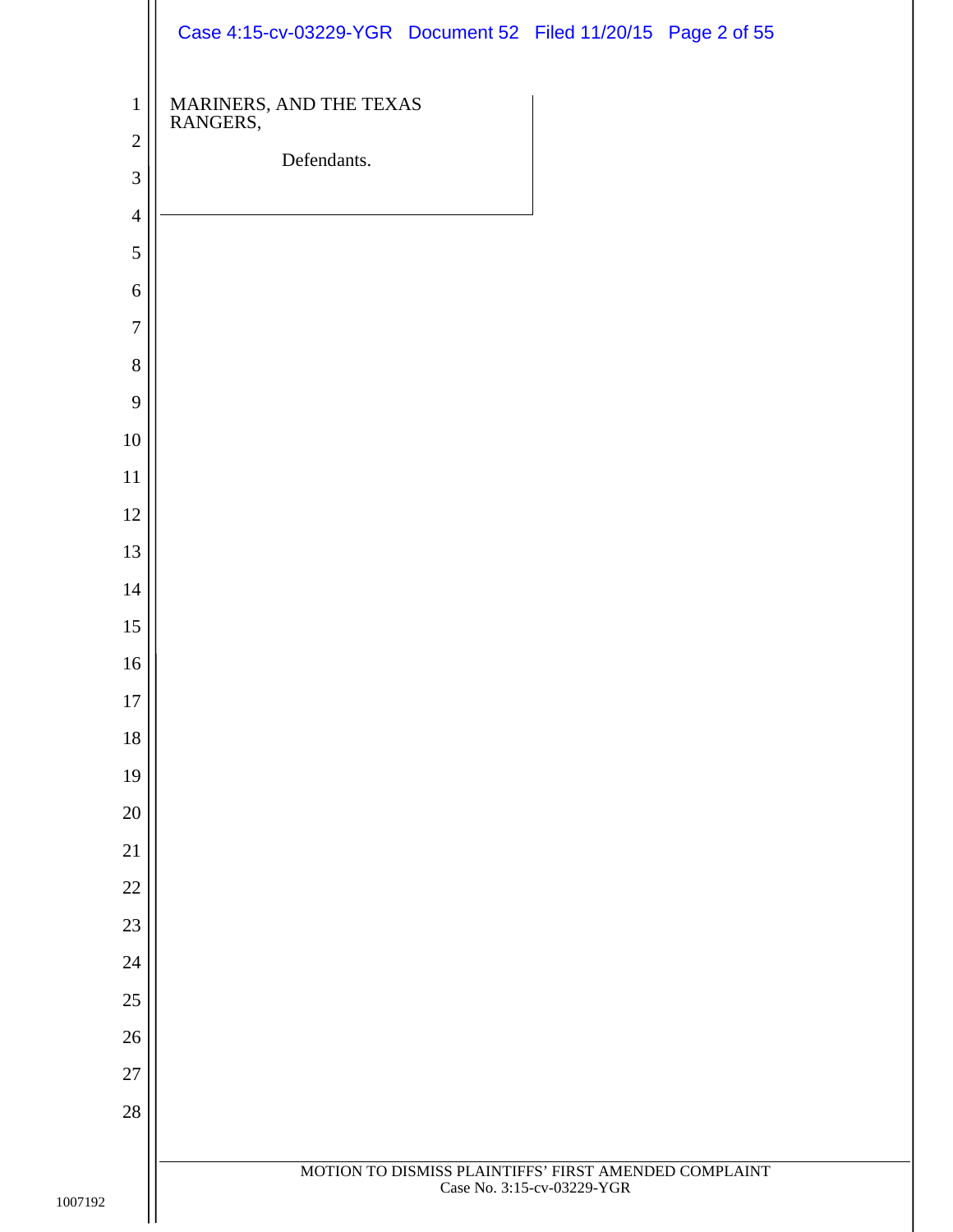|                |      |           | Case 4:15-cv-03229-YGR  Document 52  Filed 11/20/15  Page 3 of 55                                                                                   |             |
|----------------|------|-----------|-----------------------------------------------------------------------------------------------------------------------------------------------------|-------------|
| 1              |      |           | <b>TABLE OF CONTENTS</b>                                                                                                                            |             |
| $\overline{2}$ |      |           |                                                                                                                                                     | <b>Page</b> |
| 3              |      |           |                                                                                                                                                     |             |
| 4              |      |           |                                                                                                                                                     |             |
| 5              | I.   |           |                                                                                                                                                     |             |
| 6              | II.  |           |                                                                                                                                                     |             |
| 7              | III. |           |                                                                                                                                                     |             |
| 8<br>9         |      | A.        | Plaintiff Payne has never been injured and continued to attend Athletics                                                                            |             |
| 10             |      | <b>B.</b> | Plaintiff Gorman focuses his allegations on a Minor League Club that he<br>has not sued, and attended Minor League games despite specific awareness |             |
| 11             |      | $C$ .     | Plaintiff Smith alleges that she was injured at a Major League game, but                                                                            |             |
| 12             |      |           | does not allege any intention to attend future games or any threat of future                                                                        |             |
| 13<br>14       |      | D.        | Plaintiffs assert various causes of action in pursuit of an injunction                                                                              |             |
| 15             | IV.  |           |                                                                                                                                                     |             |
| 16             |      | A.        | Plaintiffs lack standing to assert their claims for negligence, fraud, and                                                                          |             |
| 17             |      |           | 1.                                                                                                                                                  |             |
| 18<br>19       |      |           | 2.<br>Plaintiffs lack standing to assert their fraud claims or their "cause of                                                                      |             |
| 20             |      | <b>B.</b> | Plaintiffs' addition of new parties creates a variety of personal-jurisdiction                                                                      |             |
| 21             |      |           |                                                                                                                                                     |             |
| 22             |      |           | The Court lacks personal jurisdiction over all Out-of-State Clubs14<br>1.                                                                           |             |
| 23             |      |           | 2.<br>This district is an improper venue for the vast majority of Plaintiffs'                                                                       |             |
| 24             |      | C.        |                                                                                                                                                     |             |
| 25             |      |           | No Duty: Plaintiffs have assumed the risk of injury from errant bats<br>1.                                                                          |             |
| 26             |      |           |                                                                                                                                                     | .20         |
| 27             |      |           | 2.<br>No Breach or Causation: Plaintiffs have not adequately alleged any<br>breach of Defendants' duties, or any causal relationship between        |             |
| 28             |      |           | $\mathbf{1}$                                                                                                                                        |             |
|                |      |           | MOTION TO DISMISS PLAINTIFFS' FIRST AMENDED COMPLAINT<br>Case No. 3:15-cv-03229-YGR                                                                 |             |
|                |      |           |                                                                                                                                                     |             |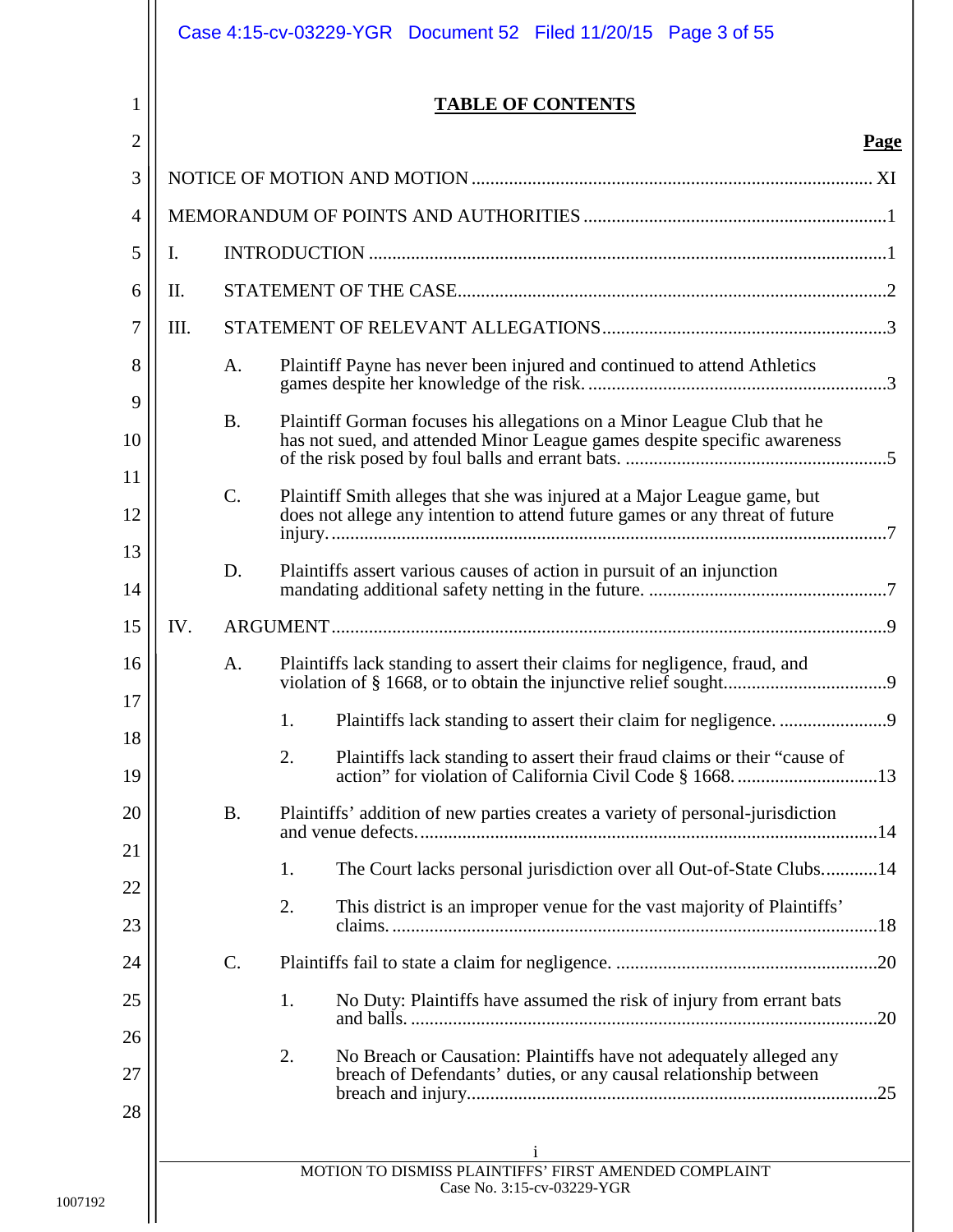|                |    |    | Case 4:15-cv-03229-YGR  Document 52  Filed 11/20/15  Page 4 of 55            |
|----------------|----|----|------------------------------------------------------------------------------|
| 1<br>2         |    |    | 3.<br>No Injury: Payne and Gorman have not actually suffered any injury      |
| 3              |    | D. |                                                                              |
| $\overline{4}$ |    |    | 1.<br>Plaintiffs fail to allege that Defendants concealed a material fact27  |
| 5              |    |    | 2.<br>Plaintiffs fail to allege that Defendants had a duty to disclose30     |
| 6              |    |    | 3.                                                                           |
| 7              |    |    | 4.                                                                           |
| 8              |    |    | 5.                                                                           |
| 9              |    | E. | Plaintiffs fail to state a claim under the Consumers Legal Remedies Act33    |
| 10             |    |    | 1.                                                                           |
| 11             |    |    | 2.<br>Plaintiffs Gorman and Smith did not purchase tickets from any          |
| 12             |    |    | 3.                                                                           |
| 13             |    | F. | Plaintiffs fail to state a claim under California's Unfair Competition Law37 |
| 14             |    | G. | Plaintiffs fail to state a claim under California Civil Code § 1668, because |
| 15             |    | H. |                                                                              |
| 16             | V. |    |                                                                              |
| 17             |    |    |                                                                              |
| 18             |    |    |                                                                              |
| 19             |    |    |                                                                              |
| 20             |    |    |                                                                              |
| 21             |    |    |                                                                              |
| 22             |    |    |                                                                              |
| 23             |    |    |                                                                              |
| 24             |    |    |                                                                              |
| 25             |    |    |                                                                              |
| 26             |    |    |                                                                              |
| 27             |    |    |                                                                              |
| 28             |    |    |                                                                              |
|                |    |    | ii<br>MOTION TO DISMISS PLAINTIFFS' FIRST AMENDED COMPLAINT                  |
|                |    |    | Case No. 3:15-cv-03229-YGR                                                   |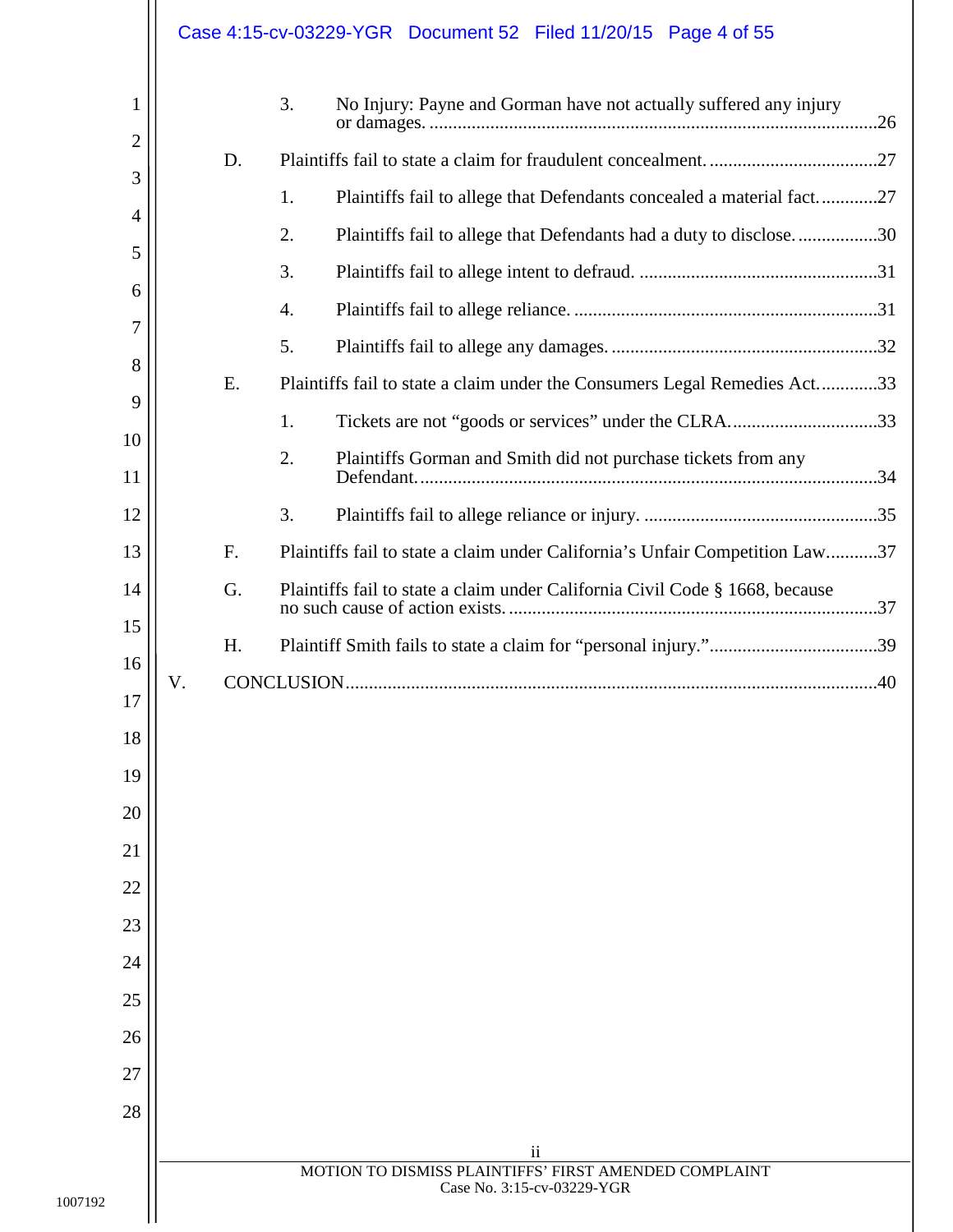|                | Case 4:15-cv-03229-YGR  Document 52  Filed 11/20/15  Page 5 of 55                       |
|----------------|-----------------------------------------------------------------------------------------|
| 1              | <b>TABLE OF AUTHORITIES</b>                                                             |
| $\overline{2}$ | Page(s)                                                                                 |
| 3              | <b>Federal Cases</b>                                                                    |
| 4<br>5         | Ashcroft v. Iqbal                                                                       |
| 6              | Ballard v. Savage                                                                       |
| $\tau$         | Bohara v. Backus Hosp. Med. Benefit Plan                                                |
| 8<br>9         | Burger King Corp. v. Rudzewicz                                                          |
| 10             | Carrico v. City and Cnty. of San Francisco<br>01.000 v. City and Chry. by Ban Francisco |
| 11<br>12       | City of Los Angeles v. Lyons                                                            |
| 13             | Clapper v. Amnesty Int'l USA                                                            |
| 14<br>15       | Core-Vent Corp. v. Nobel Indus. AB                                                      |
| 16             | Corona v. Sony Pictures Entm't, Inc.                                                    |
| 17<br>18       | Cottman Transmission Sys., Inc. v. Martino                                              |
| 19             | Daimler AG v. Bauman                                                                    |
| 20<br>21       | DaimlerChrysler Corp. v. Cuno                                                           |
| 22             | Davis v. Billick                                                                        |
| 23<br>24       | DeHaemers v. Wynne                                                                      |
| 25             | Doe v. Unocal Corp.                                                                     |
| 26<br>27       | Emp'rs Mut. Cas. Co. v. Bartile Roofs, Inc.                                             |
| 28             | Erie R.R. Co. v. Tompkins                                                               |
|                | iii<br>MOTION TO DISMISS PLAINTIFFS' FIRST AMENDED COMPLAINT                            |
|                | Case No. 3:15-cv-03229-YGR                                                              |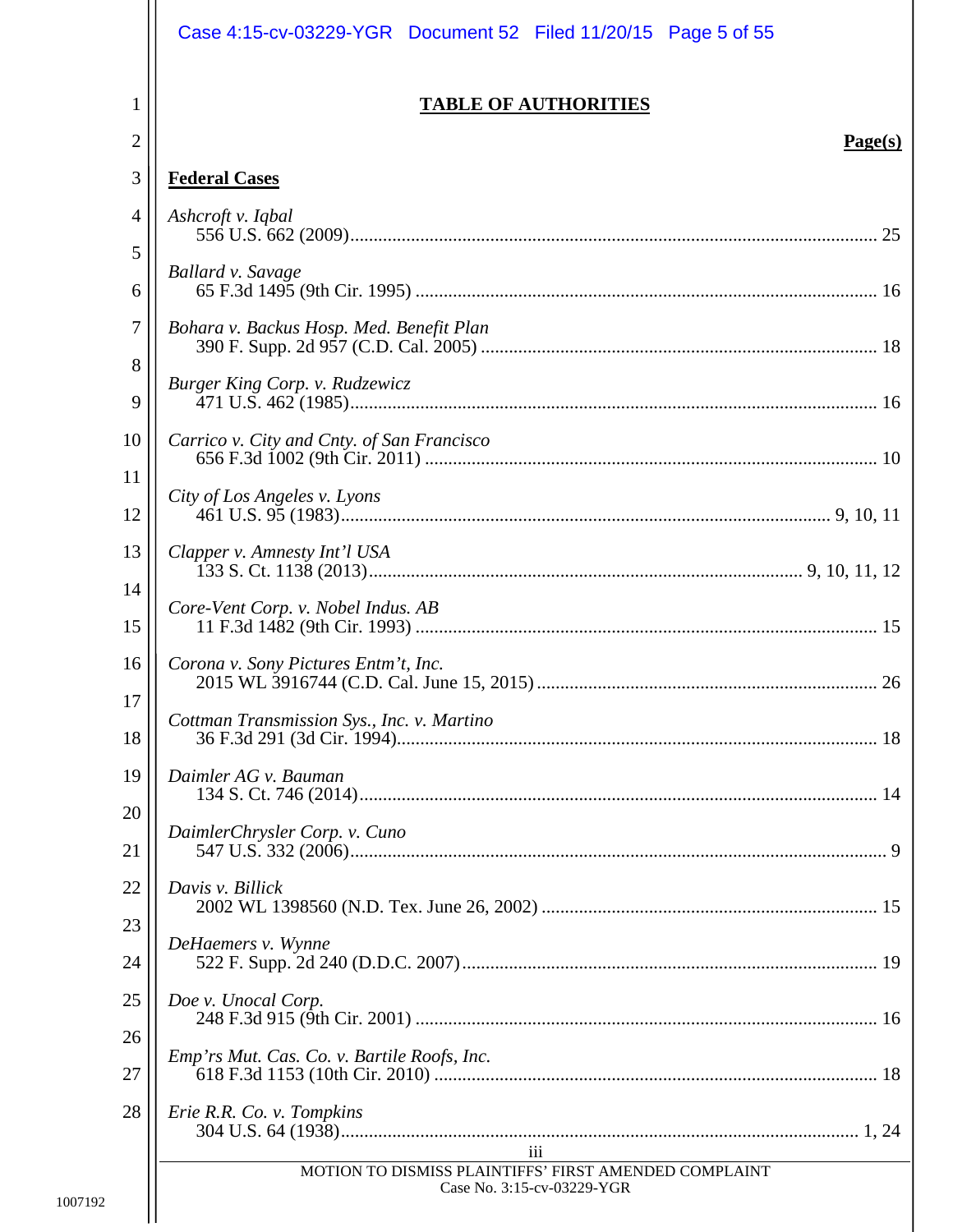|                   | Case 4:15-cv-03229-YGR  Document 52  Filed 11/20/15  Page 6 of 55                         |
|-------------------|-------------------------------------------------------------------------------------------|
| $\mathbf{1}$<br>2 | Estate of Migliaccio v. Midland Nat'l Life Ins. Co.                                       |
| 3                 | Evans v. Boston Red Sox                                                                   |
| 4                 | Fulford v. Logitech, Inc.                                                                 |
| 5<br>6            | Gamboa v. USA Cycling, Inc.                                                               |
| 7                 | Glencore Grain Rotterdam B.V. v. Shivnath Rai Harnarain Co.                               |
| 8<br>9            | Goodyear Dunlop Tires Operations S.A. v. Brown                                            |
| 10                | Grayson v. 7-Eleven, Inc.                                                                 |
| 11<br>12          | Green v. Canidae Corp.                                                                    |
| 13                | Gunther v. Charlotte Baseball, Inc.                                                       |
| 14<br>15          | Hodgers-Durgin v. de la Vina                                                              |
| 16                | Hoover Grp., Inc. v. Custom Metalcraft, Inc.                                              |
| 17<br>18          | <i>Ileto v. Glock</i> , <i>Inc.</i>                                                       |
| 19                | In re Sony Gaming Networks & Customer Data Sec. Breach Litig.                             |
| 20<br>21          | In re Sony Gaming Networks                                                                |
| 22                | Int'l Shoe Co. v. Wash.                                                                   |
| 23<br>24          | Jenkins Brick Co. v. Bremer                                                               |
| 25                | Johnson v. Lucent Techs., Inc.                                                            |
| 26<br>27          | Kane v. Chobani, Inc.                                                                     |
| 28                | Kearns v. Ford Motor Co.                                                                  |
|                   | iv<br>MOTION TO DISMISS PLAINTIFFS' FIRST AMENDED COMPLAINT<br>Case No. 3:15-cv-03229-YGR |
|                   |                                                                                           |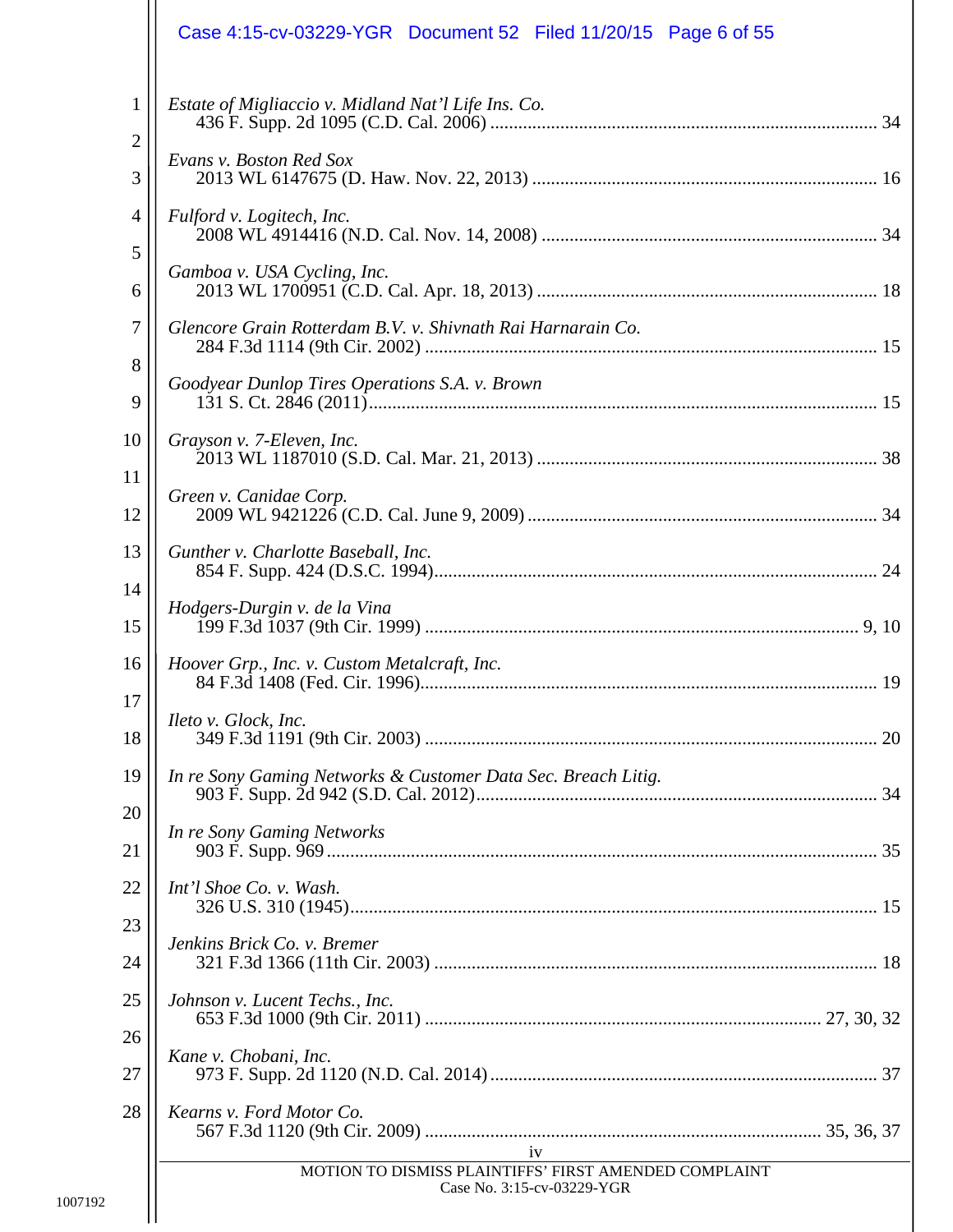|          | Case 4:15-cv-03229-YGR  Document 52  Filed 11/20/15  Page 7 of 55                                                            |
|----------|------------------------------------------------------------------------------------------------------------------------------|
| 1<br>2   | Kennedy Theater Ticket Serv. v. Ticketron, Inc.                                                                              |
| 3        | Lee v. Am. Express Travel Related Servs.                                                                                     |
| 4<br>5   | Lopez v. Smith                                                                                                               |
| 6        | Lujan v. Defenders of Wildlife                                                                                               |
| 7        | Manton v. Cal. Sports, Inc.                                                                                                  |
| 8<br>9   | Marrone v. Washington Jockey Club                                                                                            |
| 10       | Martinez v. Aero Caribbean                                                                                                   |
| 11<br>12 | Mayfield v. United States                                                                                                    |
| 13       | Mehr v. Féderation Internationale de Football Ass'n<br>- F. Supp. 3d - 2015 WL 4366044 (N.D. Cal. July 16, 2015)  11, 12, 17 |
| 14<br>15 | Munns v. Kerry                                                                                                               |
| 16       | Pebble Beach Co. v. Caddy                                                                                                    |
| 17<br>18 | Perez v. Nidek Co.                                                                                                           |
| 19       | Perkins v. Benguet Consol. Mining Co.                                                                                        |
| 20<br>21 | Peterson v. Kennedy                                                                                                          |
| 22       | Phillips Petroleum Co. v. Shutts                                                                                             |
| 23<br>24 | Roth v. Garcia Marquez                                                                                                       |
| 25       | Ruiz v. Gap, Inc.                                                                                                            |
| 26<br>27 | Schwarzenegger v. Fred Martin Motor Co.                                                                                      |
| 28       | Senne v. Kansas City Royals Baseball Corp.                                                                                   |
|          | V<br>MOTION TO DISMISS PLAINTIFFS' FIRST AMENDED COMPLAINT<br>Case No. 3:15-cv-03229-YGR                                     |
|          |                                                                                                                              |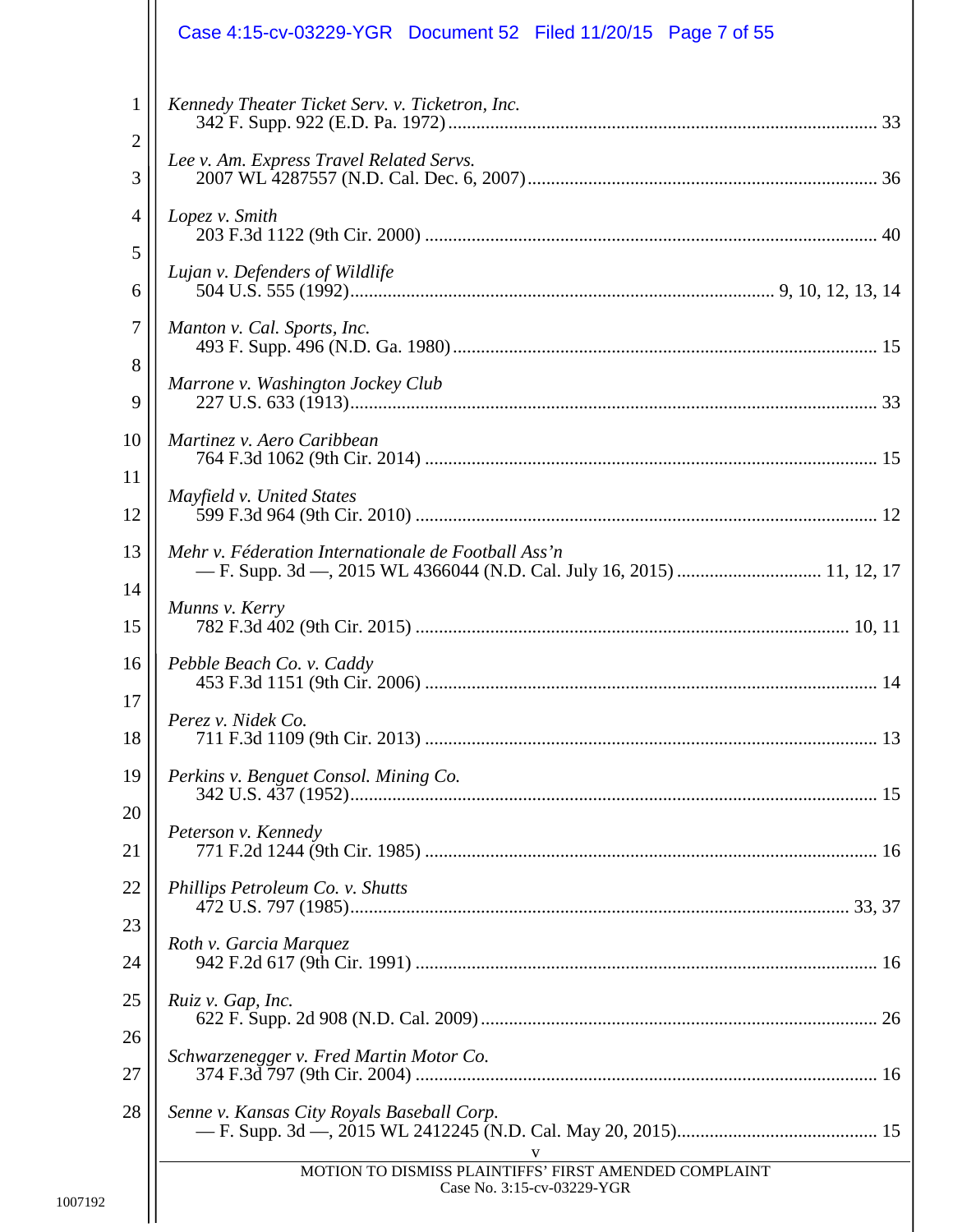|                     | Case 4:15-cv-03229-YGR  Document 52  Filed 11/20/15  Page 8 of 55           |
|---------------------|-----------------------------------------------------------------------------|
| 1<br>$\overline{2}$ | Shlahtichman v. 1-800 Contacts, Inc.<br>Simonet v. SmithKline Beecham Corp. |
| 3                   |                                                                             |
| 4<br>5              | Sullivan v. Tagliabue                                                       |
| 6                   | Swartz v. KPMG LLP                                                          |
| $\overline{7}$      | United Bhd. of Carpenters v. N.L.R.B.                                       |
| 8<br>9              | Vess v. Ciba-Geigy Corp. USA                                                |
| 10                  | Walden v. Fiore                                                             |
| 11<br>12            | Walker v. U.S. Dept. of Commerce                                            |
| 13                  | White v. Lee                                                                |
| 14<br>15            | Williamson v. McAfee, Inc.                                                  |
| 16                  | Yahoo! Inc. v. La Ligue Contre Le Racisme Et L'Antisemitisme                |
| 17<br>18            | <b>State Cases</b>                                                          |
| 19                  | Aas v. Superior Ct.                                                         |
| 20                  | Akins v. Glens Falls City Sch. Dist.                                        |
| 21<br>22            | Allan v. Snow Summit, Inc.                                                  |
| 23                  | Anderson v. Kansas City Baseball Club                                       |
| 24<br>25            | Arnold v. City of Cedar Rapids                                              |
| 26                  | Bellezzo v. Arizona                                                         |
| 27<br>28            | Benedek v. PLC Santa Monica                                                 |
|                     | V <sub>1</sub><br>MOTION TO DISMISS PLAINTIFFS' FIRST AMENDED COMPLAINT     |
|                     | Case No. 3:15-cv-03229-YGR                                                  |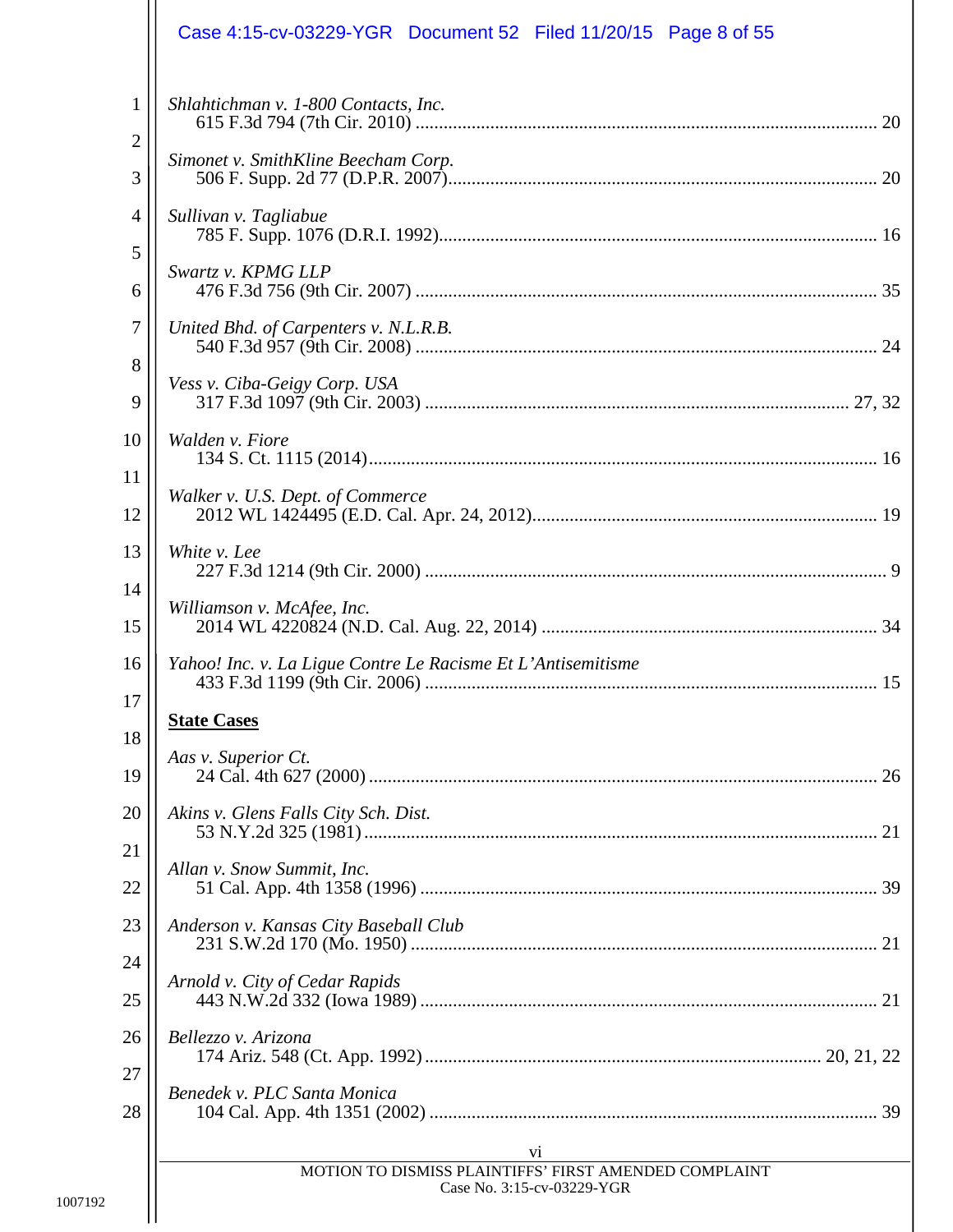|          | Case 4:15-cv-03229-YGR  Document 52  Filed 11/20/15  Page 9 of 55                          |
|----------|--------------------------------------------------------------------------------------------|
| 1<br>2   | Benejam v. Detroit Tigers, Inc.                                                            |
| 3        | Berry v. Am. Express Publ'g, Inc.                                                          |
| 4        | Bob Timberlake Collection, Inc. v. Edwards                                                 |
| 5<br>6   | Brisson v. Minneapolis Baseball & Athletic. Ass'n                                          |
| 7        | Brown v. S.F. Ball Club, Inc.                                                              |
| 8<br>9   | Bryson v. Coastal Plain League, LLC                                                        |
| 10       | Capri v. L.A. Fitness Int'l, LLC                                                           |
| 11<br>12 | Collister v. Hayman                                                                        |
| 13       | Costa v. Boston Red Sox Baseball Club                                                      |
| 14<br>15 | Creative Ventures, LLC v. Jim Ward & Assoc.                                                |
| 16       | Durell v. Sharp Healthcare                                                                 |
| 17<br>18 | Erickson v. Lexington Baseball Club, Inc.                                                  |
| 19       | Everts v. Parkinson                                                                        |
| 20<br>21 | Fairbanks v. Super. Ct.                                                                    |
| 22       | Fields v. Napa Milling Co.                                                                 |
| 23<br>24 | Frustuck v. City of Fairfax                                                                |
| 25       | Gavin W. v. YMCA of Metro. L.A.                                                            |
| 26<br>27 | Hardin v. KCS Int'l, Inc.                                                                  |
| 28       | Health Net of Cal., Inc. v. Dep't of Health Servs.                                         |
|          | vii<br>MOTION TO DISMISS PLAINTIFFS' FIRST AMENDED COMPLAINT<br>Case No. 3:15-cv-03229-YGR |
|          |                                                                                            |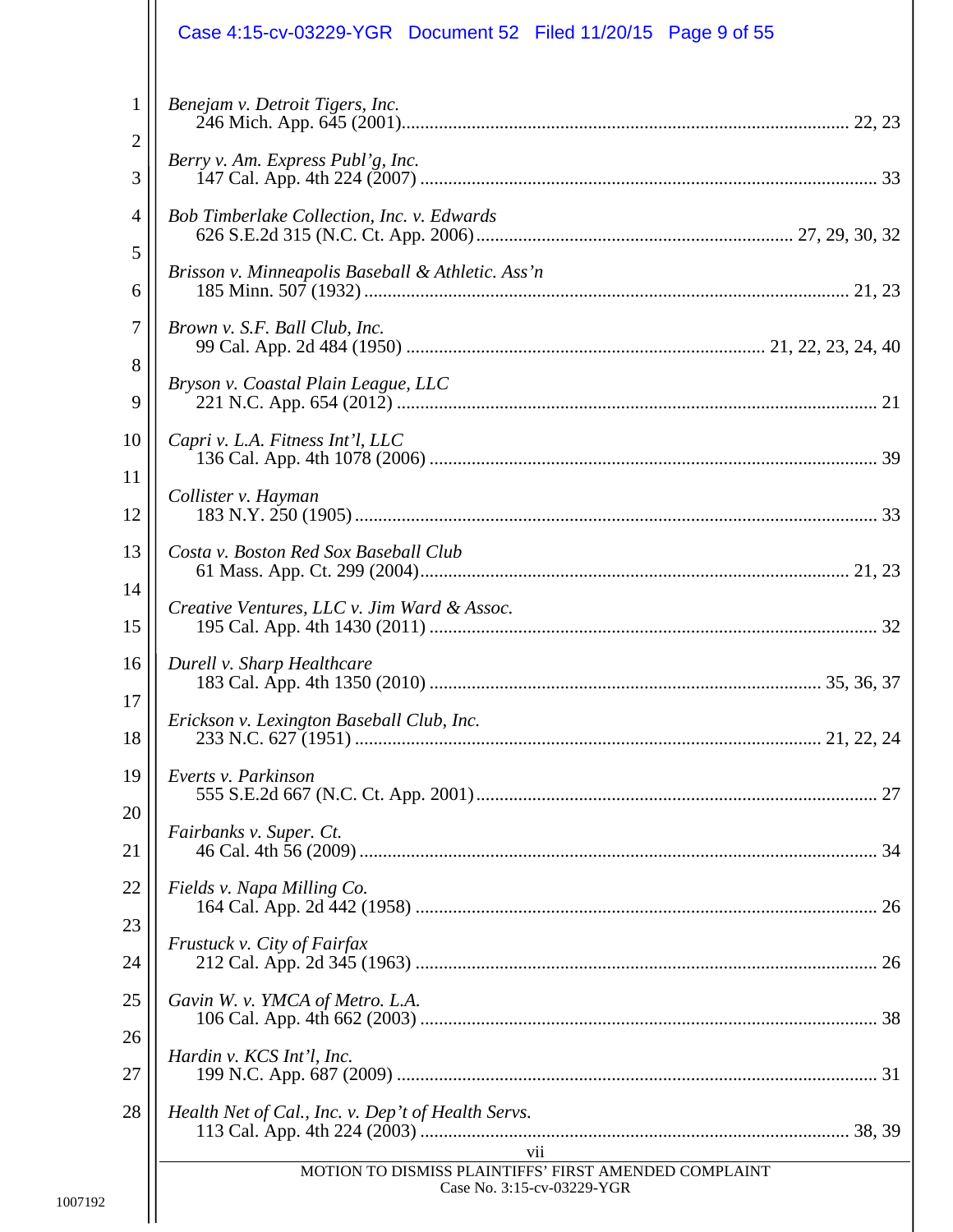|                   | Case 4:15-cv-03229-YGR  Document 52  Filed 11/20/15  Page 10 of 55                          |
|-------------------|---------------------------------------------------------------------------------------------|
| $\mathbf{1}$<br>2 | Hurst v. E. Coast Hockey League                                                             |
| 3                 | In re Tobacco II Cases                                                                      |
| 4                 | Ivory v. Cincinnati Baseball Club Co.                                                       |
| 5<br>6            | Jordan v. Concho Theatres, Inc.                                                             |
| 7                 | Kavafian v. Seattle Baseball Club Ass'n                                                     |
| 8<br>9            | Keys v. Alamo City Baseball Co.                                                             |
| 10                | Kwikset Corp. v. Super. Ct.                                                                 |
| 11<br>12          | Lawson v. Salt Lake Trappers, Inc.                                                          |
| 13                | Leegin Creative Leather Prods., Inc. v. Diaz                                                |
| 14<br>15          | Leek v. Tacoma Baseball Club                                                                |
| 16                | Linear Tech. Corp. v. Applied Materials, Inc.                                               |
| 17<br>18          | Lund v. Bally's Aerobic Plus, Inc.                                                          |
| 19                | Melton v. Boustred                                                                          |
| 20<br>21          | Miller v. Holland                                                                           |
| 22                | Murphy v. Steeplechase Amusement Co.                                                        |
| 23<br>24          | Neinstein v. L.A. Dodgers, Inc.                                                             |
| 25                | Olsen v. Breeze, Inc.                                                                       |
| 26<br>27          | Persson v. Smart Inventions, Inc.                                                           |
| 28                | Powless v. Milwaukee Cnty.                                                                  |
|                   | viii<br>MOTION TO DISMISS PLAINTIFFS' FIRST AMENDED COMPLAINT<br>Case No. 3:15-cv-03229-YGR |
|                   |                                                                                             |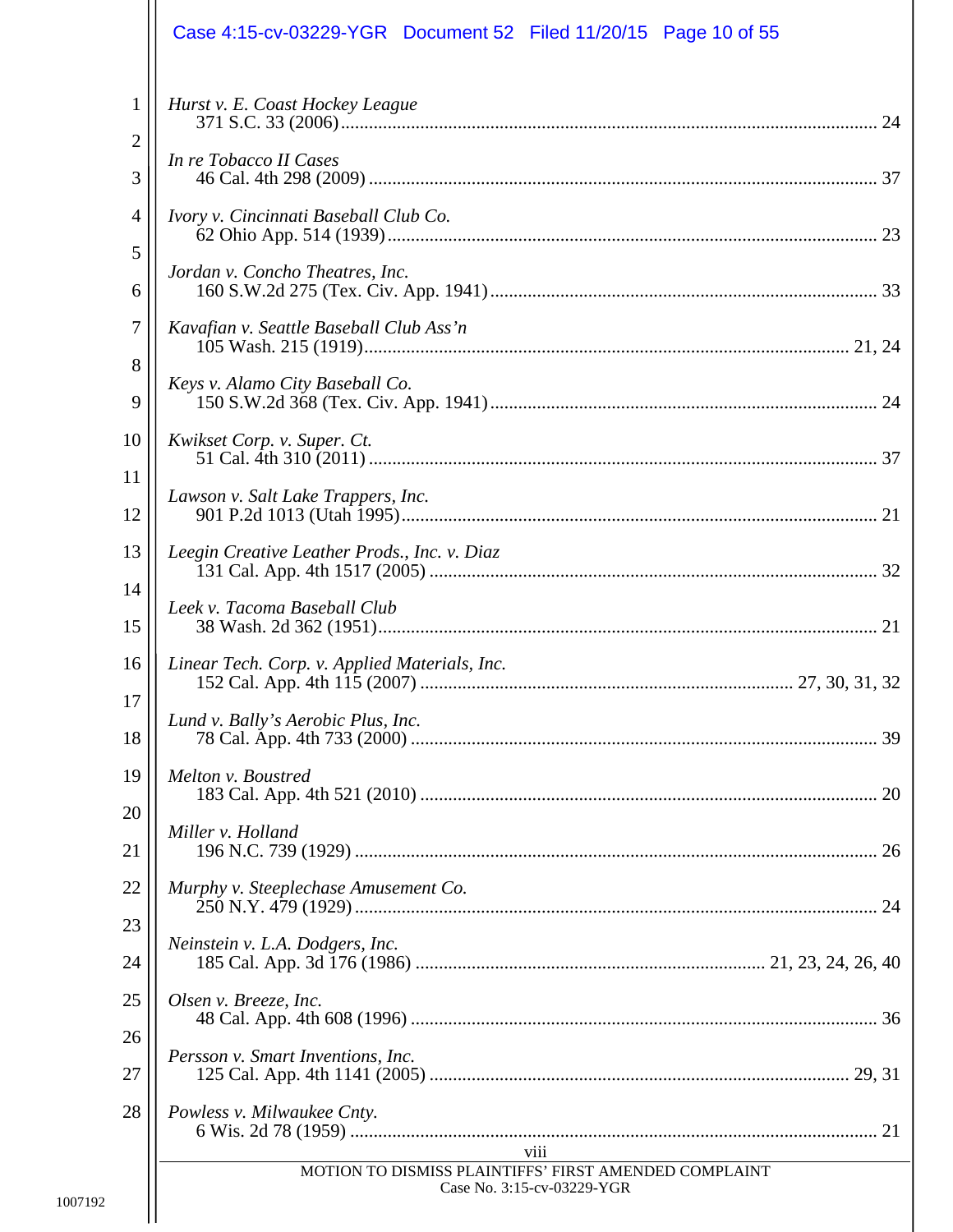|                   | Case 4:15-cv-03229-YGR  Document 52  Filed 11/20/15  Page 11 of 55                                      |
|-------------------|---------------------------------------------------------------------------------------------------------|
| $\mathbf{1}$<br>2 | Quinn v. Recreation Park Ass'n                                                                          |
| 3                 | Randas v. YMCA of Metro. L.A.                                                                           |
| 4                 | Ratcliff v. San Diego Baseball Club                                                                     |
| 5<br>6            | S.F. Unified Sch. Dist. v. W.R. Grace & Co.                                                             |
| $\tau$            | Swagger v. City of Crystal                                                                              |
| 8<br>9            | Taylor v. Cohn                                                                                          |
| 10                | Tise v. Yates Constr. Co.                                                                               |
| 11                | Tucker v. ADG, Inc.                                                                                     |
| 12<br>13          | Tunkl v. Regents of the Univ. of Cal.                                                                   |
| 14                | Turner v. Mandalay Sports Entm't, LLC                                                                   |
| 15                |                                                                                                         |
| 16<br>17          | Wade-Keszey v. Town of Niskayuna                                                                        |
| 18                | <b>Federal Statutes</b>                                                                                 |
| 19                |                                                                                                         |
| 20                |                                                                                                         |
| 21                |                                                                                                         |
|                   |                                                                                                         |
| 22                |                                                                                                         |
| 23                | <b>State Statutes</b>                                                                                   |
| 24                |                                                                                                         |
| 25                |                                                                                                         |
| 26                |                                                                                                         |
| 27                |                                                                                                         |
| 28                |                                                                                                         |
|                   | 1X<br><u> 1980 - Johann Barbara, martxa al</u><br>MOTION TO DISMISS PLAINTIFFS' FIRST AMENDED COMPLAINT |
|                   |                                                                                                         |

 $\mathbf{L}$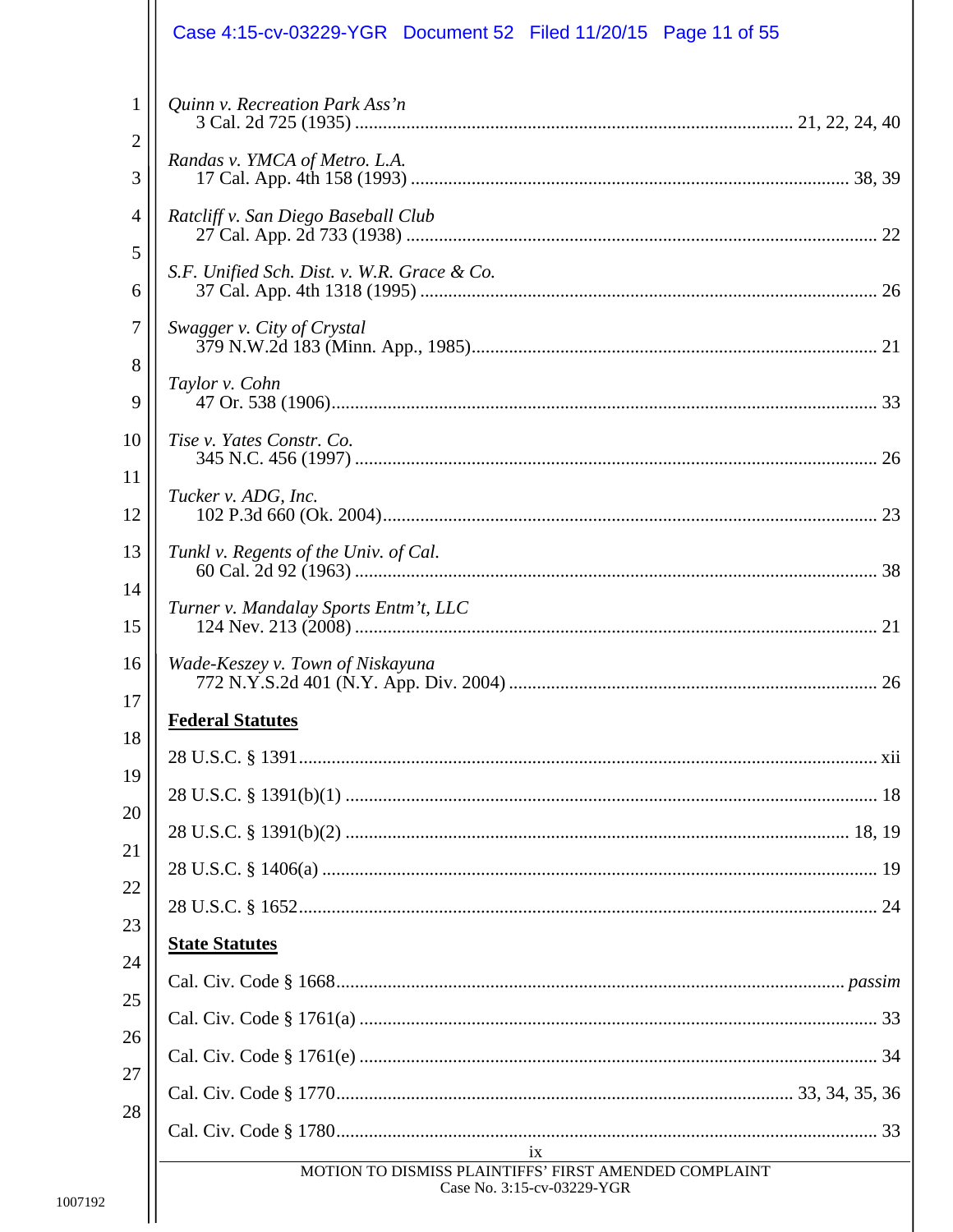# Case 4:15-cv-03229-YGR Document 52 Filed 11/20/15 Page 12 of 55

| $\mathbf{1}$    |                                                                                     |
|-----------------|-------------------------------------------------------------------------------------|
| 2               |                                                                                     |
| 3               | <b>Federal Rules</b>                                                                |
| 4               |                                                                                     |
| 5               |                                                                                     |
| 6               |                                                                                     |
| 7               |                                                                                     |
| 8               |                                                                                     |
| 9               |                                                                                     |
| 10              |                                                                                     |
| 11              |                                                                                     |
| 12              | <b>Treatises</b>                                                                    |
| 13              |                                                                                     |
| 14              |                                                                                     |
| 15              |                                                                                     |
| 16              |                                                                                     |
| 17              |                                                                                     |
| 18              | <b>Other Authorities</b>                                                            |
| 19 <sup>°</sup> | Robert M. Gorman and David Weeks, Death at the Ballpark: A Comprehensive Study of   |
| 20              |                                                                                     |
| 21              |                                                                                     |
| 22              |                                                                                     |
| 23              |                                                                                     |
| 24              |                                                                                     |
| 25              |                                                                                     |
| 26              |                                                                                     |
| 27              |                                                                                     |
| 28              |                                                                                     |
|                 | X                                                                                   |
|                 | MOTION TO DISMISS PLAINTIFFS' FIRST AMENDED COMPLAINT<br>Case No. 3:15-cv-03229-YGR |
|                 |                                                                                     |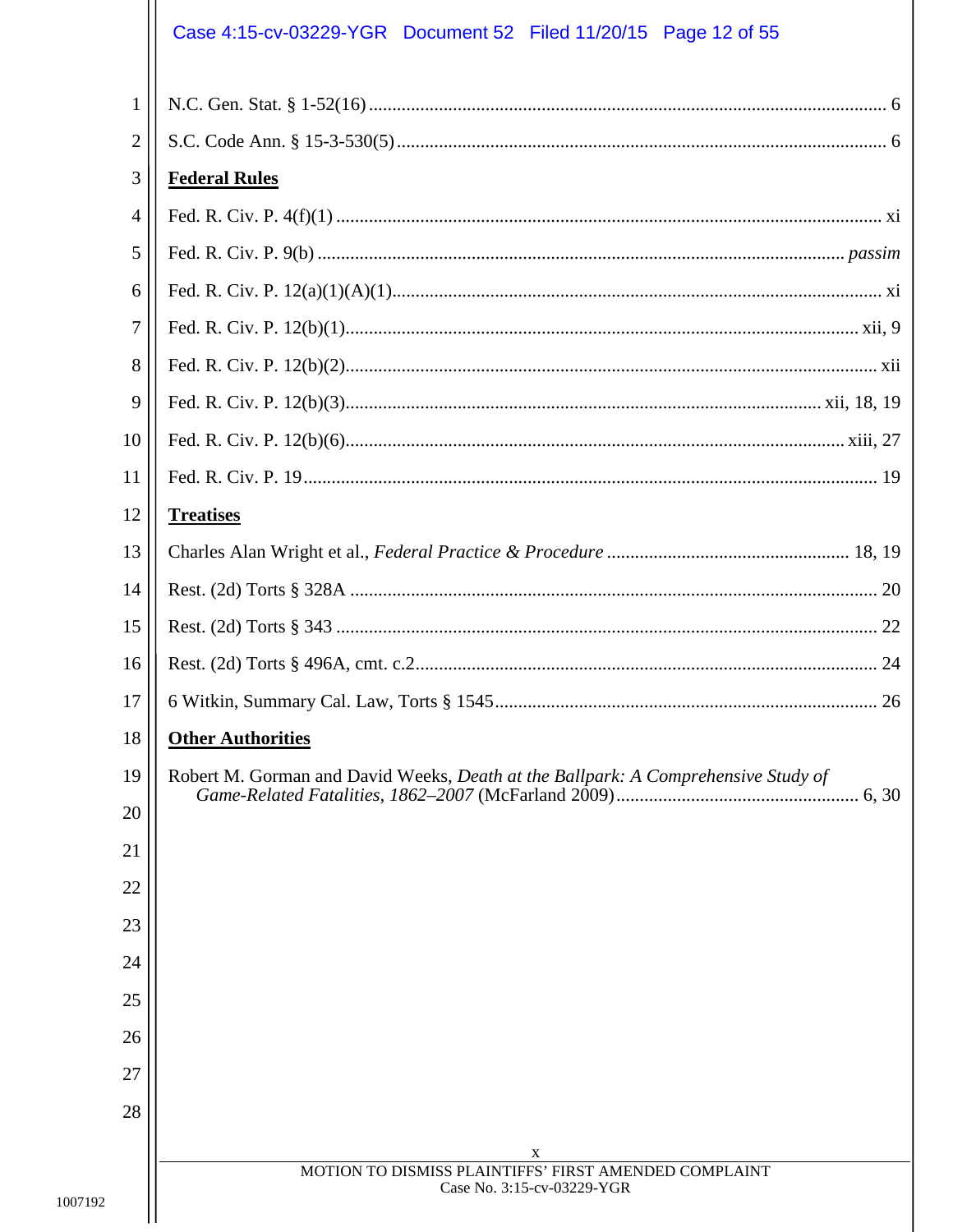## <span id="page-12-2"></span><span id="page-12-1"></span>**NOTICE OF MOTION AND MOTION**

<span id="page-12-3"></span><span id="page-12-0"></span>

| $\overline{2}$ | TO ALL COUNSEL OF RECORD IN THE ABOVE-REFERENCED ACTION:                                                                                                                                         |
|----------------|--------------------------------------------------------------------------------------------------------------------------------------------------------------------------------------------------|
| 3              | PLEASE TAKE NOTICE that on January 12, 2016, at 2:00 p.m., or as soon thereafter as                                                                                                              |
| $\overline{4}$ | counsel can be heard before the Honorable Yvonne Gonzalez Rogers in Courtroom 1 of the                                                                                                           |
| 5              | United States District Court for the Northern District of California, located at 1301 Clay Street,                                                                                               |
| 6              | Oakland, California, all Defendants other than "Toronto Blue Jays Baseball Club" will and                                                                                                        |
| 7              | hereby do move this Court for an order dismissing Plaintiffs' First Amended Class Action                                                                                                         |
| 8              | Complaint in its entirety. Rogers Blue Jays Baseball Partnership, which owns and operates the                                                                                                    |
| 9              | Toronto Blue Jays, is a general partnership organized and existing under the laws of the Province                                                                                                |
| 10             | of Ontario, Canada. Plaintiffs have not attempted to serve process on this, or any, entity affiliated                                                                                            |
| 11             | with the Blue Jays using the Hague Treaty procedure mandated by Federal Rule $4(f)(1)$ ; thus, the                                                                                               |
| 12             | Blue Jays' time for serving a motion to dismiss has not yet begun to accrue under Federal Rule                                                                                                   |
| 13             | $12(a)(1)(A)(1)$ . When this brief refers to "Defendants," that reference does not include the                                                                                                   |
| 14             | Toronto Blue Jays.                                                                                                                                                                               |
| 15             | Plaintiffs' First Amended Complaint purports to name all 30 MLB Clubs as defendants in                                                                                                           |
| 16             | in this action, but Plaintiffs have failed to properly identify the correct legal entity for                                                                                                     |
| 17             |                                                                                                                                                                                                  |
| 18             | The Plaintiffs' First Amended Complaint purportedly names the following entities as<br>Defendants: The Office of the Commissioner of Baseball (d/b/a "Major League Baseball")                    |
| 19             | ("MLB"); Commissioner Robert D. Manfred, Jr. ("Manfred"); Atlanta National League Baseball<br>Club, Inc. (the "Atlanta Braves"); Miami Marlins, L.P. (the "Miami Marlins"); Sterling Mets,       |
| 20             | L.P. (the "New York Mets"); The Philadelphia Phillies (the "Philadelphia Phillies"), Washington<br>Nationals Baseball Club, LLC (the "Washington Nationals"); Chicago National League Ball       |
| 21             | Club, LLC (the "Chicago Cubs"); The Cincinnati Reds LLC (the "Cincinnati Reds"); Milwaukee<br>Brewers Baseball Club (the "Milwaukee Brewers"); Pittsburgh Associates, LP (the "Pittsburg         |
| 22             | Pirates"); St. Louis Cardinals LLC (the "St. Louis Cardinals"); Arizona Professional Baseball LP<br>(the "Arizona Diamondbacks"); Colorado Rockies Baseball Club, Ltd. (the "Colorado Rockies"); |
| 23             | Los Angeles Dodgers LLC (the "Los Angeles Dodgers"); San Diego Padres Baseball Club (the<br>"San Diego Padres"); San Francisco Giants Enterprises LLC (the "San Francisco Giants");              |
| 24             | Baltimore Orioles Limited Partnership (the "Baltimore Orioles"); Boston Red Sox Baseball Club<br>Limited Partnership (the "Boston Red Sox"); New York Yankees Partnership (the "New York         |
| 25             | Yankees"); Tampa Bay Rays Baseball Limited (the "Tampa Bay Rays"); Toronto Blue Jays<br>Baseball Club (the "Toronto Blue Jays"); Chicago White Sox Ltd. (the "Chicago White Sox");               |
| 26             | Cleveland Indians Baseball Company Limited Partnership (the "Cleveland Indians"); Detroit<br>Tigers, Inc. (the "Detroit Tigers"); Kansas City Royals (the "Kansas City Royals"); Minnesota       |
| 27             | Twins Baseball Club (the "Minnesota Twins"); Houston Astros, LLC (the "Houston Astros");<br>Angels Baseball LP (the "Los Angeles Angels of Anaheim"); Oakland Athletics Limited                  |
| 28             | Partnership (the "Oakland Athletics"); The Baseball Club Of Seattle LLP (the "Seattle<br>Mariners"); Rangers Baseball Express LLC (the "Texas Rangers").                                         |
|                | xi                                                                                                                                                                                               |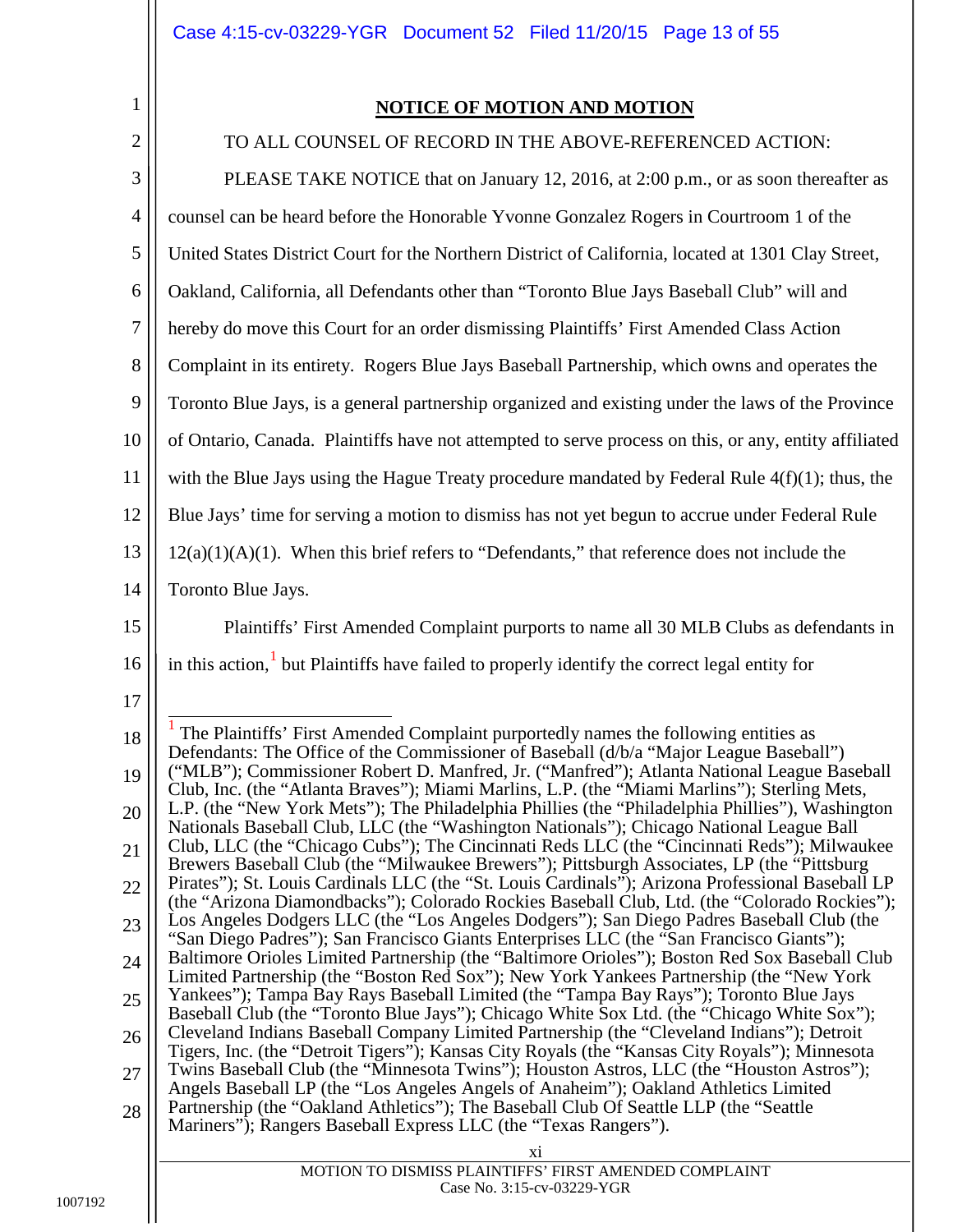# <span id="page-13-1"></span>Case 4:15-cv-03229-YGR Document 52 Filed 11/20/15 Page 14 of 55

<span id="page-13-5"></span><span id="page-13-4"></span><span id="page-13-3"></span><span id="page-13-2"></span><span id="page-13-0"></span>

| $\mathbf{1}$     | approximately half of those Clubs. Defendants' counsel has notified Plaintiffs that they must                                                                                                                                                                                     |  |
|------------------|-----------------------------------------------------------------------------------------------------------------------------------------------------------------------------------------------------------------------------------------------------------------------------------|--|
| $\mathfrak{2}$   | correct the pleadings so that they name the correct legal entity responsible for operating each                                                                                                                                                                                   |  |
| 3                | Club should the First Amended Complaint survive this motion to dismiss. For the purposes of                                                                                                                                                                                       |  |
| $\overline{4}$   | this motion, Defendants' counsel moves on behalf of the correct legal entity or entities that                                                                                                                                                                                     |  |
| 5                | own(s) and operate(s) each Club.                                                                                                                                                                                                                                                  |  |
| 6                | Defendants move to dismiss Plaintiffs' First Amended Complaint in full, with prejudice,                                                                                                                                                                                           |  |
| $\boldsymbol{7}$ | on the following grounds:                                                                                                                                                                                                                                                         |  |
| 8                | 1. All Defendants move to dismiss all claims for injunctive relief under Rule $12(b)(1)$ of                                                                                                                                                                                       |  |
| 9                | the Federal Rules of Civil Procedure on the ground that Plaintiffs do not have standing                                                                                                                                                                                           |  |
| 10               | to assert their claims or obtain the relief sought.                                                                                                                                                                                                                               |  |
| 11               | All MLB Clubs (other than the Toronto Blue Jays) that are located outside of<br>2.                                                                                                                                                                                                |  |
| 12               | California (the "Out-of-State Clubs") <sup>2</sup> move to dismiss all claims against them under                                                                                                                                                                                  |  |
| 13               | Rule $12(b)(2)$ on the ground that Plaintiffs have failed to establish that this Court has                                                                                                                                                                                        |  |
| 14               | personal jurisdiction over them.                                                                                                                                                                                                                                                  |  |
| 15               | 3.<br>All MLB Clubs (other than the Toronto Blue Jays) that are located outside the                                                                                                                                                                                               |  |
| 16               | Northern District of California (the "Out-of-District Clubs") <sup>3</sup> move to dismiss all                                                                                                                                                                                    |  |
| 17               | claims against them under Rule $12(b)(3)$ on the ground that Plaintiffs have failed to                                                                                                                                                                                            |  |
| 18               | establish that this district is a proper venue under 28 U.S.C. § 1391. In addition, MLB                                                                                                                                                                                           |  |
| 19               | and Commissioner Manfred move to dismiss all claims against them that are based on                                                                                                                                                                                                |  |
| 20               | "events or omissions" that did not take place in this district.                                                                                                                                                                                                                   |  |
| 21               | All Defendants move to dismiss all claims against them under Rule 9(b) on the ground<br>4.                                                                                                                                                                                        |  |
| 22               | that Plaintiffs have failed to plead their fraud-related claims with particularity, and                                                                                                                                                                                           |  |
| 23               |                                                                                                                                                                                                                                                                                   |  |
| 24               | The Out-of-State Clubs are the New York Yankees, Baltimore Orioles, Tampa Bay Rays,                                                                                                                                                                                               |  |
| 25               | Boston Red Sox, Kansas City Royals, Minnesota Twins, Cleveland Indians, Chicago White Sox,                                                                                                                                                                                        |  |
| 26               | Detroit Tigers, Texas Rangers, Houston Astros, Seattle Mariners, St. Louis Cardinals, Pittsburgh<br>Pirates, Chicago Cubs, Milwaukee Brewers, Cincinnati Reds, Arizona Diamondbacks, Colorado<br>Rockies, New York Mets, Washington Nationals, Miami Marlins, Atlanta Braves, and |  |
| 27               | Philadelphia Phillies.                                                                                                                                                                                                                                                            |  |
| 28               | The Out-of-District Clubs include the 24 Out-of-State Clubs as well as the San Diego Padres,<br>Los Angeles Dodgers, and Los Angeles Angels of Anaheim.                                                                                                                           |  |
|                  | xii                                                                                                                                                                                                                                                                               |  |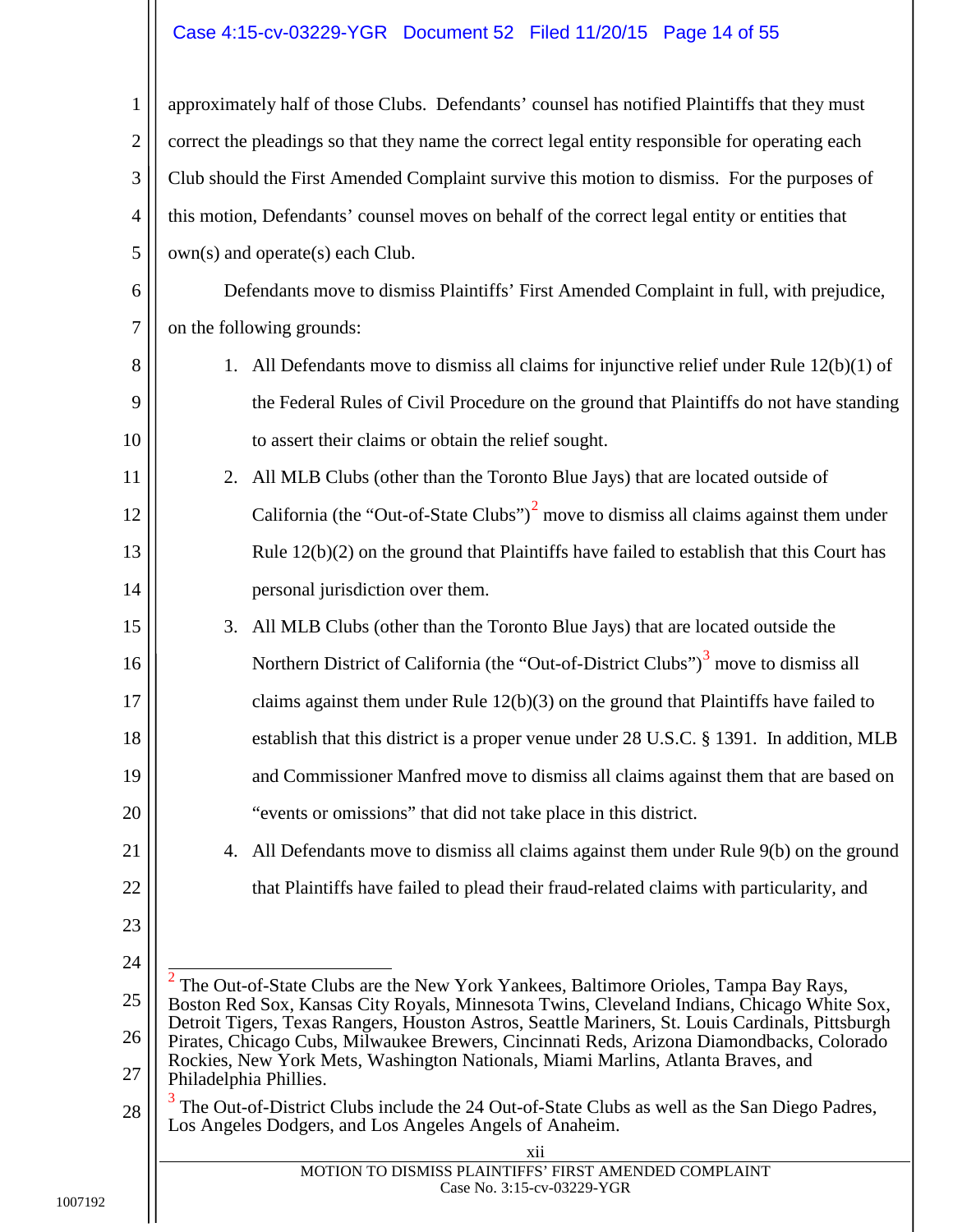<span id="page-14-0"></span>

|                | Case 4:15-cv-03229-YGR  Document 52  Filed 11/20/15  Page 15 of 55                                  |  |
|----------------|-----------------------------------------------------------------------------------------------------|--|
| $\mathbf{1}$   | under Rule 12(b)(6) on the ground that Plaintiffs have failed to state any claims upon              |  |
| $\overline{c}$ | which relief may be granted.                                                                        |  |
| 3              | This motion is based on this Notice, the attached Memorandum of Points and Authorities,             |  |
| $\overline{4}$ | the Declaration of Thomas E. Gorman filed in support thereof, all files and records in this action, |  |
| 5              | oral argument, and upon all other matters that may properly come before the Court prior to, or at,  |  |
| 6              | the hearing on this matter.                                                                         |  |
| $\overline{7}$ | Dated: November 20, 2015<br>KEKER & VAN NEST LLP                                                    |  |
| 8              |                                                                                                     |  |
| 9              | By:<br>/s/ John W. Keker<br><b>JOHN W. KEKER</b>                                                    |  |
| 10             | R. ADAM LAURIDSEN<br>THOMAS E. GORMAN                                                               |  |
| 11             | PHILIP J. TASSIN                                                                                    |  |
| 12             | <b>Attorneys for Defendants</b>                                                                     |  |
| 13             |                                                                                                     |  |
| 14             |                                                                                                     |  |
| 15             |                                                                                                     |  |
| 16             |                                                                                                     |  |
| 17             |                                                                                                     |  |
| 18             |                                                                                                     |  |
| 19             |                                                                                                     |  |
| 20             |                                                                                                     |  |
| 21             |                                                                                                     |  |
| 22             |                                                                                                     |  |
| 23             |                                                                                                     |  |
| 24             |                                                                                                     |  |
| 25             |                                                                                                     |  |
| 26             |                                                                                                     |  |
| 27             |                                                                                                     |  |
| 28             |                                                                                                     |  |
|                | xiii<br>MOTION TO DISMISS PLAINTIFFS' FIRST AMENDED COMPLAINT                                       |  |
|                | Case No. 3:15-cv-03229-YGR                                                                          |  |
|                |                                                                                                     |  |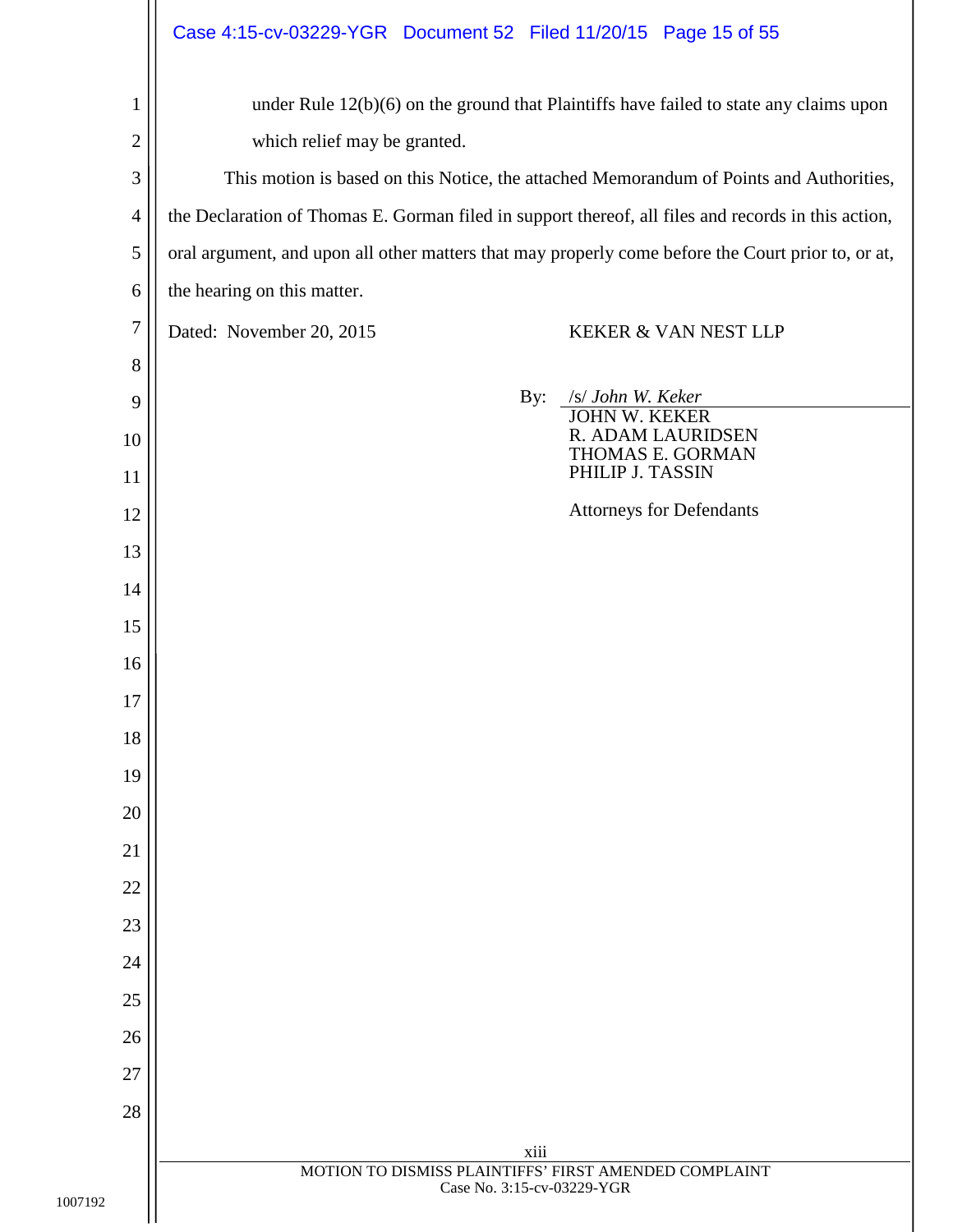3

4

5

6

7

8

#### **MEMORANDUM OF POINTS AND AUTHORITIES**

#### <span id="page-15-1"></span><span id="page-15-0"></span>**I. INTRODUCTION**

Plaintiffs Gail Payne, Robert Gorman, and Stephanie Smith are baseball fans who chose to attend Major League or Minor League games this past season. Although they could have selected seats that were separated from the field by protective netting, the Plaintiffs chose to sit in seats that had an unobstructed view. Plaintiffs now bring this action to take that choice away from millions of other baseball fans. They demand that this Court order every professional baseball stadium across the country to string nets from foul pole to foul pole.

9 10 11 12 13 14 15 Plaintiffs' claims are meritless. For nearly 100 years, state courts across the country have held that the occasional foul ball or broken bat entering the stands is an inherent part of the game, and therefore plaintiffs like these have voluntarily assumed the risk of injury. Plaintiffs' sprawling 119-page First Amended Class Action Complaint ("FAC") is full of sensationalistic rhetoric and inflammatory pictures, but Plaintiffs cannot escape this well-established body of law. Under the *Erie* doctrine, and the Rules of Decision Act, this Court must follow those binding state-court decisions.

<span id="page-15-2"></span>16 17 18 19 20 21 But before this Court reaches the merits of Plaintiffs' claims, the Court must dismiss their case because these Plaintiffs do not have Article III standing. Plaintiffs cannot establish standing for their negligence claims because they do not—and cannot—allege an imminent risk of injury. According to Plaintiffs' own allegations, and assuming that they continue to choose un-netted seats in the future, the risk of injury is slight. And Plaintiffs' claims of fraud and violations of statutory law are doubly flawed, lacking both injury-in-fact and redressability.

22 23 24 25 Even if Plaintiffs could establish standing, this Court lacks personal jurisdiction over the vast majority of the Defendants. Twenty-five of the thirty Major League Clubs reside outside California, and Plaintiffs have not explained how this Court has jurisdiction over them or their out-of-state ballparks.

26 27 28 And even if Plaintiffs could establish both Article III standing *and* personal jurisdiction, this district is not a proper venue for the vast majority of the Clubs, who allegedly committed misdeeds in their home ballparks in over two dozen *other* judicial districts.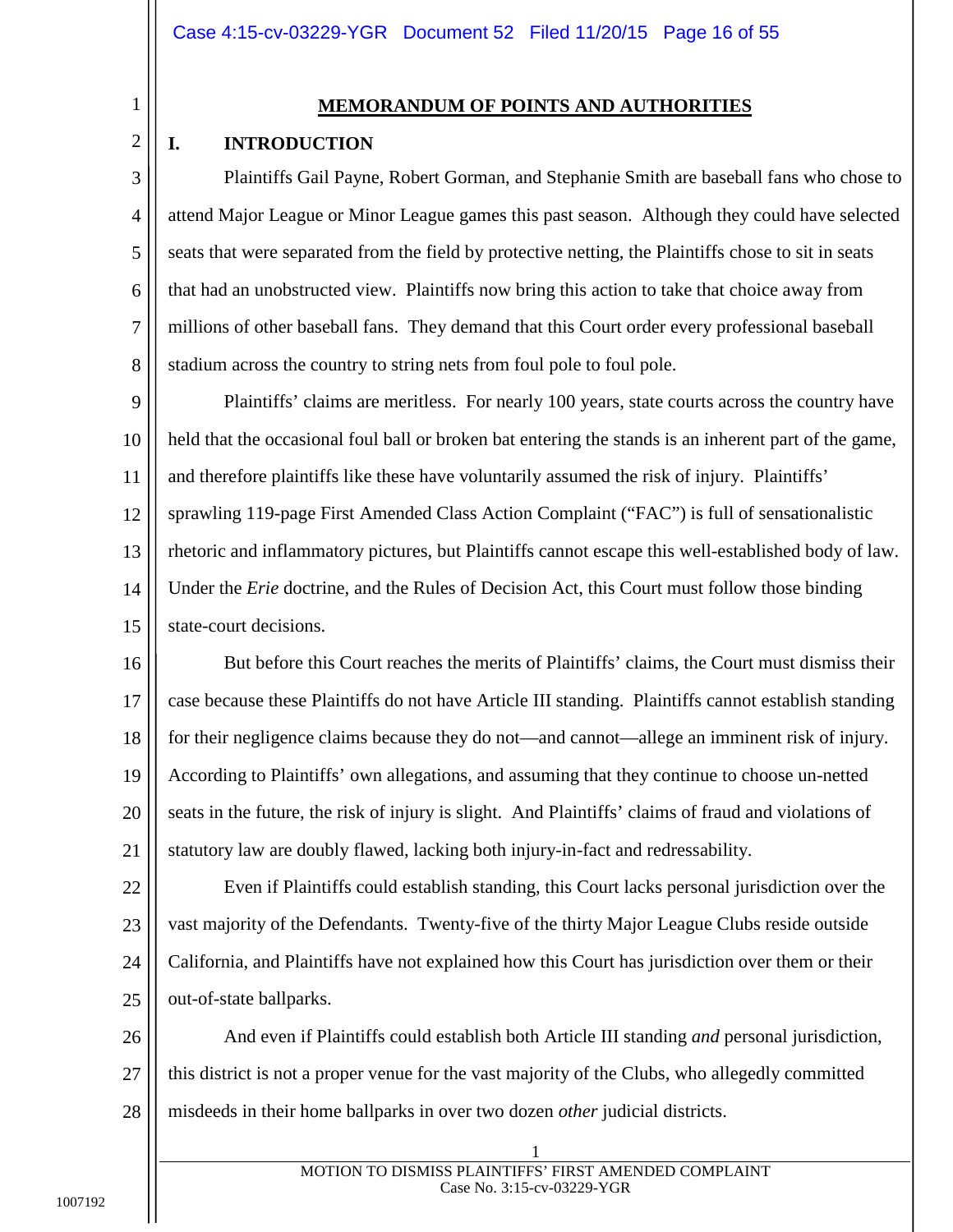# Case 4:15-cv-03229-YGR Document 52 Filed 11/20/15 Page 17 of 55

<span id="page-16-0"></span>

| $\mathbf{1}$   | Even if Plaintiffs surmounted all of those procedural problems—by demonstrating                                                                                                                                                                                                                                                                                                                       |
|----------------|-------------------------------------------------------------------------------------------------------------------------------------------------------------------------------------------------------------------------------------------------------------------------------------------------------------------------------------------------------------------------------------------------------|
| $\overline{2}$ | standing, establishing personal jurisdiction, and justifying lawful venue—they would <i>still</i> fail to                                                                                                                                                                                                                                                                                             |
| 3              | state a single valid claim for relief. In fact, Plaintiffs have failed to properly allege almost every                                                                                                                                                                                                                                                                                                |
| $\overline{4}$ | single element for every single one of their asserted causes of action. The complaint is essentially                                                                                                                                                                                                                                                                                                  |
| 5              | an issue-spotter exam of pleading deficiencies.                                                                                                                                                                                                                                                                                                                                                       |
| 6<br>7         | Plaintiffs bring a negligence claim but fail to allege <i>any</i> of the required elements<br>(duty, breach, causation, or injury).                                                                                                                                                                                                                                                                   |
| 8<br>9<br>10   | Plaintiffs bring a fraudulent-concealment claim but again fail to allege <i>any</i> of the<br>٠<br>required elements. Plaintiffs base this claim on the absurd notion that Defendants<br>somehow concealed information that has been in the public domain for decades.<br>Plaintiffs' own allegations, drawn from a variety of public sources, establish that<br>Defendants did not conceal anything. |
| 11<br>12<br>13 | Plaintiffs bring a claim under California's Consumers Legal Remedies Act, but<br>$\bullet$<br>this statute only applies to "goods or services" (which Plaintiffs have not properly<br>identified), and Plaintiffs admit that they lack the required commercial relationship<br>with all but one of the Defendants.                                                                                    |
| 14<br>15       | Plaintiffs bring a claim under California's Unfair Competition Law, but those<br>$\bullet$<br>allegations are entirely derivative of their other claims, and thus fall along with<br>them.                                                                                                                                                                                                            |
| 16<br>17       | And Plaintiffs bring purported claims for (1) violation of California Civil Code<br>$\bullet$<br>§ 1668 and (2) "personal injury," but those are not even recognized as causes of<br>action under state law. Even if they were, they would fail as a matter of law.                                                                                                                                   |
| 18             | Ultimately, Plaintiffs offer a hodge-podge of untenable legal theories, based on conclusory                                                                                                                                                                                                                                                                                                           |
| 19             | factual allegations, in order to fundamentally change the way that tens of millions of fans a year                                                                                                                                                                                                                                                                                                    |
| 20             | watch the game of baseball. Plaintiffs cannot possibly cure the complaint's fundamental and                                                                                                                                                                                                                                                                                                           |
| 21             | multilayered defects with another round of amendments. The Court should dismiss all of                                                                                                                                                                                                                                                                                                                |
| 22             | Plaintiffs' claims with prejudice.                                                                                                                                                                                                                                                                                                                                                                    |
| 23             | STATEMENT OF THE CASE<br>II.                                                                                                                                                                                                                                                                                                                                                                          |
| 24             | Plaintiff Gail Payne filed her original complaint, on behalf of herself and a putative                                                                                                                                                                                                                                                                                                                |
| 25             | nationwide class, on July 13, 2015. See Dkt. 1 (Class Action Complaint); Dkt. 15 (Refiled Class                                                                                                                                                                                                                                                                                                       |
| 26             | Action Complaint). The next day, Plaintiff's attorneys filed a "Notice of Errata" and a                                                                                                                                                                                                                                                                                                               |
| 27             | "[Corrected] Class Action Complaint." See Dkt. 16 (Notice of Errata); Dkt. 16-1 (correcting                                                                                                                                                                                                                                                                                                           |
| 28             | spelling of Payne's name). Although Payne has never been injured by a foul ball or errant bat,                                                                                                                                                                                                                                                                                                        |
|                | $\mathfrak{2}$<br>MOTION TO DISMISS PLAINTIFFS' FIRST AMENDED COMPLAINT                                                                                                                                                                                                                                                                                                                               |
|                | Case No. 3:15-cv-03229-YGR                                                                                                                                                                                                                                                                                                                                                                            |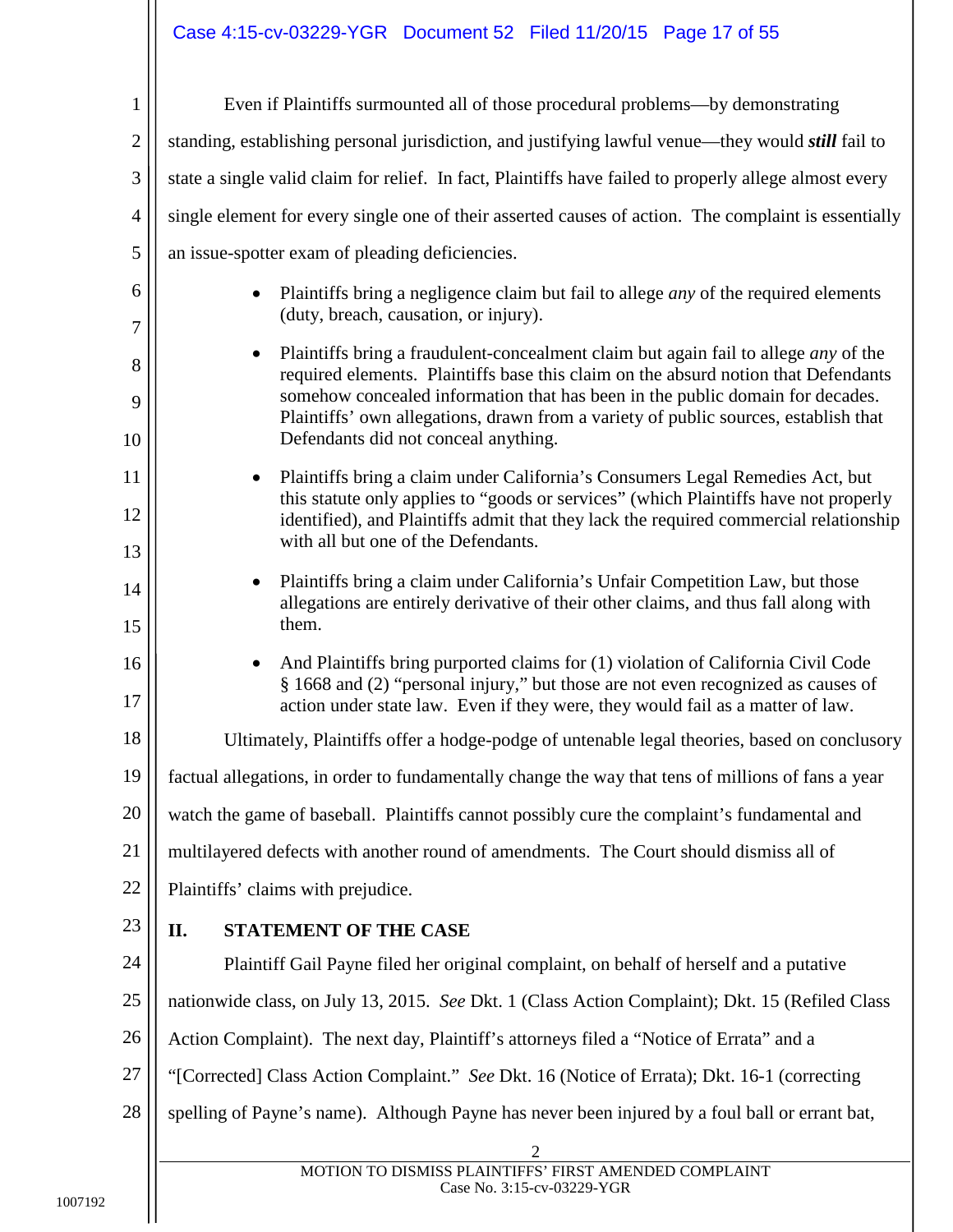# Case 4:15-cv-03229-YGR Document 52 Filed 11/20/15 Page 18 of 55

| 1              | her original complaint asserted four causes of action related to the risk of injury: (1) negligence,           |  |
|----------------|----------------------------------------------------------------------------------------------------------------|--|
| $\overline{c}$ | (2) fraudulent concealment, (3) violation of California's Unfair Competition Law ("UCL"), and                  |  |
| 3              | (4) violation of California's Consumers Legal Remedies Act ("CLRA"). Dkt. 16-1 at $\P$ 117–56.                 |  |
| $\overline{4}$ | The original complaint named MLB and the Commissioner as defendants, but did not name any                      |  |
| 5              | of the 30 Major League Clubs. <i>Id.</i> at $\P$ 19–20.                                                        |  |
| 6              | On October 2, 2015, MLB and the Commissioner filed a motion to dismiss the original                            |  |
| 7              | complaint. Dkt. 37. MLB and the Commissioner argued that Plaintiff Payne lacked standing and                   |  |
| 8              | that her allegations failed to establish <i>any</i> of the elements for <i>any</i> of the asserted claims. Id. |  |
| 9              | Plaintiff Payne—rather than oppose this motion—elected to amend her original complaint. Dkt.                   |  |
| 10             | 39 at 1 (Joint Stipulation). On October 23, 2015, Plaintiff Payne filed a First Amended                        |  |
| 11             | Complaint. See Dkt. 41 ("First Amended Complaint" or "FAC"). The First Amended Complaint                       |  |
| 12             | now includes two new Plaintiffs, neither of whom appears to fit the definition of the class that               |  |
| 13             | they purport to represent (because neither alleges that he or she "purchased a ticket to a Major               |  |
| 14             | League Baseball game"). Compare FAC ¶ 19-24 with id. at ¶ 300-01. The First Amended                            |  |
| 15             | Complaint also adds all 30 Major League Clubs as defendants and purports to allege two new                     |  |
| 16             | causes of action, for violation of California Civil Code § 1668 and for "personal injury." Id. at              |  |
| 17             | $\P\P$ 31-60, 352-55.                                                                                          |  |
| 18             | III.<br>STATEMENT OF RELEVANT ALLEGATIONS                                                                      |  |
| 19             | A.<br>Plaintiff Payne has never been injured and continued to attend Athletics                                 |  |
| 20             | games despite her knowledge of the risk.                                                                       |  |

<span id="page-17-2"></span><span id="page-17-1"></span><span id="page-17-0"></span>21 22 23 24 25 26 27 28 Plaintiff Gail Payne attended her first A's game in 1968, "loves attending games, has attended many, and this year purchased tickets for the first time." FAC ¶ 17*.* Payne does not allege that she has ever been injured at a baseball game. Instead "she believes she and other fans are at increased and imminent risk of injury." *Id.* Payne "estimates that at every game, at least three or four balls enter her section" and "she is constantly ducking and weaving to avoid getting hit by foul balls or shattered bats." *Id*. Although Payne asserts that "there is no guarantee she can duck the next time," she has never been injured. *Id.* Payne alleges that her tickets grant her a license to sit in section 211 of the Oakland Coliseum. *Id.* For the convenience of the Court, a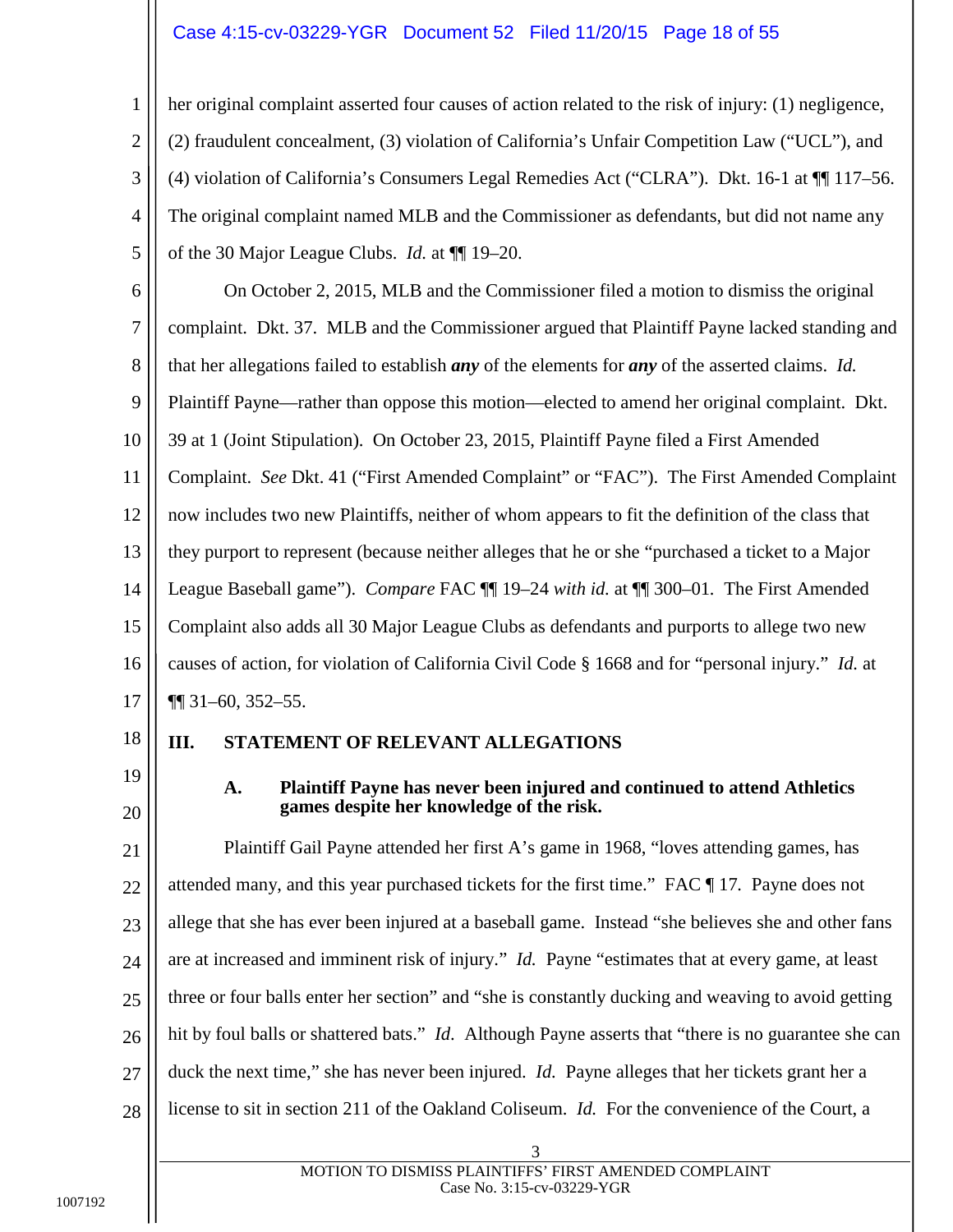#### Case 4:15-cv-03229-YGR Document 52 Filed 11/20/15 Page 19 of 55

 diagram of the Oakland Coliseum was taken from the original Complaint (Dkt. 16-1 ¶ 28) and annotated to identify section 211, which is on the "Plaza Level" (an upper deck that sits well above the field level):

<span id="page-18-0"></span>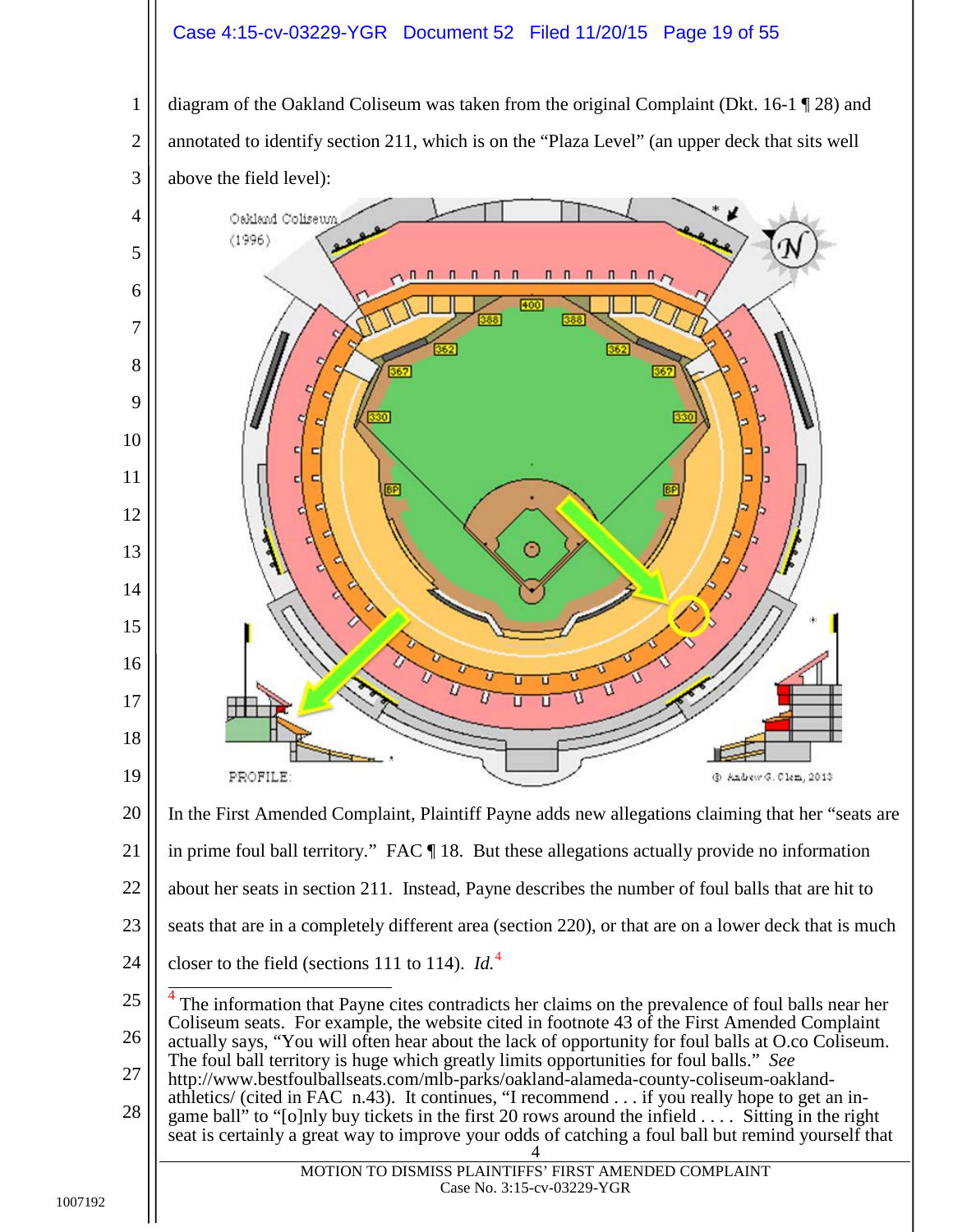<span id="page-19-2"></span><span id="page-19-1"></span><span id="page-19-0"></span>

| $\mathbf{1}$        | Plaintiff Payne admits that she "acquired" her tickets from the Oakland Athletics. Id. at                                                                                                                                                                                                                                              |
|---------------------|----------------------------------------------------------------------------------------------------------------------------------------------------------------------------------------------------------------------------------------------------------------------------------------------------------------------------------------|
| $\mathbf{2}$        | 1350. She did not purchase the tickets from MLB, the Commissioner, or the 29 other Clubs.                                                                                                                                                                                                                                              |
| 3                   | Also, as Payne admits, her tickets contain "warnings." <i>Id.</i> at ¶ 336. Specifically, the Athletics'                                                                                                                                                                                                                               |
| $\overline{4}$      | ticket-back contains the following announcement:                                                                                                                                                                                                                                                                                       |
| 5                   | <b>WARNING:</b> The ticket holder assumes all risk and danger incidental to the sport                                                                                                                                                                                                                                                  |
| 6                   | of baseball and all warm-ups, practices and competitions associated with baseball,<br>including specifically (but not exclusively) the danger of being injured by thrown                                                                                                                                                               |
| $\overline{7}$<br>8 | bats, fragments thereof, and thrown or batted balls, and agrees that none of the<br>Office of the Commissioner of Baseball, [other entities], the Major League Clubs,<br>and their respective agents, players, officers, employees and owners shall be liable<br>for injuries or loss of personal property resulting from such causes. |
| 9                   | Gorman Decl., Ex. B (photocopy of Athletics ticket-back referred to in the original Complaint,                                                                                                                                                                                                                                         |
| 10                  | Dkt. 16-1 at $\P$ 141, 156 & n.185, and in the FAC at $\P$ 318, 336, 351 & n.521). Plaintiff Payne                                                                                                                                                                                                                                     |
| 11                  | "believes" that her tickets are "less expensive than the sections covered by protective netting"                                                                                                                                                                                                                                       |
| 12                  | (FAC ¶ 17), but this belief is contradicted by the Athletics' ticket-selling website that Plaintiff                                                                                                                                                                                                                                    |
| 13                  | cites to substantiate her allegations (id. at $\P$ 72 & n.75). <sup>5</sup> According to the information that                                                                                                                                                                                                                          |
| 14                  | Plaintiff Payne cites, the seats in a comparable section behind the backstop netting are sold for the                                                                                                                                                                                                                                  |
| 15                  | exact same price as her seats. <sup>6</sup>                                                                                                                                                                                                                                                                                            |
| 16                  | <b>B.</b><br>Plaintiff Gorman focuses his allegations on a Minor League Club that he has                                                                                                                                                                                                                                               |
| 17                  | not sued, and attended Minor League games despite specific awareness of the<br>risk posed by foul balls and errant bats.                                                                                                                                                                                                               |
| 18                  | Plaintiff Robert Gorman is a South Carolina resident and "has been a baseball fan since he                                                                                                                                                                                                                                             |
| 19                  | was seven years old." FAC ¶ 19. But Gorman does not make any specific allegations about                                                                                                                                                                                                                                                |
| 20                  | attending MLB games or purchasing MLB tickets, and instead focuses his allegations entirely on                                                                                                                                                                                                                                         |
| 21                  |                                                                                                                                                                                                                                                                                                                                        |
| 22                  | the odds are still stacked against you and be prepared to enjoy the game even without catching a                                                                                                                                                                                                                                       |
| 23                  | ball." Id.<br>Defendants pointed out this error on October 2, 2015 (see Dkt. 37 at 4:25-27), but Plaintiffs'                                                                                                                                                                                                                           |
| 24                  | counsel chose not to correct it in their First Amended Complaint.                                                                                                                                                                                                                                                                      |
| 25                  | See Gorman Decl., Ex. A (Oakland Coliseum seating-chart webpage cited in the Complaint at<br>12 n.46). This webpage cited by the Plaintiff shows that "Plaza Infield" seats—including                                                                                                                                                  |
| 26                  | Plaintiff's seats in section 211 as well as seats straight behind the netted home-plate backstop in<br>sections 216, 217, and 218—are all sold at the same price. The webpage that Plaintiff cites also                                                                                                                                |
| 27                  | shows that the "Value Deck" seats straight behind the home-plate netting are substantially<br>cheaper, and that seats in what Plaintiff calls the "Danger Zone" along the first- and third-base                                                                                                                                        |
| 28                  | lines are actually <i>more expensive</i> than seats behind the home-plate netting. <i>Id.</i> (comparing the<br>prices for MVP Infield, MVP, and Lower Box sections to Plaza Infield sections behind the home-                                                                                                                         |
|                     | plate backstop).<br>5                                                                                                                                                                                                                                                                                                                  |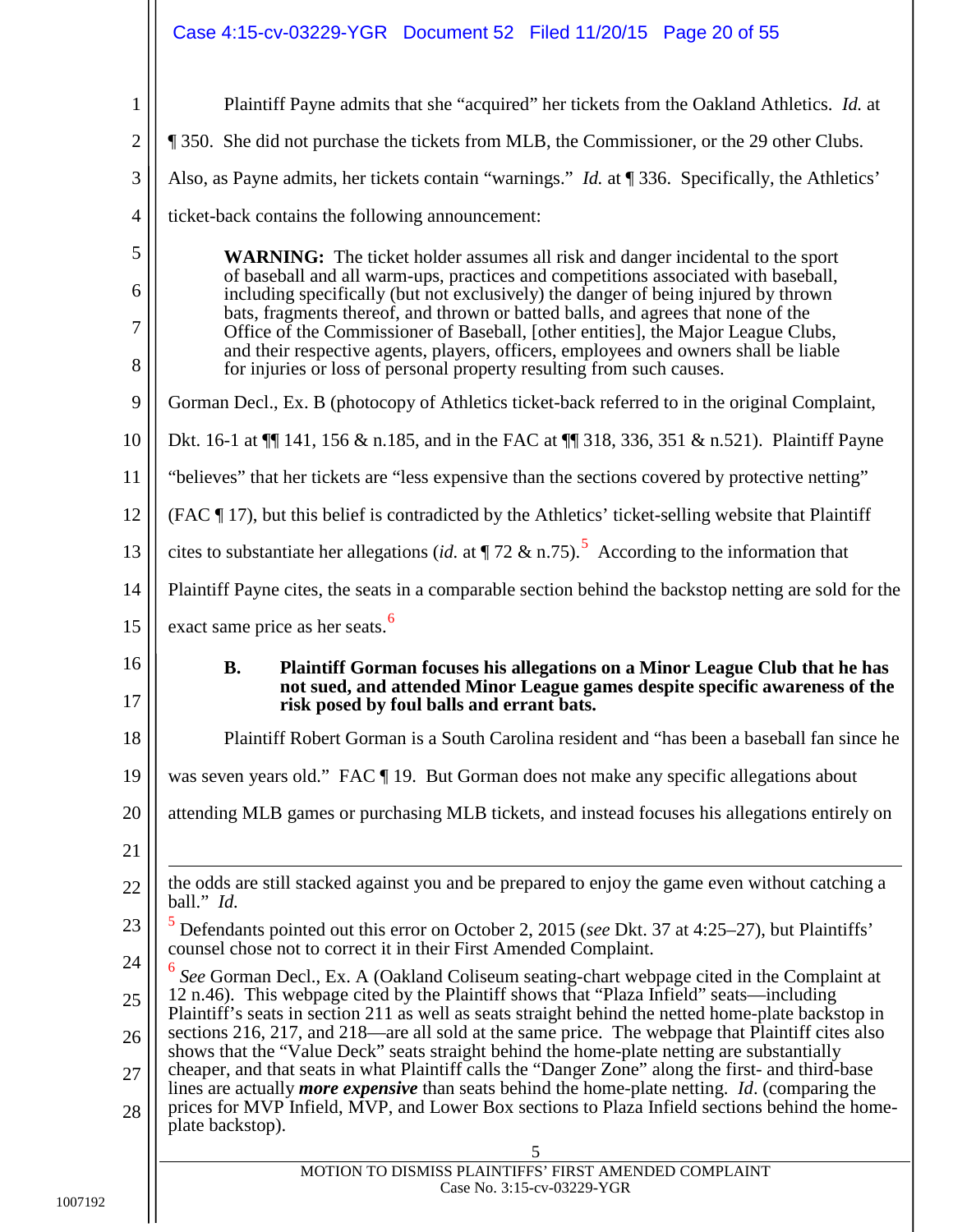# Case 4:15-cv-03229-YGR Document 52 Filed 11/20/15 Page 21 of 55

<span id="page-20-4"></span><span id="page-20-3"></span><span id="page-20-2"></span><span id="page-20-1"></span><span id="page-20-0"></span>

| $\mathbf{1}$   | tickets that he purchased from "his local Charlotte [North Carolina] minor league team, the                                                                                                                                                             |  |
|----------------|---------------------------------------------------------------------------------------------------------------------------------------------------------------------------------------------------------------------------------------------------------|--|
| $\overline{2}$ | Knights." Id. at ¶ 19, 350. Gorman, however, has not sued the Charlotte Knights, nor has he                                                                                                                                                             |  |
| 3              | explained why he believes that Defendants in this action are responsible for stadium operations at                                                                                                                                                      |  |
| $\overline{4}$ | the Knights' ballpark. All of Gorman's allegations focus on the Minor Leagues, and Gorman                                                                                                                                                               |  |
| 5              | does not even allege to have purchased a Major League ticket. <sup>7</sup>                                                                                                                                                                              |  |
| 6              | Unlike Plaintiff Payne, Gorman alleges that he "has been hit by a foul ball." Id. at                                                                                                                                                                    |  |
| $\tau$         | 21. This incident allegedly took place at the "Charlotte Knights' former ballpark" when a foul                                                                                                                                                          |  |
| 8              | ball "nicked the railing, deflected,  and nearly shattered his glasses." Id. But this incident was                                                                                                                                                      |  |
| 9              | "approximately fifteen years ago"—and barred by any relevant statute of limitations <sup>8</sup> —so                                                                                                                                                    |  |
| 10             | Plaintiff Gorman, like Plaintiff Payne, is apparently suing over a belief that he is "at risk of                                                                                                                                                        |  |
| 11             | [future] injury." Id.                                                                                                                                                                                                                                   |  |
| 12             | Plaintiff Gorman has specific and extensive knowledge regarding baseball injuries and the                                                                                                                                                               |  |
| 13             | risk posed by errant bats and balls. He literally wrote the book on baseball injuries: Death at the                                                                                                                                                     |  |
| 14             | Ballpark: A Comprehensive Study of Game-Related Fatalities, 1862–2007. See FAC n.1; id. at                                                                                                                                                              |  |
| 15             | 23. Plaintiff Gorman's book contains an entire chapter on fan injuries, including various                                                                                                                                                               |  |
| 16             | injuries sustained from foul balls, thrown balls, errant bats, and collisions. Robert M. Gorman                                                                                                                                                         |  |
| 17             | and David Weeks, Death at the Ballpark, 131-45 (McFarland 2009). Plaintiff Gorman's book                                                                                                                                                                |  |
| 18             | offers the following summary of Defendants' immunity from suit:                                                                                                                                                                                         |  |
| 19             | For more than a century, ballpark owners have enjoyed nearly automatic<br>protection from injury lawsuits under the legal concept known as "assumption of                                                                                               |  |
| 20<br>21       | risk." In most cases courts have held that the dangers inherent in baseball are<br>widely known and that fans therefore assume the risk in attending games. Stadium<br>owners do have a "limited duty" to provide reasonable protective measures in the |  |
| 22             | most dangerous areas of their parks and sufficient seating in the protected areas for<br>those who typically may want to sit there. Usually this has meant screening                                                                                    |  |
| 23             | behind home plate and at least part of the way down the first and third base lines<br>and public reminders about the dangers of foul balls and thrown bats, typically by                                                                                |  |
| 24             | way of signs, public address announcements, or written warnings on the backs of<br>tickets. <i>Id.</i> at 132.                                                                                                                                          |  |
| 25             |                                                                                                                                                                                                                                                         |  |
| 26             | One of Gorman's allegations relates to college baseball. Plaintiff Gorman alleges that his wife<br>was "hit, outside a college baseball stadium, when a foul ball shot backward over the backstop                                                       |  |
| 27             | and hit her as she was walking [to] the ticket booth." <i>Id.</i> at $\P$ 21. But Plaintiff Gorman does<br>not explain why he has standing to sue MLB or the Clubs are for an incident involving his wife<br>that occurred outside a college stadium.   |  |
| 28             | N.C. Gen. Stat. § 1-52(16) (three-year statute of limitations); S.C. Code Ann. § 15-3-530(5)<br>(same).                                                                                                                                                 |  |
|                | 6                                                                                                                                                                                                                                                       |  |
|                | MOTION TO DISMISS PLAINTIFFS' FIRST AMENDED COMPLAINT<br>Case No. 3:15-cv-03229-YGR                                                                                                                                                                     |  |
|                |                                                                                                                                                                                                                                                         |  |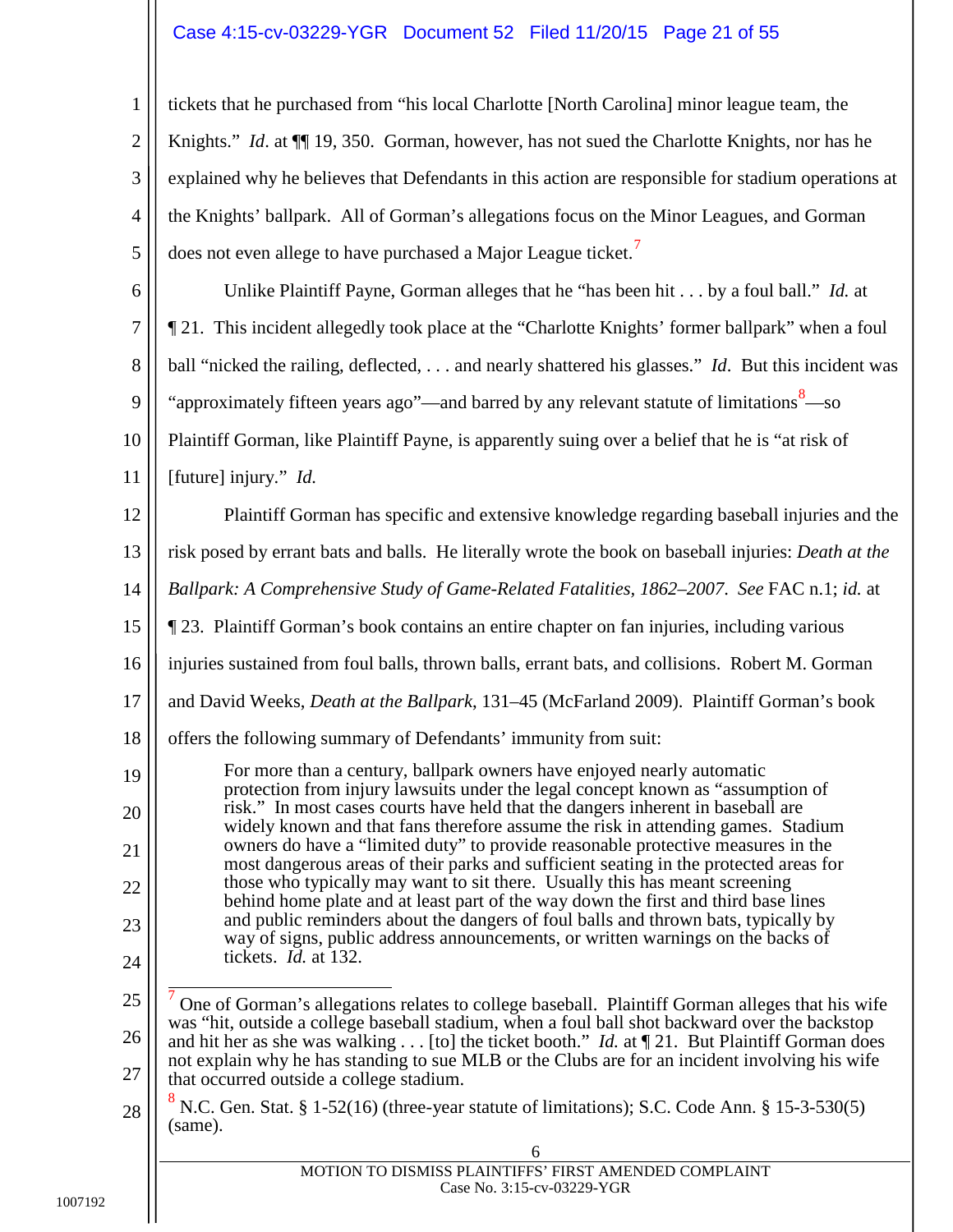<span id="page-21-0"></span>

| 1                        |
|--------------------------|
| $\mathbf{2}$             |
| 3                        |
| $\overline{\mathcal{L}}$ |
| 5                        |

7

8

9

#### **C. Plaintiff Smith alleges that she was injured at a Major League game, but does not allege any intention to attend future games or any threat of future injury.**

Plaintiff Stephanie Smith alleges that she was "hit" by "a line drive foul ball" on June 7,

2015, while "attending a Dodgers game with her family." FAC ¶ 24. Plaintiff Smith's ticket, like

all Dodgers tickets, contained the following warning:

# **WARNING – ASSUMPTION OF RISK**

By using this ticket and entering Dodger Stadium, the holder assumes all risk and danger incidental to the game of Baseball, whether such risks occur prior to, during, or subsequent to the actual playing of the game, including specifically (but not exclusively) the danger of being injured by thrown bats and thrown or batted balls. The holder further agrees that Los Angeles Dodgers LLC, Dodger Tickets LLC, the participating Clubs, Tickets.com, and their respective agents and players are not liable for any injuries from such causes.

10 Gorman Decl., Ex. C.

11 Plaintiff Smith claims that she was injured by the foul ball and has incurred "approximately

12 \$4,300" in medical expenses. FAC  $\P$  24. In the complaint, Smith alleges that the Dodgers sent

13 her "a letter claiming the team was not liable for her injuries." *Id.* Defendants include with this

14 motion a copy of that letter—which describes California law on the assumption of risk doctrine.

15 *See* Gorman Decl., Ex. D.

16 17 18 19 20 21 22 As explained below, allegations regarding one's intention to attend future Major League games and a fear of being hit by foul balls or errant bats are not sufficient to establish standing. But Plaintiff Smith does not even allege that she will attend games in the future, or that she is at any risk of injury going forward. Additionally, in contrast to Plaintiff Payne, who alleges that she purchased her tickets from the Athletics, and Plaintiff Gorman, who alleges that he acquired his tickets from the Charlotte Knights, the complaint is completely silent as to who purchased (and who sold) the tickets used by Smith.

<span id="page-21-1"></span>23 24

25

26

27

## **D. Plaintiffs assert various causes of action in pursuit of an injunction mandating additional safety netting in the future.**

The core of Plaintiffs' complaint is a demand for "all existing major league and minor league indoor and outdoor ballparks to be retrofitted to extend protective netting from foul pole to foul pole, by the beginning of the 2016–2017 [sic]<sup>[9](#page-21-2)</sup> MLB season." FAC  $\P$  11. Plaintiffs also

<span id="page-21-2"></span><sup>28</sup> Each MLB championship season is played in a single calendar year, so there is no such thing as a "2016–2017 season."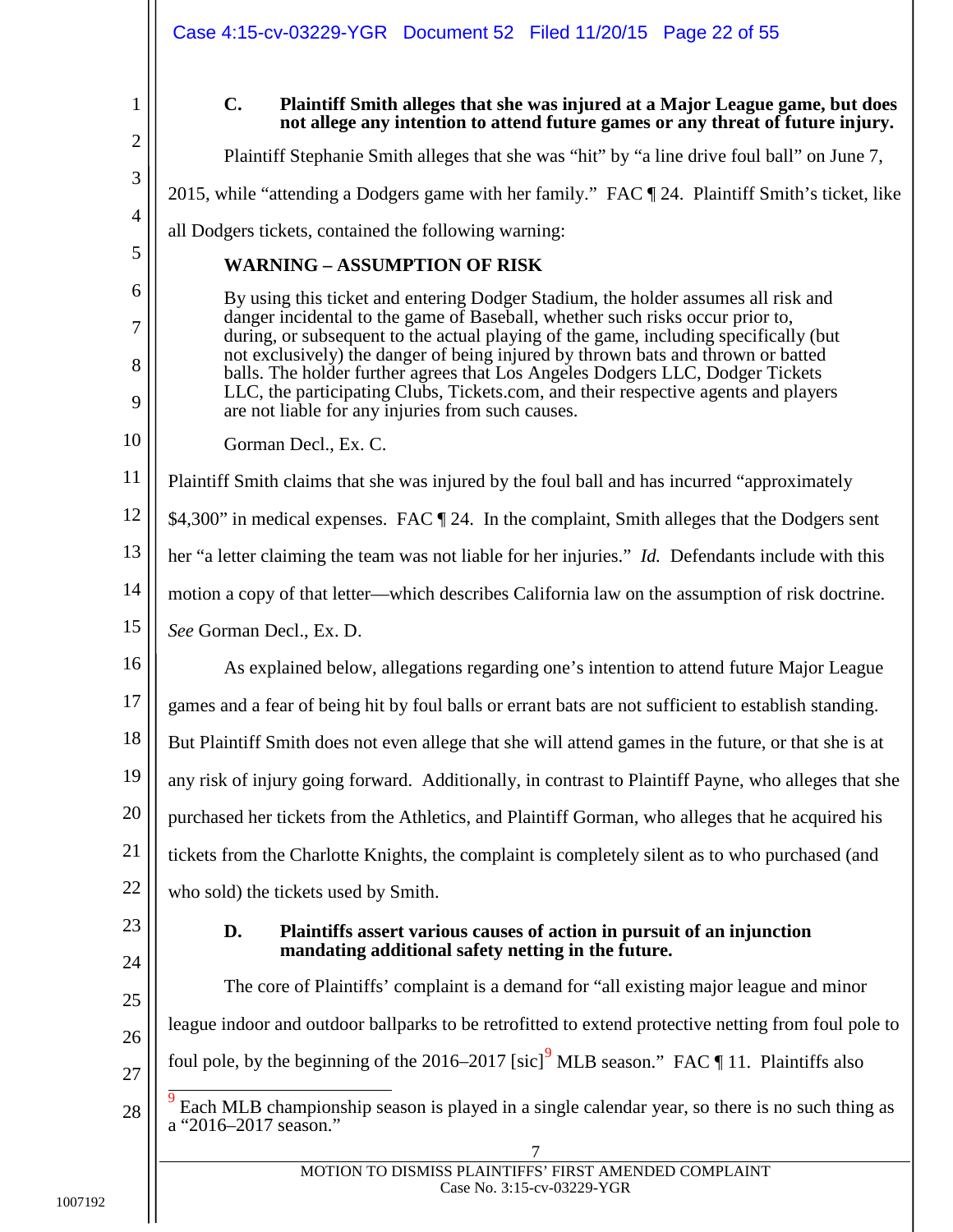#### Case 4:15-cv-03229-YGR Document 52 Filed 11/20/15 Page 23 of 55

want a court-ordered mandate forcing Defendants to implement "a program to study injuries." *Id.*  Plaintiffs justify these claims for relief on five causes of action: (1) negligence, (2) fraudulent concealment, (3) violation of California's UCL, (4) violation of California's CLRA, and (5) violation of § 1668 of California's Code of Civil Procedure. *Id.* at ¶¶ 309–54. Plaintiff Smith also brings an individual claim for monetary damages for "personal injury." *Id.* at ¶¶ 28, 355.

6 7 8 9 10 11 The First Amended Complaint now lumps MLB, the Commissioner, and the 30 Clubs together as "Defendants" for the majority of their allegations, which creates significant ambiguity as to who exactly is being accused of what. The essence of Plaintiffs' negligence claim is that Defendants failed to provide a "reasonably safe facility for spectators sitting in the exposed areas along the first and third base lines." *Id.* at ¶ 267. The specifics, though, still heavily emphasize MLB's actions, and provide very few allegations about what the Clubs did or did not do.<sup>[10](#page-22-0)</sup>

12 13 14 15 16 17 18 19 20 21 Plaintiffs have also asserted claims for fraudulent concealment, violation of California's UCL, and violation of California's CLRA. *Id.* at  $\P$  334–51. Plaintiffs base all three of these claims on the same alleged actions: that Defendants supposedly failed to disclose the risk of injury to fans, that Defendants "[m]isrepresent[ed] ball parks as safe and family friendly," and that MLB concealed other unspecified "pertinent facts." *Id.* at ¶¶ 328, 335–36, 338–42, 351. Plaintiffs do not allege that they actually relied on any of Defendants' allegedly false statements, that they would have acted differently if Defendants had disclosed other "pertinent facts," or that they were injured by Defendants' actions. In fact, Plaintiffs' complaint tacitly admits that at least two of the three Plaintiffs continued to attend games in an unscreened section even after they were aware of the purported risk from foul balls and errant bats. *Id.* at  $\P$  [[17, 22.

22 23 24 25 Plaintiffs also assert a "cause of action" that alleges that "Defendants violated California Civil Code § 1668 by requiring members of the public, as a condition of admission to an MLB game, to 'waive' their rights." *Id.* at ¶ 354. The First Amended Complaint, however, offers no details about this "waiver." *Id.*

26

1

2

3

4

<span id="page-22-0"></span><sup>27</sup> 28 See, e.g., FAC  $\P$  254–58 (MLB and the Commissioner allegedly had a duty to act), 267 (MLB allegedly did not promulgate a consistent netting rule); 274 (MLB did not deploy radar-tracking technology); 281 (MLB allegedly allows fans to participate in the "wave").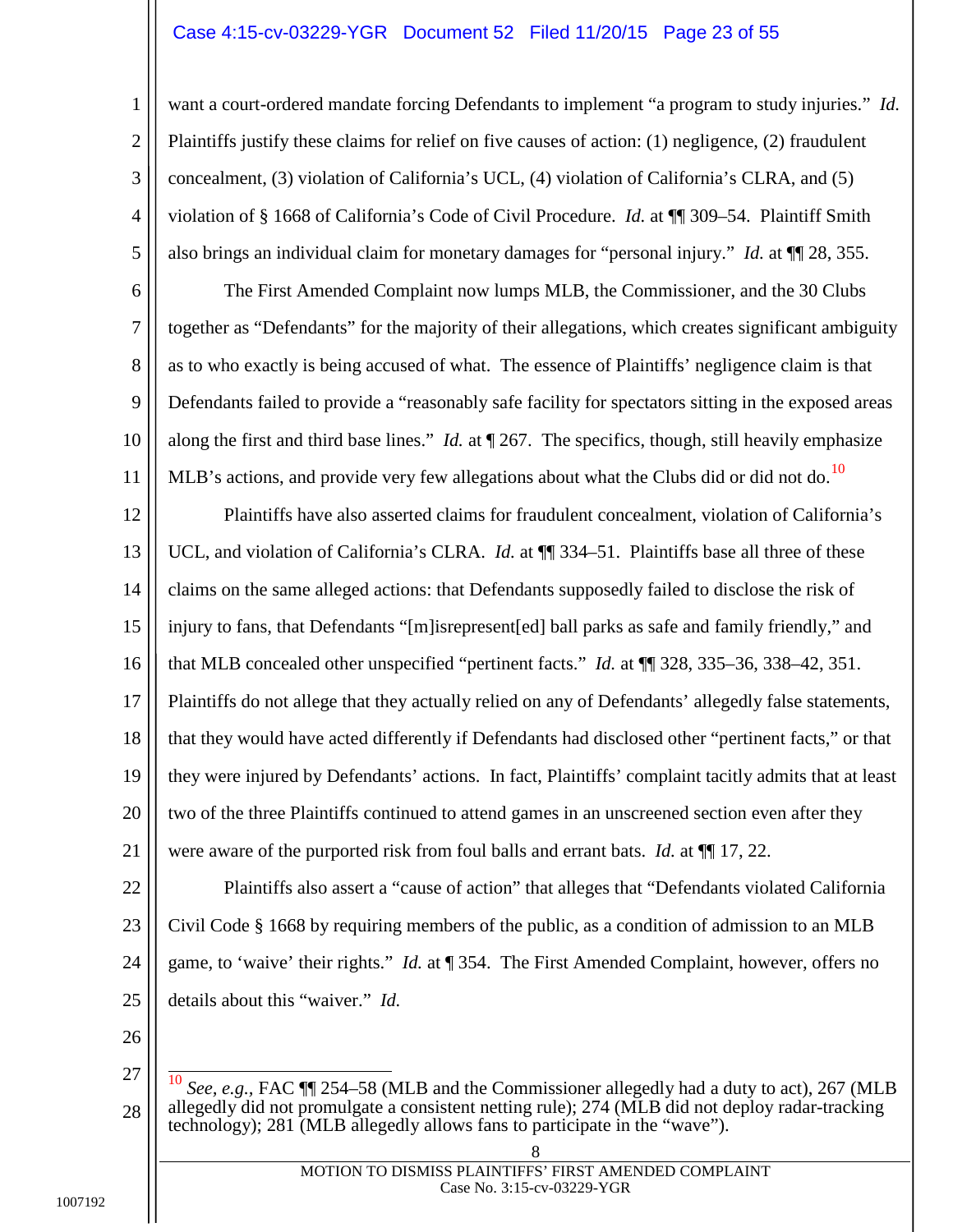# <span id="page-23-1"></span><span id="page-23-0"></span>**IV. ARGUMENT**

2

1

### <span id="page-23-7"></span><span id="page-23-5"></span>**A. Plaintiffs lack standing to assert their claims for negligence, fraud, and violation of § 1668, or to obtain the injunctive relief sought.**

3 4 5 6 7 8 9 10 11 12 13 14 Plaintiffs fail to clearly allege facts establishing their standing under Article III to seek injunctive relief for their claims of negligence, fraud, and violation of § 1668. *DaimlerChrysler Corp. v. Cuno*, 547 U.S. 332, 352 (2006). Plaintiffs must allege (1) "injury in fact," (2) "a causal connection between the injury and the conduct complained of," *and* (3) that the injury will likely be "redressed by a favorable decision." *Lujan v. Defenders of Wildlife*, 504 U.S. 555, 560–61 (1992). For each of their claims for injunctive relief, Plaintiffs fail to meet at least the injury-infact requirement. And although Plaintiffs purport to represent a class of similarly situated individuals, their failure to show that they personally have standing is fatal to the entire complaint. *See Hodgers-Durgin v. de la Vina*, 199 F.3d 1037, 1045 (9th Cir. 1999). Accordingly, the Court should dismiss the First Amended Complaint under Rule 12(b)(1) for lack of subject-matter jurisdiction. *See White v. Lee*, 227 F.3d 1214, 1242 (9th Cir. 2000); *see also Lujan*, 504 U.S. at 560–61.

<span id="page-23-2"></span>15

#### <span id="page-23-9"></span><span id="page-23-8"></span><span id="page-23-6"></span><span id="page-23-4"></span><span id="page-23-3"></span>**1. Plaintiffs lack standing to assert their claim for negligence.**

16 17 18 19 20 21 22 23 24 With respect to their negligence claim, Plaintiffs fail to adequately allege a concrete and particularized injury that is "imminent." *Lujan*, 504 U.S. at 560. Plaintiffs seek injunctive relief to prevent some future harm. To establish Article III standing, therefore, an injury must be (a) "concrete and particularized" and (b) "actual or imminent, not conjectural or hypothetical." *Id.* at 560  $\&$  n.1 (internal quotation marks omitted). A threatened injury is not "imminent" unless it is "certainly impending." *Clapper v. Amnesty Int'l USA*, 133 S. Ct. 1138, 1147 (2013). Allegations of "possible future injury" are insufficient. *Id.*; *see also City of L.A. v. Lyons*, 461 U.S. 95, 102, 105 (1983) (explaining that the threat must be "real and immediate"—not "conjectural" or "hypothetical"—to confer standing).

25 26 27 28 Plaintiffs cannot establish standing because there is no imminent injury here. *Lujan*, 504 U.S. at 560. Plaintiffs have not alleged—and cannot allege—facts showing that the threat of being injured by a foul ball or a broken bat is "certainly impending" or "real and immediate." *Clapper*, 133 S. Ct. at 1147; *Lyons*, 461 U.S. at 105. As the Supreme Court has explained, the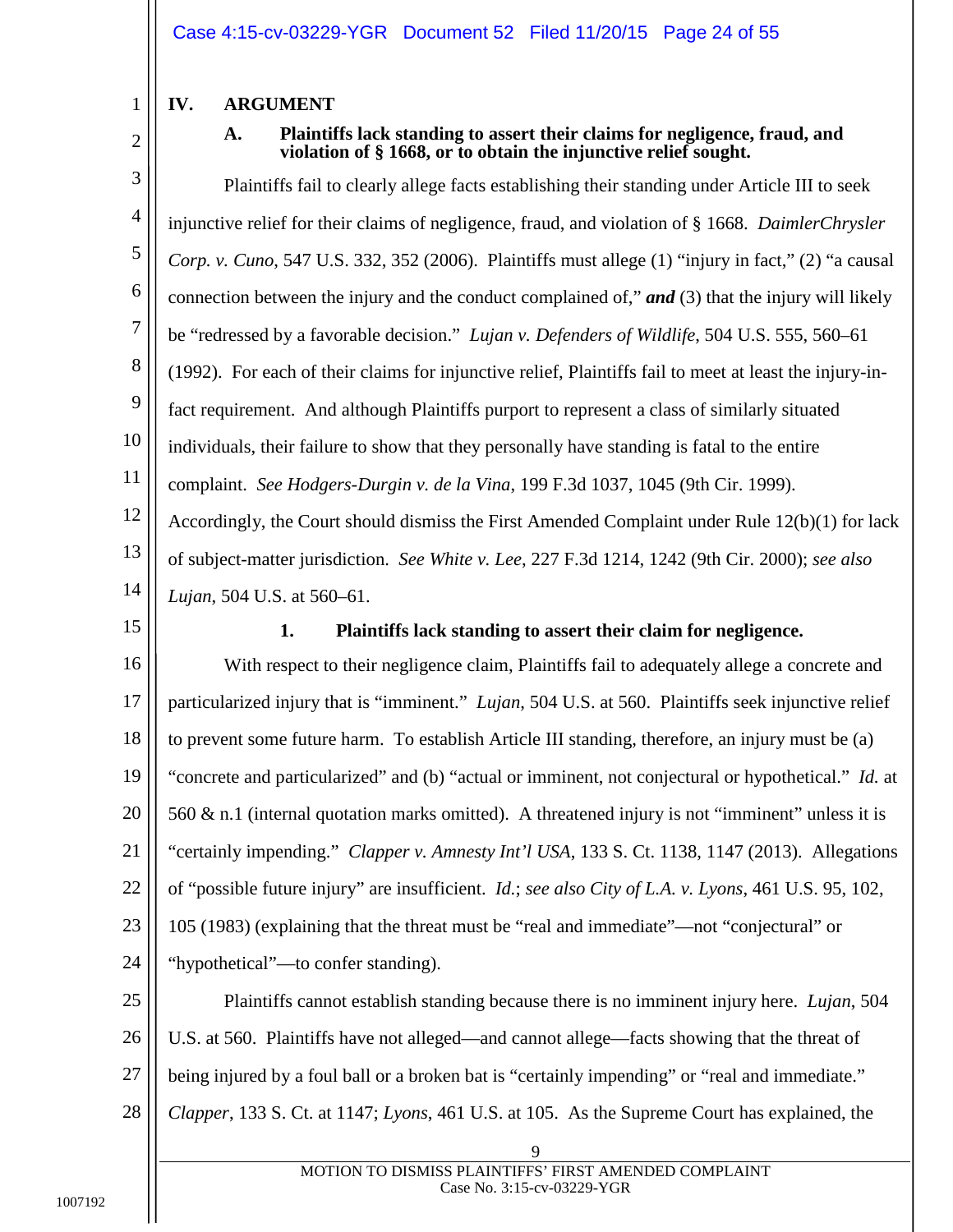#### <span id="page-24-4"></span>Case 4:15-cv-03229-YGR Document 52 Filed 11/20/15 Page 25 of 55

3 4 5 6 7 concept of "imminence" is "stretched beyond the breaking point when, as here, the plaintiff alleges only an injury at some indefinite future time, and the acts necessary to make the injury happen are at least partly within the plaintiff's own control." *Lujan*, 504 U.S. at 564 n.2; *see also Munns v. Kerry*, 782 F.3d 402, 410–11 (9th Cir. 2015). Plaintiffs baldly assert that they are at "imminent risk" of injury (FAC ¶¶ 17, 22), but such conclusory and factually unsupported assertions are insufficient to confer Article III standing. *See Carrico v. City and Cnty. of San Francisco*, 656 F.3d 1002, 1006 (9th Cir. 2011).

<span id="page-24-0"></span>8 9 10 11 12 13 14 15 16 17 In an attempt to create the appearance of imminent harm, Plaintiffs allege that certain sections on the level *below* Payne's section "receive the most foul balls," and that a certain foulball aficionado prefers to sit in a section on the *opposite* side of the ballpark from Plaintiff Payne. *Id.* at  $\P$  18. But neither of these allegations suggests that Payne—or anyone else—faces a "real" and immediate" threat of being injured, either in her section or in the sections that receive the most foul balls.<sup>[11](#page-24-6)</sup> Plaintiffs also allege that on "one occasion" Payne "ducked to avoid a foul ball flying her way" and that "there is no guarantee she can duck the next time." *Id.* at ¶ 17. But because Plaintiffs cannot show that Plaintiff Payne, or anyone else, is virtually certain to be struck and injured, they cannot establish standing. *See Clapper*, 133 S. Ct. at 1147; *Lyons*, 461 U.S. at  $105.$ <sup>[12](#page-24-7)</sup>

18

1

<span id="page-24-5"></span>2

19

<span id="page-24-6"></span>21

20 22 11 Plaintiff Payne's allegation that she is "constantly ducking and weaving to avoid getting hit by foul balls or shattered bats" is quite implausible in light of her admission that her seats are in section 211. *See* FAC ¶¶ 17. According to the 2015 Oakland Coliseum seat map—which is incorporated by reference into her complaint (*see id.* at ¶ 72 n.75)—section 211 is part of an upper deck of the ballpark, above the field-level sections that the Plaintiffs describe as the most

in the past do nothing to change the analysis.<sup>[13](#page-24-8)</sup> As the Supreme Court, the Ninth Circuit, and this

<span id="page-24-2"></span><span id="page-24-1"></span>Plaintiffs' new allegations that Plaintiffs Gorman and Smith have been struck by foul balls

<span id="page-24-7"></span>23 24 25 26 dangerous areas for foul balls and bats. Gorman Decl., Ex. A; FAC  $\P$  75 & n.83, 80 & n.104. Plaintiff Gorman makes similar allegations about the frequency of foul balls entering his section at the Charlotte Knights Minor League ballpark. FAC  $\P$  20. But because his allegation concerns a Minor League park, it has no bearing on whether he has standing to seek injunctive relief against the Major League Defendants in this action. And even if his allegation concerned a Major League ballpark, it would still be insufficient for the same reasons that Plaintiff Payne's allegations are insufficient.

<span id="page-24-8"></span><span id="page-24-3"></span>27 28 Plaintiff Payne has never been injured by a foul ball or wayward bat (FAC  $\P$  17), and allegations of injuries to other individuals are insufficient to confer standing on Payne. *Lujan*, 504 U.S. at 560 n.1 (explaining that to be particularized, "the injury must affect the plaintiff in a personal and individual way"); *Hodgers-Durgin*, 199 F.3d at 1045.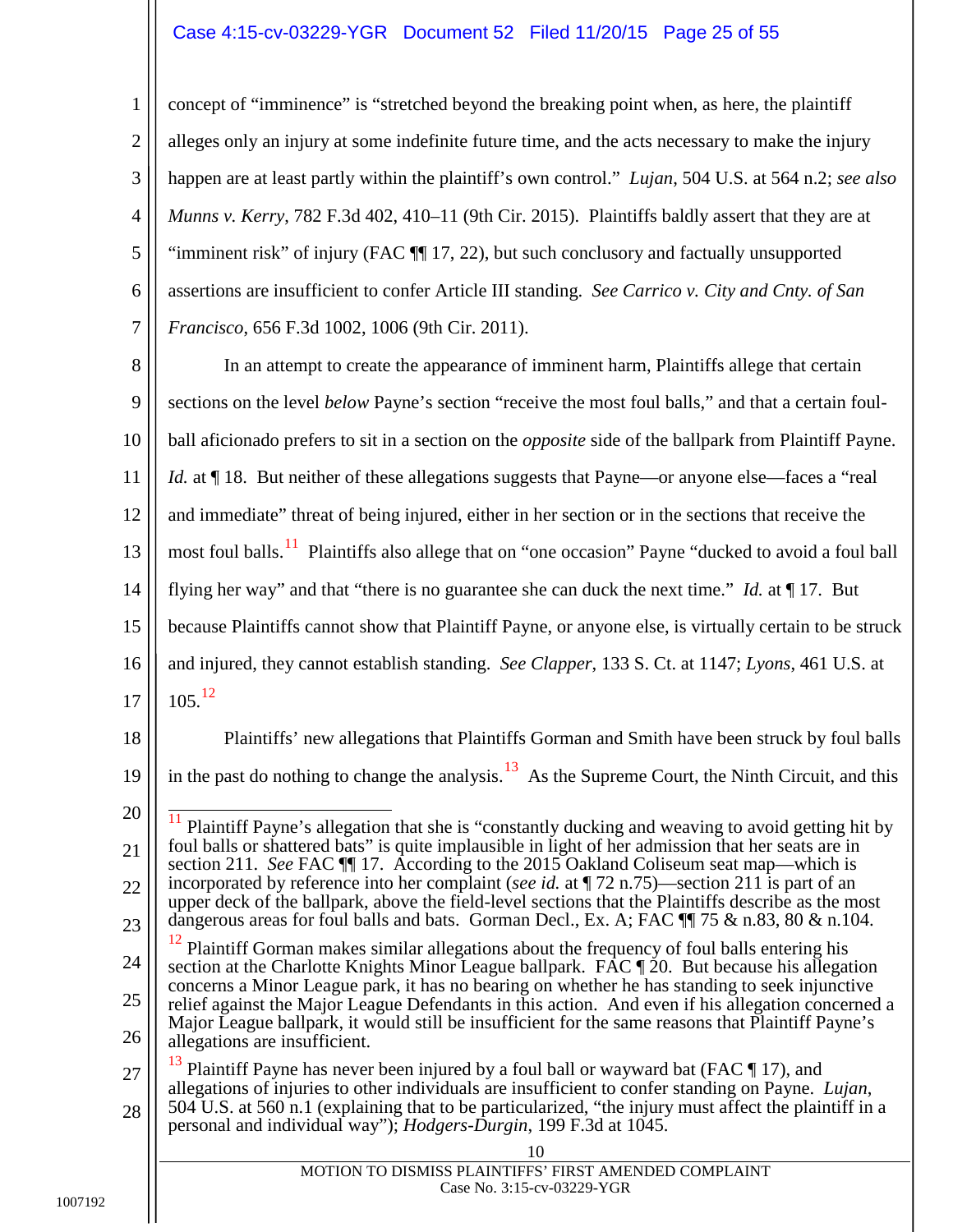#### <span id="page-25-3"></span><span id="page-25-2"></span><span id="page-25-0"></span>Case 4:15-cv-03229-YGR Document 52 Filed 11/20/15 Page 26 of 55

1 2 3 4 5 6 7 8 9 10 11 12 13 Court have all made clear, past exposure to harm is insufficient to confer standing to seek injunctive relief to prevent some possible future harm. *Lyons*, 461 U.S. at 102, 111; *Munns*, 782 F.3d at 411–12; *Mehr v. Féderation Internationale de Football Ass'n*, — F. Supp. 3d —, 2015 WL 4366044, at \*13–14 (N.D. Cal. July 16, 2015). For example, in *Lyons*, the Court held that a plaintiff had no standing to seek an injunction against the LAPD's use of illegal police chokeholds, even though the plaintiff had *previously* been injured by such a chokehold. 461 U.S. at 105–08. The Court held that the plaintiff's allegations of *past* injury established standing to seek monetary damages to remedy the past harm. *Id.* at 109. But in order to establish standing for a forward-looking injunction, the Court demanded more: an allegation that "*all* police officers in Los Angeles *always* choke any citizen with whom they happen to have an encounter." *Id.* at 105-06 (emphasis in original). Such an allegation, the Court added, would have been "incredible" and "untenable." *Id.* at 106, 108. The same is true here—Plaintiffs cannot tenably allege that they are certainly going to be injured, so they have no standing to seek an injunction.

<span id="page-25-1"></span>14 15 16 17 18 19 20 21 22 23 24 To the extent that Plaintiffs allege injury simply by being exposed to an "increased" or "unreasonable" risk of harm (*see, e.g.*, FAC ¶¶ 6, 17, 22, 25, 267, 329, 331), their allegations are inadequate to confer Article III standing. In *Clapper*, the Supreme Court expressly rejected the notion that a plaintiff can establish standing simply by alleging an "objectively reasonable likelihood" of harm (which Plaintiffs here cannot even do). 133 S. Ct. at 1147–48. The Court demanded more—a showing that the future harm is "certainly impending." *Id.* Likewise, in *Lyons*, the Court refused to hold that the "odds" of the plaintiff being subjected to an illegal police chokehold established his standing to seek an injunction, even though it agreed that *someone* in Los Angeles would be subjected to such a chokehold. 461 U.S. at 105–08. The Court demanded more—allegations of facts showing that the plaintiff would certainly be subject to an illegal chokehold in the future. *Id.* at 106.

25 26 27 28 In a recent case concerning the risk of concussions from playing soccer, this Court ruled that allegations of "risk" must be dismissed for lack of standing. *See Mehr*, 2015 WL 4366044, at \*13–16. Like Plaintiffs here, the *Mehr* plaintiffs sought injunctive relief requiring the defendants to implement new rules—namely, rules concerning concussion-management protocols and rules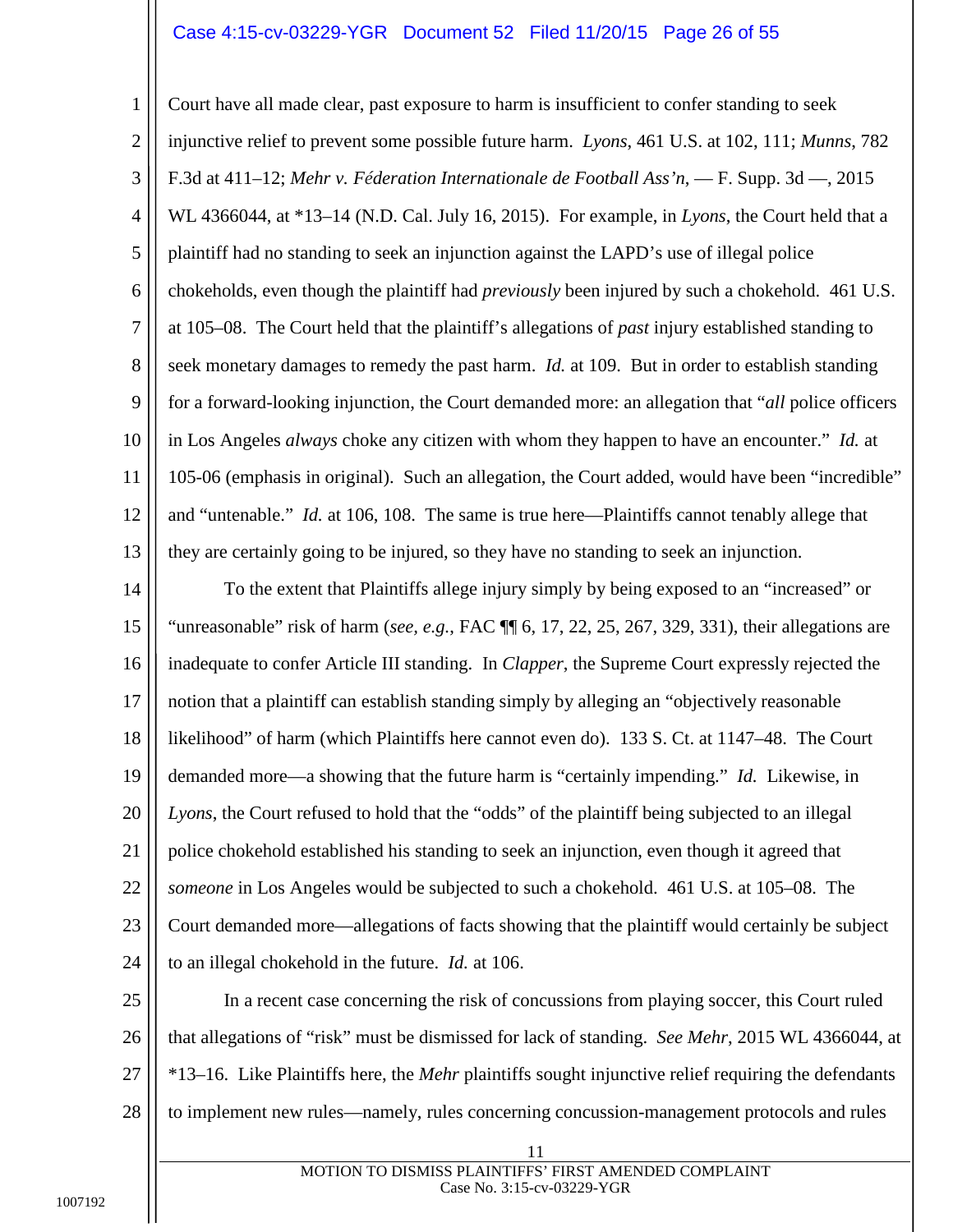#### <span id="page-26-3"></span><span id="page-26-1"></span>Case 4:15-cv-03229-YGR Document 52 Filed 11/20/15 Page 27 of 55

1 2 3 4 5 6 7 8 9 10 11 12 13 14 15 16 17 18 19 governing how soccer is played. *Id.* at \*14. Among other deficiencies, the court concluded that the plaintiffs had failed to adequately allege injury-in-fact because the risk of head injuries was "speculative and nebulous," rather than "certainly impending." *Id.* at \*13. In reaching that conclusion, the court rejected the plaintiffs' "frivolous argument" that they were being subjected to a "heightened pleading standard," noting that *Lujan* requires the elements of standing to be pled with specificity, and that a complaint lacking the proper detail must be dismissed as jurisdictionally defective. *Id.* at \*14. Accordingly, the court dismissed the complaint for lack of standing. *Id.* at \*25. This Court should do the same here. Plaintiffs do not come close to showing that their risk of being struck with foul balls or errant bats is "certainly impending." Payne has attended games for nearly 50 years (FAC ¶ 17) but has never been struck. Gorman has "been a baseball fan since he was seven" and was apparently struck only once, 15 years ago. *Id.* at ¶¶19–20. And *none* of the Plaintiffs can possibly establish that they are at risk of imminent injury because none of them even bothers to allege—as the losing plaintiffs in *Lujan* did—that they have a vague plan to attend Major League games at some point in the future. "Such 'some day' intentions—without any description of concrete plans" would not actually be enough to establish standing, but the lack of such allegations demonstrates that Plaintiffs have not even come close to establishing an "imminent" Article III injury. *Lujan*, 504 U.S. at 564. Finally, to the extent that Plaintiffs simply allege that they fear for their safety, such fear is insufficient. FAC ¶¶ 17, 22. The mere "subjective apprehension about future harm" is not an

<span id="page-26-2"></span><span id="page-26-0"></span>20 injury-in-fact and cannot establish standing. *Mayfield v. United States*, 599 F.3d 964, 970 (9th

21 Cir. 2010); *see also Clapper*, 133 S. Ct. at 1152.[14](#page-26-4)

- 22
- 23
- <span id="page-26-4"></span>24 25 26 27 28 14 Plaintiff Gorman lacks standing to seek injunctive relief for an additional reason: there is no causal connection between any purported injury of his and any action of the Defendants. "[T]here must be a causal connection between the injury and the conduct complained of—the injury has to be fairly traceable to the challenged action of the defendant, and not the result of the independent action of some third party not before the court." *Lujan*, 504 U.S. at 560 (internal quotation marks and alterations omitted). Plaintiff Gorman alleges only that he has attended, and continued to attend, games at the Charlotte Knights' Minor League ballpark, and that, fifteen years ago, a foul ball struck him there. FAC ¶¶ 21–22. Neither the Charlotte Knights nor the Charlotte ballpark's operator are before the Court, so Plaintiff Gorman lacks standing to assert any claims against the Defendants.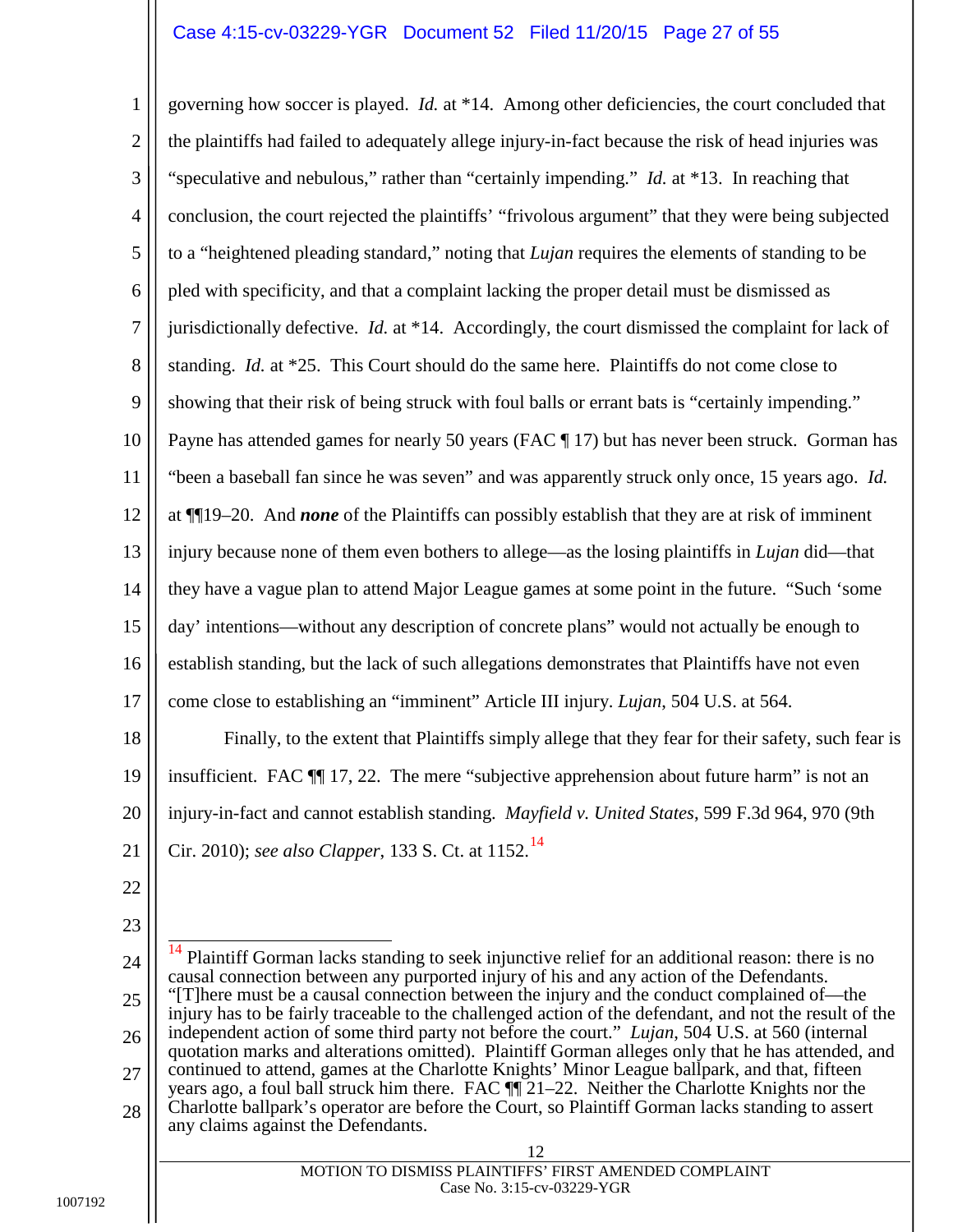5

6

<span id="page-27-0"></span>1

#### <span id="page-27-3"></span>**2. Plaintiffs lack standing to assert their fraud claims or their "cause of action" for violation of California Civil Code § 1668.**

Plaintiffs fail to adequately allege either injury-in-fact or redressability for their claims of fraudulent concealment, violation of the CLRA, and violation of the UCL. They also fail to allege injury or redressability with respect to their so-called "cause of action" for violation of § 1668.

<span id="page-27-1"></span>7 8 9 10 11 12 13 14 15 16 17 18 19 20 21 22 *Injury-in-Fact*. Plaintiffs have not offered a single particularized allegation that any of them has suffered a concrete injury from Defendants' alleged fraudulent statements or concealments. Instead, Plaintiffs assert vaguely that they "have been damaged by the actions and inactions of the Defendants," that they have "suffered harm" from Defendants' alleged concealment, and that they have suffered "injuries" as a result of Defendants' alleged violation of the CLRA and UCL. FAC ¶¶ 26, 337, 343, 351. But such conclusory allegations are insufficient to establish standing for fraud claims, which require particularized pleading under Rule 9(b). *See Lujan*, 504 U.S. at 561 ("[E]ach element [of standing] must be supported in the same way as any other matter on which the plaintiff bears the burden of proof, *i.e.*, with the manner and degree of evidence required at the successive stages of the litigation."). As the Ninth Circuit recently explained, "conclusory and bare bones" allegations—"without any factual content"—are "insufficient to establish standing or to survive a motion to dismiss." *Perez v. Nidek Co.*, 711 F.3d 1109, 1113 (9th Cir. 2013). Plaintiffs' "conclusory and bare bones" allegations similarly fail to establish injury-in-fact for their fraud claims. Their failure to specify any sort of injury is particularly egregious given that they elected to amend their complaint following Defendants' motion to dismiss on this exact same ground.

<span id="page-27-2"></span>23

24 25 26 With respect to their allegations that Defendants violated California Civil Code § 1668 which concerns the validity of certain contractual limitations of liability—Plaintiffs do not even bother to provide *conclusory* assertions of injury. Nor could they, as there is no allegation that a contractual provision subject to  $\S$  1668 has ever been enforced against them.

27 28 *Redressability*. Even if Plaintiffs had adequately alleged some sort of injury to support their fraud claims and their "cause of action" under § 1668, there is no connection between those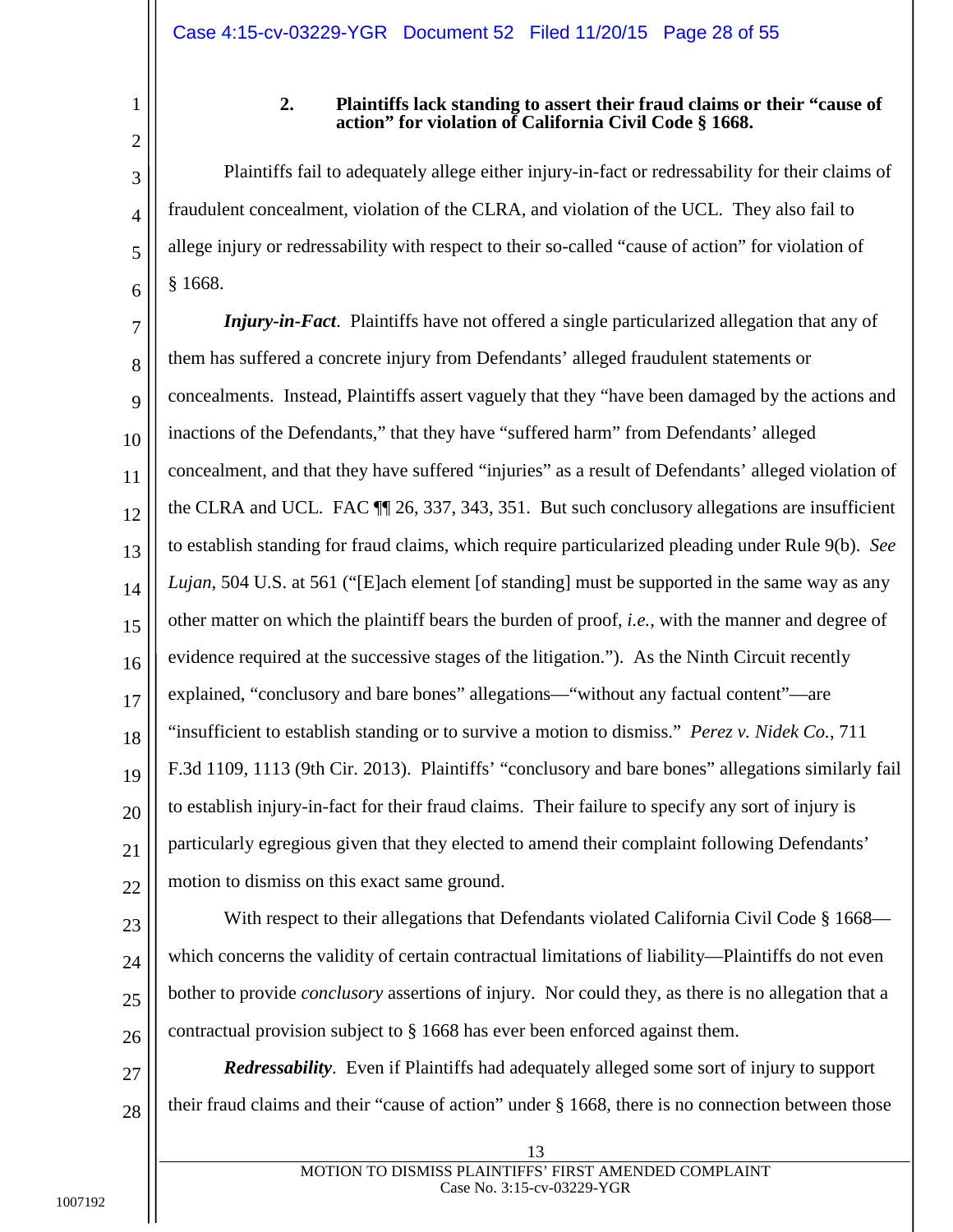#### Case 4:15-cv-03229-YGR Document 52 Filed 11/20/15 Page 29 of 55

1 2 3 4 5 6 claims and Plaintiffs' requested relief. Plaintiffs demand an injunction requiring extended nets in ballparks and a study of spectator injuries. FAC  $\P$  11, 332. But those actions have nothing to do with remedying whatever harm could have resulted from allegedly fraudulent conduct or the enforcement of an allegedly invalid contractual provision (both of which, by their nature, are past harms). Plaintiffs' failure to request appropriate relief is an independent basis to dismiss their claims for lack of standing. *See Lujan*, 504 U.S. at 571.

7 8 9 10 In sum, Plaintiffs fail to allege an injury-in-fact sufficient to establish Article III standing to bring their claims for injunctive relief. Plaintiffs have also failed to properly allege that a favorable court decision is likely to provide redress. Plaintiffs therefore lack standing, and their claims for injunctive relief should be dismissed for lack of subject-matter jurisdiction.<sup>[15](#page-28-5)</sup>

- <span id="page-28-0"></span>11
- <span id="page-28-3"></span>**B. Plaintiffs' addition of new parties creates a variety of personal-jurisdiction and venue defects.**

<span id="page-28-1"></span>12 13 14 15 16 17 18 19 20 21 **1. The Court lacks personal jurisdiction over all Out-of-State Clubs.** In a rush to assert claims against all MLB Clubs, Plaintiffs have failed to meet their burden of establishing personal jurisdiction over the vast majority of the Defendants. *See Pebble Beach Co. v. Caddy*, 453 F.3d 1151, 1154 (9th Cir. 2006). Plaintiffs' sole basis for claiming personal jurisdiction is the threadbare allegation that the Defendants "are authorized to do business and in fact do business in this district, including playing baseball in this district and have sufficient minimum contacts with this district, and otherwise intentionally avail themselves of the markets in this district through sponsorship and playing of games in this district." FAC  $\P$  14. This conclusory allegation is wholly insufficient to meet Plaintiffs' burden.

22

#### <span id="page-28-4"></span><span id="page-28-2"></span>**a. The Court lacks general jurisdiction because Plaintiffs fail to allege facts demonstrating that the Out-of-State Clubs have contacts with California that are "continuous and systematic."**

- 23 There are two forms of personal jurisdiction: (1) "general or all-purpose jurisdiction," and
- 24 (2) "specific or conduct-linked jurisdiction." *Daimler AG v. Bauman*, 134 S. Ct. 746, 751 (2014).
- 25 A court may assert general/all-purpose jurisdiction over an out-of-state defendant only when that
- <span id="page-28-5"></span>26 27 28 Plaintiff Smith seeks monetary damages for her individual "personal injury" claim. FAC  $\P$ 28, 355; *id.* at 118 (Request for Relief). To the extent she has properly alleged a cause of action, however, there is no causal connection between her alleged injury and any of the Clubs besides the Los Angeles Dodgers. *See id.* at ¶ 24. Accordingly, Plaintiff Smith has no standing to assert her individual claim against those other Clubs. *See Lujan*, 504 U.S. at 560–61.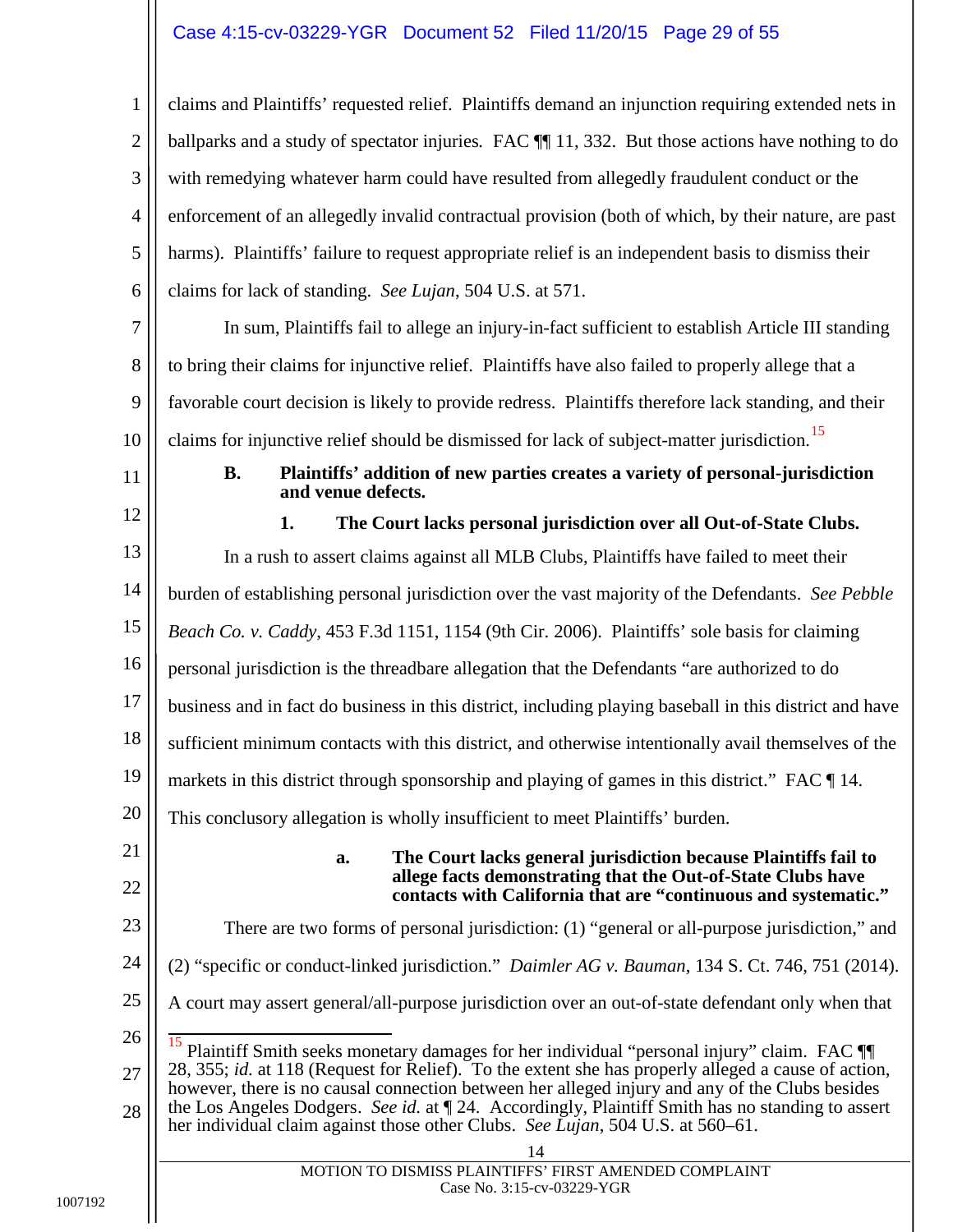#### <span id="page-29-7"></span><span id="page-29-4"></span><span id="page-29-3"></span>Case 4:15-cv-03229-YGR Document 52 Filed 11/20/15 Page 30 of 55

<span id="page-29-9"></span>1 2 3 4 5 6 7 8 9 10 11 12 13 14 15 16 17 18 19 20 defendant's "affiliations with the State are so 'continuous and systematic' as to render them essentially at home in the forum State.'" *Goodyear Dunlop Tires Operations S.A. v. Brown*, 131 S. Ct. 2846, 2851 (2011) (quoting *Int'l Shoe Co. v. Wash.*, 326 U.S. 310, 317 (1945)). For example, the Supreme Court has upheld an exercise of general jurisdiction over a defendant where the forum state was the defendant's "principal, if temporary, place of business" for several years. *See id.* at 2854, 2856 (discussing *Perkins v. Benguet Consol. Mining Co.*, 342 U.S. 437 (1952)). General jurisdiction is appropriate only where "a defendant's contacts with a forum are so substantial, continuous, and systematic that the defendant can be deemed to be 'present' in that forum for all purposes." *Yahoo! Inc. v. La Ligue Contre Le Racisme Et L'Antisemitisme*, 433 F.3d 1199, 1205 (9th Cir. 2006). "Only in an 'exceptional case' will general jurisdiction be available anywhere" other than "a corporation's place of incorporation and principal place of business." *Martinez v. Aero Caribbean*, 764 F.3d 1062, 1070 (9th Cir. 2014). Mere "visits" to the forum state are not enough; rather, there must be some "indication that [the defendant] has sat down and made itself at home." *Glencore Grain Rotterdam B.V. v. Shivnath Rai Harnarain Co.*, 284 F.3d 1114, 1124–25 (9th Cir. 2002). Here, Plaintiffs do not allege any facts indicating that the Out-of-State Clubs have continuous and systematic contacts with California. Even if Plaintiffs were to allege occasional visits by the Out-of-State Clubs to California, courts have routinely held that occasional involvement in California-based events does not constitute the continuous and systematic contact necessary to justify general jurisdiction. *See, e.g.*, *Core-Vent Corp. v. Nobel Indus. AB*, 11 F.3d 1482, 1490 (9th Cir. 1993).

<span id="page-29-6"></span><span id="page-29-2"></span>21 22 23 24 25 26 27 Plaintiffs' only argument for asserting general jurisdiction here is that the Out-of-State Clubs occasionally play games in this district. FAC  $\P$  14. However, a number of courts, including in this district, have held that "there is no general jurisdiction over sports teams" merely because they play games in the forum state. *Senne v. Kansas City Royals Baseball Corp.*, — F. Supp. 3d —, 2015 WL 2412245, at \*23 (N.D. Cal. May 20, 2015) (citing *Davis v. Billick*, 2002 WL 1398560, at \*6 (N.D. Tex. June 26, 2002); *Manton v. Cal. Sports, Inc.*, 493 F. Supp. 496,

28

<span id="page-29-8"></span><span id="page-29-5"></span><span id="page-29-1"></span><span id="page-29-0"></span>15 MOTION TO DISMISS PLAINTIFFS' FIRST AMENDED COMPLAINT Case No. 3:15-cv-03229-YGR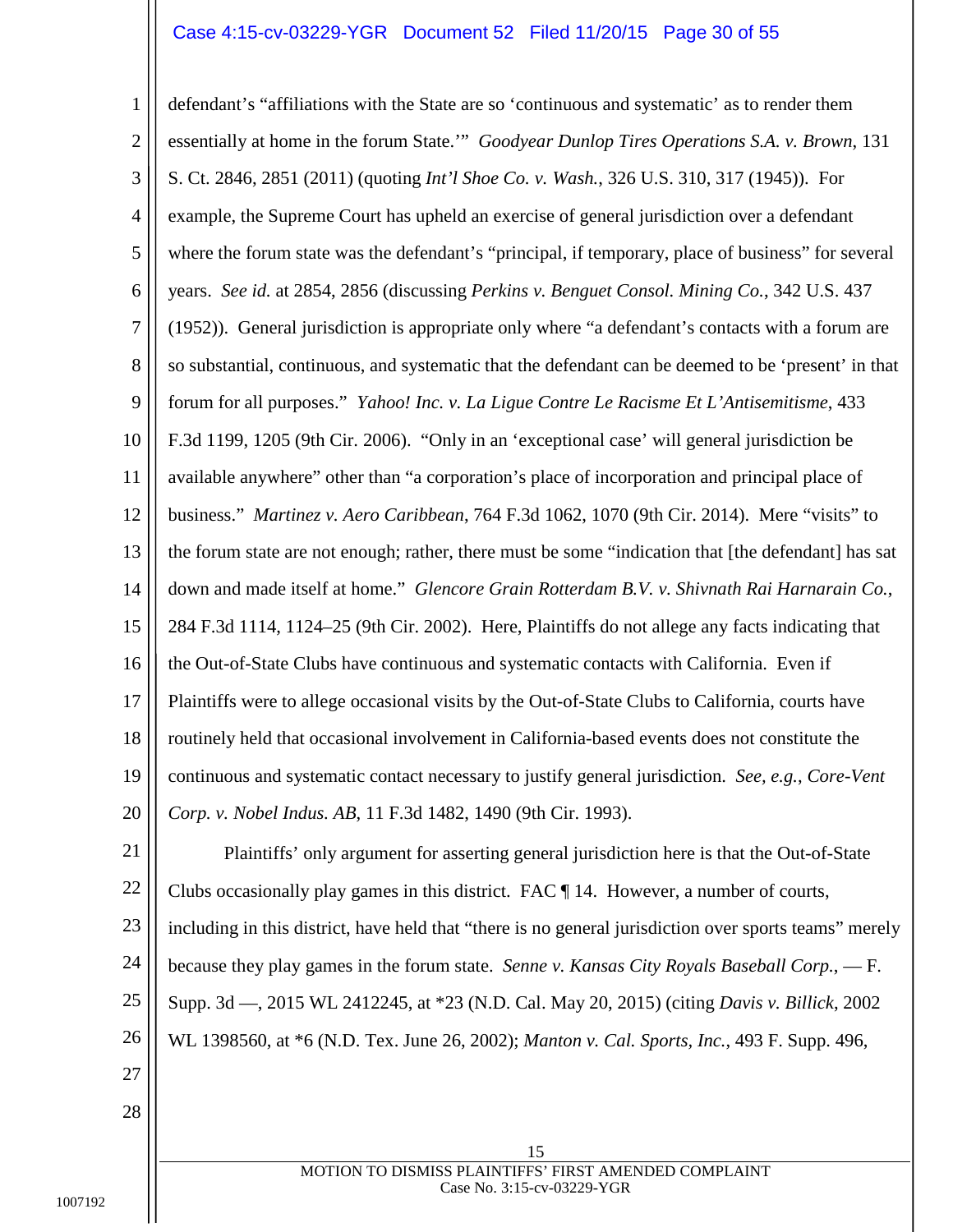496–98 (N.D. Ga. 1980)).<sup>16</sup> In short, Plaintiffs have not come close to meeting their burden for establishing general personal jurisdiction.

3

4

1

2

#### <span id="page-30-1"></span>**b. The Court lacks specific jurisdiction because the Plaintiffs fail to allege facts demonstrating that their claims arise out of the contacts that the Out-of-State Clubs have with California.**

<span id="page-30-8"></span>5 6 7 8 9 10 11 12 13 14 15 16 17 18 19 The test for "whether a forum State may assert specific jurisdiction over a nonresident defendant focuses on the relationship among the defendant, the forum, and the litigation." *Walden v. Fiore*, 134 S. Ct. 1115, 1121 (2014) (internal citations omitted). For a court to exercise specific jurisdiction consistent with due process, the litigation must "result[] from alleged injuries that arise out of or relate to" the activities that are directed to the forum state. *Burger King Corp. v. Rudzewicz*, 471 U.S. 462, 472 (1985) (quotation marks omitted). In the Ninth Circuit, courts employ a three-part test to determine whether a defendant's contacts suffice to establish specific jurisdiction: "1) the nonresident defendant must have *purposefully availed* himself of the privilege of conducting activities in the forum by some affirmative act or conduct; 2) plaintiff's claim must *arise out of* or result from the defendant's forum-related activities; and 3) exercise of jurisdiction must be *reasonable*." *Roth v. Garcia Marquez*, 942 F.2d 617, 620–21 (9th Cir. 1991) (emphasis in original). "Each of the three tests must be satisfied to permit a district court to exercise limited personal jurisdiction over a non-resident defendant." *Peterson v. Kennedy*, 771 F.2d 1244, 1261 (9th Cir. 1985). Here, Plaintiffs cannot establish specific personal jurisdiction because they do not allege

<span id="page-30-5"></span><span id="page-30-4"></span>20 21 22 23 24 25 that the Out-of-State Clubs engaged in any particular conduct in California that relates to Plaintiffs' claims.<sup>17</sup> Under Ninth Circuit law, courts apply a "'but for' test" to determine whether a claim arises out of forum-related activities. *Doe v. Unocal Corp.*, 248 F.3d 915, 924–25 (9th Cir. 2001). The court must inquire whether the plaintiffs' claims would have arisen but for the defendants' contacts with the forum state. *Id.*at 924; *see also Ballard v. Savage*, 65 F.3d 1495,

<span id="page-30-7"></span><span id="page-30-6"></span><span id="page-30-3"></span><span id="page-30-2"></span><span id="page-30-0"></span> <sup>16</sup> *Cf. Evans v. Boston Red Sox*, 2013 WL 6147675, at \*4 (D. Haw. Nov. 22, 2013); *Sullivan v. Tagliabue*, 785 F. Supp. 1076, 1081 (D.R.I. 1992).

<span id="page-30-10"></span><span id="page-30-9"></span><sup>27</sup> 28 <sup>17</sup> *See Schwarzenegger v. Fred Martin Motor Co.*, 374 F.3d 797, 803 (9th Cir. 2004) (finding no specific jurisdiction, in part, because the plaintiff did "not point to any conduct by [the defendant] in California related to the [claim] that would be readily susceptible to a purposeful availment analysis").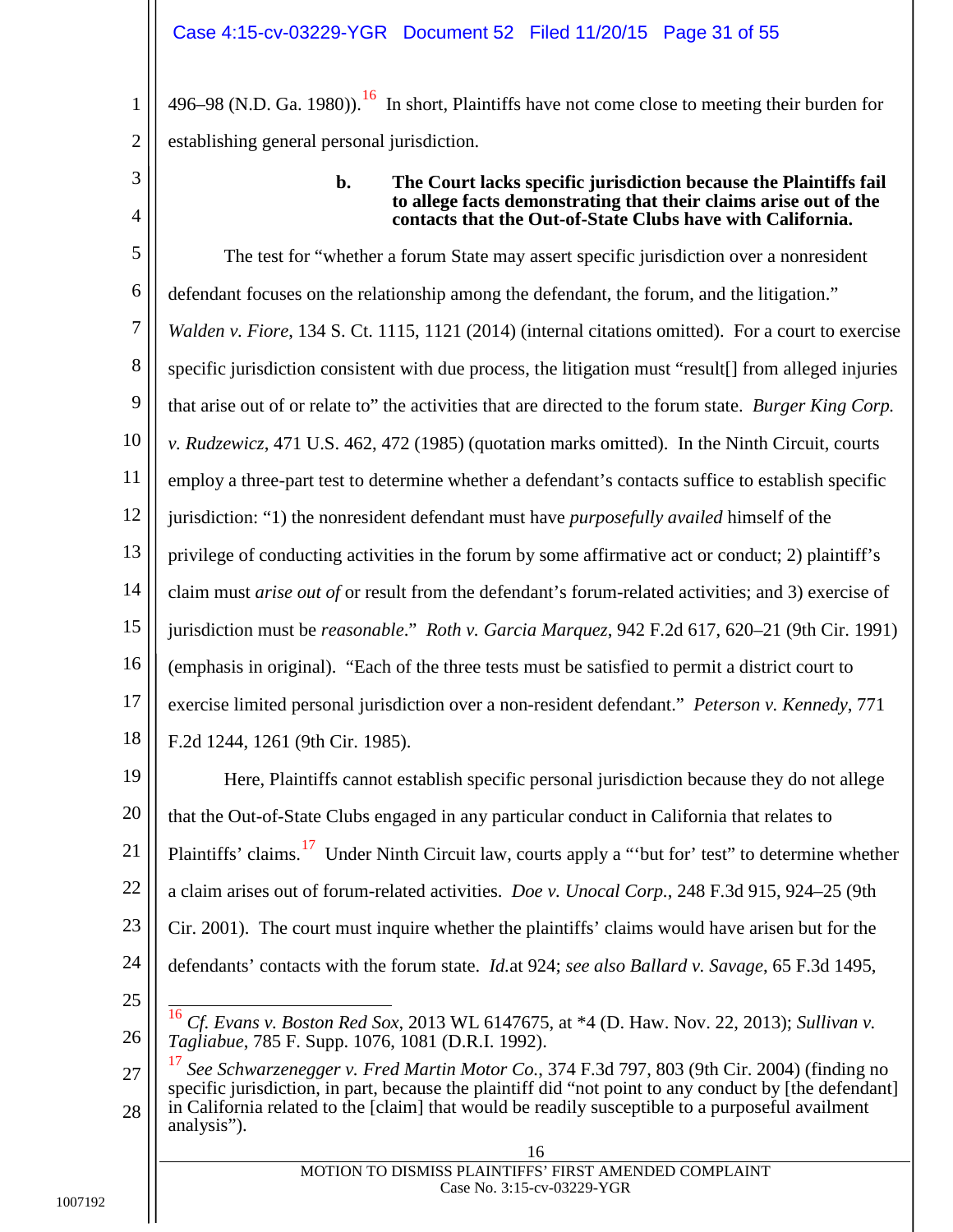#### Case 4:15-cv-03229-YGR Document 52 Filed 11/20/15 Page 32 of 55

1498 (9th Cir. 1995) (finding that a defendant's frequent trips to California "do not weigh in favor of an exercise of specific jurisdiction, because [the plaintiff's] case against the [defendant] does not concern the [defendant's] business trips").But here, Plaintiffs allege *no facts* sufficient to show that their claims arise out of the forum-related activities of the Out-of-State Clubs.

<span id="page-31-0"></span>5 6 7 8 9 10 11 12 13 14 15 16 17 18 19 20 21 22 23 24 25 The complaint's only specific allegation related to jurisdiction is that Defendants "intentionally avail themselves of the markets in this district through sponsorship and playing of games." FAC ¶ 14. But Plaintiffs have not provided any specifics for their "sponsorship" allegation to demonstrate that it is anything other than improper speculation. And even if it were true that Out-of-State Clubs have sought in-state sponsors, those activities have no "but for" relationship to Plaintiffs' claims regarding foul balls and errant bats. As a court in this district recently held—in a case involving claims that FIFA was negligent for not imposing stricter safety protocols—plaintiffs cannot establish personal jurisdiction merely by pointing to "contracts of a commercial nature that are unrelated to" plaintiffs' allegations of negligence and "failure to implement [safety] protocols." *Mehr*, 2015 WL 4366044, at \*8. Moreover, while it is true that there would be no foul balls without the "playing of games," Plaintiffs are not suing the Out-of-State Clubs because their players occasionally hit foul balls into the stands when playing games in California. Instead, Plaintiffs are suing the Out-of-State Clubs because they have allegedly provided an insufficient amount of protective netting in their home stadiums and ballparks (which all sit out of state). FAC ¶¶ 63 (photo of netting at Great American Ballpark in Ohio); 65 (same); 70 (photo of netting at Citizens Bank Park in Pennsylvania); 103–244 (describing injuries allegedly suffered by non-plaintiffs at ballparks across the country). Or Plaintiffs are suing the Out-of-State Clubs because of the allegedly distracting amenities at their stadiums, such as "video display monitors" and "Wi-Fi". *Id.* at  $\P$  281–82. But no allegation in Plaintiffs' 119-page complaint suggests that Plaintiffs' claims arise out of anything that an Out-of-State Club did while "playing games" in California.

26 27 Plaintiffs' claims against the Out-of-State Clubs should be dismissed for lack of personal jurisdiction.

28

1

2

3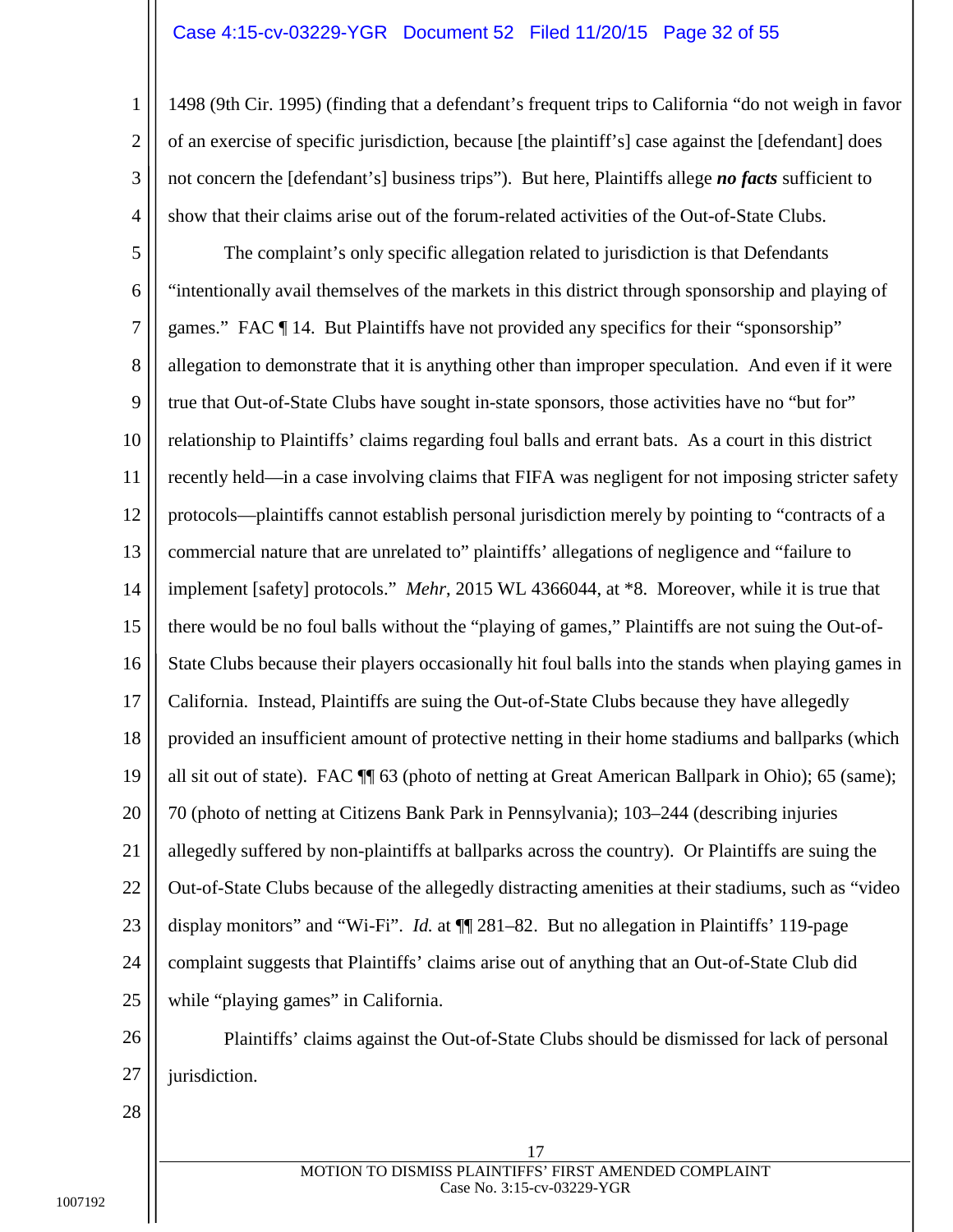<span id="page-32-0"></span>

| ſ |  |
|---|--|

4

<span id="page-32-1"></span>5

<span id="page-32-4"></span>6

7

#### <span id="page-32-9"></span><span id="page-32-8"></span><span id="page-32-6"></span>**2. This district is an improper venue for the vast majority of Plaintiffs' claims.**

Plaintiffs' claims are independently subject to dismissal under Rule 12(b)(3) because this Court is not a proper venue for resolution of the vast majority of their claims. "Once a defendant has raised a timely objection to venue, the plaintiff has the burden of showing that venue is proper." *Bohara v. Backus Hosp. Med. Benefit Plan*, 390 F. Supp. 2d 957, 960 (C.D. Cal. 2005); *Gamboa v. USA Cycling, Inc.*, 2013 WL 1700951, at \*2 (C.D. Cal. Apr. 18, 2013).

<span id="page-32-7"></span><span id="page-32-5"></span><span id="page-32-3"></span><span id="page-32-2"></span>8 9 10 11 12 13 14 15 16 17 18 19 20 21 22 23 24 25 26 27 Plaintiffs incorrectly allege—in boilerplate fashion—that venue is proper under 28 U.S.C. § 1391(b)(1) or (b)(2). FAC  $\P$  15. Subsection (b)(1) is plainly inapplicable because that provision can be invoked only if "all defendants are residents of the State in which the district is located." 28 U.S.C. § 1391(b)(1). In this case, there are "multiple defendants residing in different states," so (b)(1) does not allow venue to lie in this district. Charles Alan Wright et al., *Federal Practice & Procedure* § 3804; 28 U.S.C. § 1391(b)(1). And subsection (b)(2) is no more helpful to Plaintiffs. This "transactional" venue clause states that venue is proper in the "judicial district" where "a substantial part of the events or omissions giving rise to the claim occurred." 28 U.S.C. § 1391(b)(2). That test "focuses on the defendant's relevant activities" and has two parts. *Gamboa*, 2013 WL 1700951, at \*3. First, the Court must examine the "nature of the plaintiff's claims and the acts or omissions underlying those claims." *Emp'rs Mut. Cas. Co. v. Bartile Roofs, Inc.*, 618 F.3d 1153, 1166 (10th Cir. 2010). Second, the Court must consider whether "substantial events material to those claims occurred in the forum district." *Id.* (internal quotations marks omitted). In other words, the Court must determine whether Plaintiffs have shown that the "acts and omissions" that took place in this district "have a close nexus to the alleged claims." *Id.* (quoting *Jenkins Brick Co. v. Bremer*, 321 F.3d 1366, 1372 (11th Cir. 2003)). This substantiality or close-nexus test is "intended to preserve the element of fairness so that a defendant is not haled into a remote district having no real relationship to the dispute." *Cottman Transmission Sys., Inc. v. Martino*, 36 F.3d 291, 294 (3d Cir. 1994). Plaintiffs cannot satisfy this venue test here.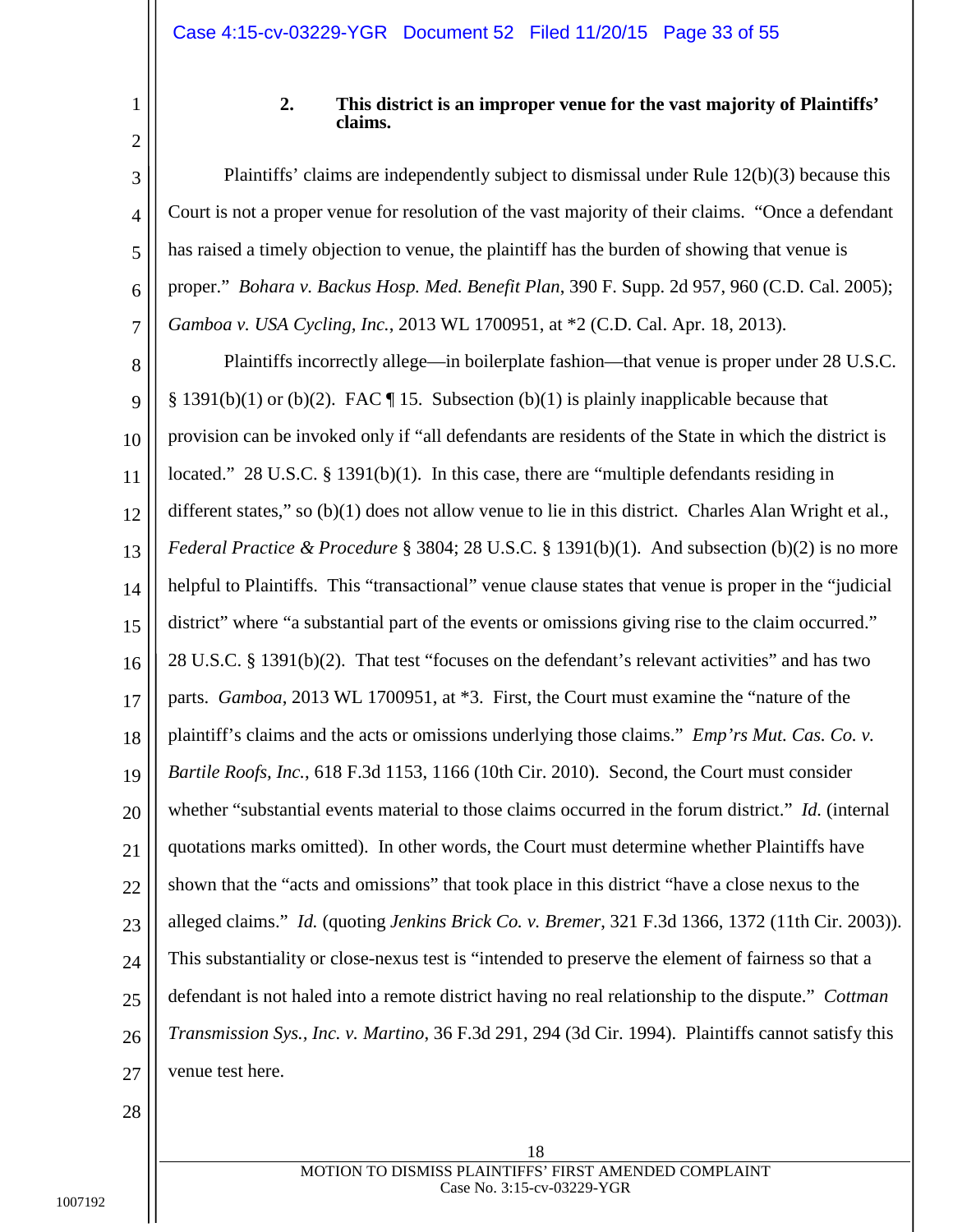#### <span id="page-33-3"></span>Case 4:15-cv-03229-YGR Document 52 Filed 11/20/15 Page 34 of 55

<span id="page-33-2"></span>1 2 3 4 5 6 7 8 9 10 11 12 13 14 In the initial Complaint, a single Plaintiff focused her allegations on stadium-safety features (and the risk of injury) at the Oakland Coliseum, so venue was proper in the Northern District of California. But in the First Amended Complaint, two new Plaintiffs have added specific allegations about "events or omissions" related to stadium safety in Los Angeles and North Carolina. FAC  $\P$  19–24. Plaintiffs "must establish that venue is proper as to each defendant and as to each claim." *Walker v. U.S. Dept. of Commerce*, 2012 WL 1424495, at \*1 (E.D. Cal. Apr. 24, 2012); *Federal Practice*  $\&$  *Procedure* § 3807.<sup>18</sup> For these new claims, focused on Los Angeles and Charlotte, venue under § 1391(b)(2) is not proper in the Northern District of California. And to the extent that Plaintiffs are trying to bring claims against each Club for its particular stadium operations and safety procedures, those claims must be brought in the various venues across the country where those stadiums are located. None of the Out-of-District Clubs are "required parties" under Federal Rule 19, but even if they were, Rule 19 requires dismissal of objecting parties if "joinder would make venue improper." Fed. R. Civ. P.  $19(a)(3)$ .

<span id="page-33-6"></span><span id="page-33-5"></span><span id="page-33-4"></span>15 16 17 18 19 20 21 22 23 24 Plaintiffs' attorneys created an intractable venue problem by misjoining three Plaintiffs, 32 Defendants, and six claims that have no nexus. The misjoinder makes it impossible for this court to transfer the entire "case" to a "district or division in which it could have been brought." 28 U.S.C. § 1406(a). There is no district where this case "could have been brought" because of the misjoinder of unrelated parties and claims. Under Federal Rule 12(b)(3), the Court should dismiss any claim that does not arise out of "events or omissions" that took place in this district. That means the Court should dismiss all claims brought by Plaintiffs Gorman and Smith, all claims brought against Clubs other than the Oakland Athletics and San Francisco Giants, and all claims brought against MLB and the Commissioner that do not arise out of "events or omissions" in this district.

25

26

<span id="page-33-7"></span><span id="page-33-1"></span><span id="page-33-0"></span><sup>27</sup> 18 *See, e.g.*, *Hoover Grp., Inc. v. Custom Metalcraft, Inc.*, 84 F.3d 1408, 1410 (Fed. Cir. 1996) (analyzing venue for claims against company defendant separately from claims against individual defendant); *DeHaemers v. Wynne*, 522 F. Supp. 2d 240, 247 (D.D.C. 2007) (analyzing venue for ADEA claim separately from venue for Privacy Act claim).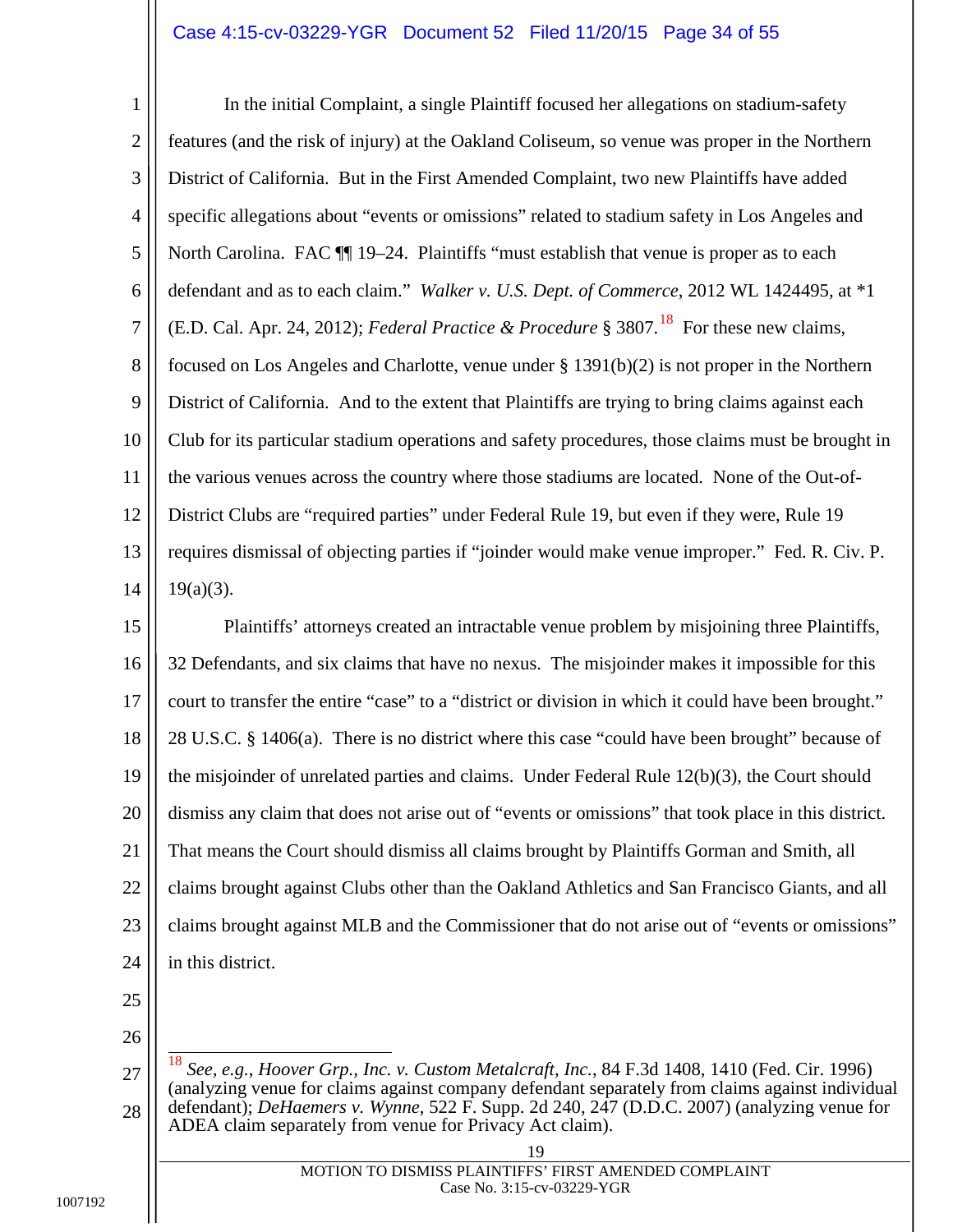3

4

5

<span id="page-34-1"></span>6

7

# **C. Plaintiffs fail to state a claim for negligence.[19](#page-34-8)**

<span id="page-34-0"></span>Plaintiffs' allegations fail on *each* of the four required elements to state a claim for negligence under California law: "(1) duty; (2) breach; (3) causation; and (4) damages."<sup>20</sup> *Ileto v*. *Glock, Inc.*, 349 F.3d 1191, 1203 (9th Cir. 2003); *see also Melton v. Boustred*, 183 Cal. App. 4th 521, 529 (2010); Rest. (2d) Torts § 328A.

> <span id="page-34-7"></span><span id="page-34-6"></span><span id="page-34-2"></span>**1. No Duty: Plaintiffs have assumed the risk of injury from errant bats and balls.**

<span id="page-34-10"></span><span id="page-34-9"></span><span id="page-34-8"></span><span id="page-34-5"></span><span id="page-34-4"></span><span id="page-34-3"></span>

| 8  | For nearly a century, courts all across the country—including in California and North                                                                                                                      |
|----|------------------------------------------------------------------------------------------------------------------------------------------------------------------------------------------------------------|
| 9  | Carolina—have barred claims just like this one under the "baseball rule." The baseball rule                                                                                                                |
| 10 | states, "as a matter of law," that a "stadium operator is not liable for injury to a spectator struck                                                                                                      |
| 11 | by a batted or thrown ball if the spectator was seated in an unscreened area of the stadium."                                                                                                              |
| 12 | <i>Bellezzo v. Arizona</i> , 174 Ariz. 548, 551–52 (Ct. App. 1992). <sup>21</sup> After all, "lack of a screen is as                                                                                       |
| 13 | obvious as the fact that the Grand Canyon is a chasm, and the danger that a spectator hit by a foul                                                                                                        |
| 14 | ball may be injured is as evident as the likelihood that one who falls into the Grand Canyon may                                                                                                           |
| 15 |                                                                                                                                                                                                            |
| 16 |                                                                                                                                                                                                            |
| 17 | 19<br>Plaintiffs Payne and Smith allege claims based on games attended in California, so California<br>law applies to their claims. FAC $\P$ 17–18, 24; Dkt. 1-1 (Affidavit of Venue) at $\P$ 5. Plaintiff |
| 18 | Gorman alleges claims based on games attended in North Carolina (FAC $\P$ 19–22), so that<br>state's law applies to his claim.                                                                             |
| 19 | <sup>20</sup> Before a putative class is certified, a complaint is considered as though "filed solely on [named]                                                                                           |
| 20 | plaintiffs'] behalf." Shlahtichman v. 1-800 Contacts, Inc., 615 F.3d 794, 797 (7th Cir. 2010);<br>Simonet v. SmithKline Beecham Corp., 506 F. Supp. 2d 77, 81 (D.P.R. 2007). By applying                   |
| 21 | California and North Carolina law to Plaintiffs' claims for purposes of this motion, Defendants<br>take no position on what $law(s)$ govern the claims of other purported class members.                   |
| 22 | In "baseball rule" cases, Plaintiffs typically sue a stadium owner or operator. Here, Plaintiffs<br>claim that Oakland Coliseum, Dodger Stadium, and BB&T Ballpark in Charlotte are unsafe, but            |
| 23 | they have sued every MLB Club, the Commissioner, and his Office. Obviously, Plaintiffs cannot<br>sue any Club other than the Athletics and the Dodgers for claims regarding those Clubs'                   |
| 24 | stadiums. And since Plaintiffs have not alleged that MLB or the Commissioner actually owns or<br>operates any stadium or ballpark, they cannot contend that MLB or the Commissioner owes a                 |
| 25 | legal duty arising from the property. Instead, Plaintiffs assert that the Commissioner and his<br>Office have "acknowledge[ed] their duty to protect spectators." FAC ¶ 255. But Plaintiffs point          |
| 26 | only to comments where the Commissioner expressed concern for fan safety, or where the<br>Commissioner said that he would "re-evaluate where we are on the topic" by holding                               |
| 27 | "discussions" with players and the Clubs. <i>Id.</i> at $\P$ 255, 258. The Commissioner did not assume<br>a legal duty by expressing concern for the wellbeing of fans. Duty of care is a "question of law |
| 28 | for the court," and the Court should reject Plaintiffs' unsupported assertion that such a duty exists.<br><i>Melton</i> , 183 Cal. App. 4th at 531.                                                        |
|    | 20                                                                                                                                                                                                         |
|    | MOTION TO DISMISS PLAINTIFFS' FIRST AMENDED COMPLAINT                                                                                                                                                      |
|    | Case No. 3:15-cv-03229-YGR                                                                                                                                                                                 |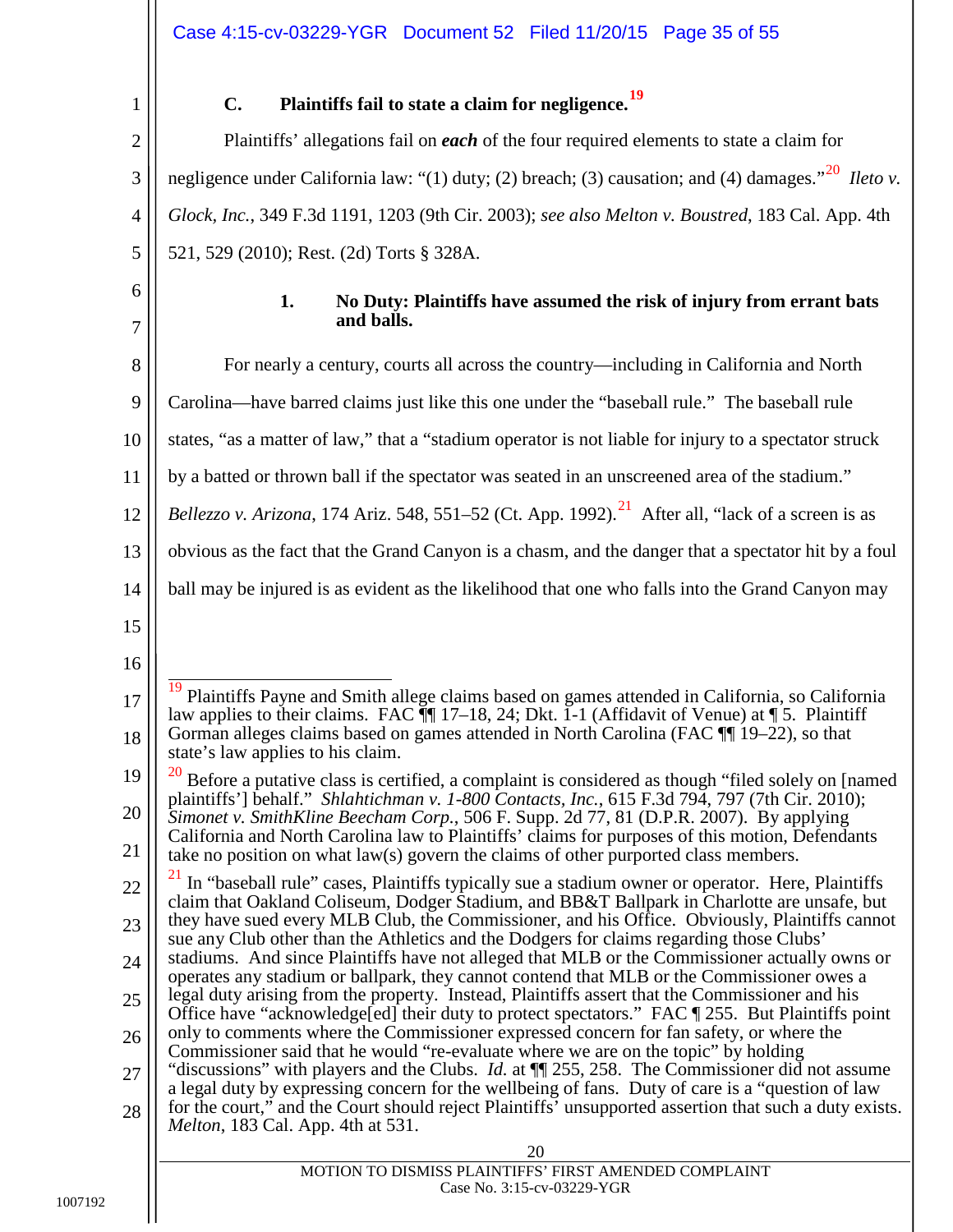#### <span id="page-35-8"></span><span id="page-35-3"></span>Case 4:15-cv-03229-YGR Document 52 Filed 11/20/15 Page 36 of 55

<span id="page-35-14"></span><span id="page-35-5"></span>1 2 3 4 5 6 7 8 9 10 11 12 13 14 15 16 17 18 19 20 21 22 23 be hurt." *Id.* at 553.<sup>[22](#page-35-17)</sup> The only "duty imposed by law is performed when screened seats are provided for as many as may be reasonably expected to call for them on any ordinary occasion." *Quinn v. Recreation Park Ass'n*, 3 Cal. 2d 725, 729 (1935); *Erickson v. Lexington Baseball Club, Inc.*, 233 N.C. 627, 628 (1951) (explaining that the screened seats should be "in the areas back of home plate where the danger of sharp foul tips is greatest"). <sup>23</sup> But when one of the Plaintiffs "chooses to occupy an unscreened seat," he or she voluntarily "assume[s] the risk of injury" from foul balls or errant bats and Defendants owe no duty. *Quinn*, 3 Cal. 2d at 729–30; *see also Neinstein*, 185 Cal. App. at 182–83; *Brown v. S.F. Ball Club, Inc.*, 99 Cal. App. 2d 484, 488–91  $(1950).<sup>24</sup>$  As the California Supreme Court has explained, "one of the natural risks assumed by spectators attending professional games is that of being struck by batted or thrown balls." *Quinn*, 3 Cal. 2d at 729. The "management is not obliged to screen all seats, because . . . many patrons prefer to sit where their view is not obscured by a screen." *Id.* If "a spectator chooses to occupy an unscreened seat" or "is unable to secure a screened seat and consequently occupies one that is not protected, he assumes the risk of being struck." *Id*.; *Erickson*, 233 N.C. at 629 (when plaintiff "proceeds to sit in an unscreened stand . . . he thereby accepts the common hazards incident to the game and assumes the risks of injury, and ordinarily there can be no recovery for an injury sustained as a result of being hit"). Even Plaintiffs' counsel admits that the baseball rule—if it is applied consistent with precedent—bars the claims here. As he recently wrote, "According to the [Baseball] Rule, if a baseball fan chooses an unprotected seat, the fan is deemed to have assumed 22 *See also Costa v. Boston Red Sox Baseball Club*, 61 Mass. App. Ct. 299, 303 (2004); *Arnold v. City of Cedar Rapids*, 443 N.W.2d 332, 333 (Iowa 1989); *Anderson v. Kansas City Baseball Club,* 231 S.W.2d 170, 173 (Mo. 1950).

<span id="page-35-18"></span><span id="page-35-17"></span><span id="page-35-16"></span><span id="page-35-11"></span><span id="page-35-7"></span><span id="page-35-2"></span><span id="page-35-1"></span><span id="page-35-0"></span>24 25 <sup>23</sup> *See also Turner v. Mandalay Sports Entm't, LLC*, 124 Nev. 213, 218–19 (2008); *Akins v. Glens Falls City Sch. Dist.*, 53 N.Y.2d 325, 329–30 (1981); *Leek v. Tacoma Baseball Club*, 38 Wash. 2d 362, 366–67 (1951); *Bryson v. Coastal Plain League, LLC*, 221 N.C. App. 654, 656–57 (2012); *Neinstein v. L.A. Dodgers, Inc.*, 185 Cal. App. 3d 176, 182 (1986).

<span id="page-35-19"></span><span id="page-35-15"></span><span id="page-35-13"></span><span id="page-35-12"></span><span id="page-35-10"></span><span id="page-35-9"></span><span id="page-35-6"></span><span id="page-35-4"></span>26 27 28 <sup>24</sup> *See also Lawson v. Salt Lake Trappers, Inc.*, 901 P.2d 1013, 1016 (Utah 1995); *Swagger v. City of Crystal*, 379 N.W.2d 183, 185–86 (Minn. App., 1985); *Erickson*, 233 N.C. at 629; *Brisson v. Minneapolis Baseball & Athletic. Ass'n,* 185 Minn. 507, 509–10 (1932); *Kavafian v. Seattle Baseball Club Ass'n*, 105 Wash. 215, 220 (1919). *Cf. Powless v. Milwaukee Cnty.*, 6 Wis. 2d 78, 83 (1959) (basing baseball rule on contributory negligence rather than assumption of risk).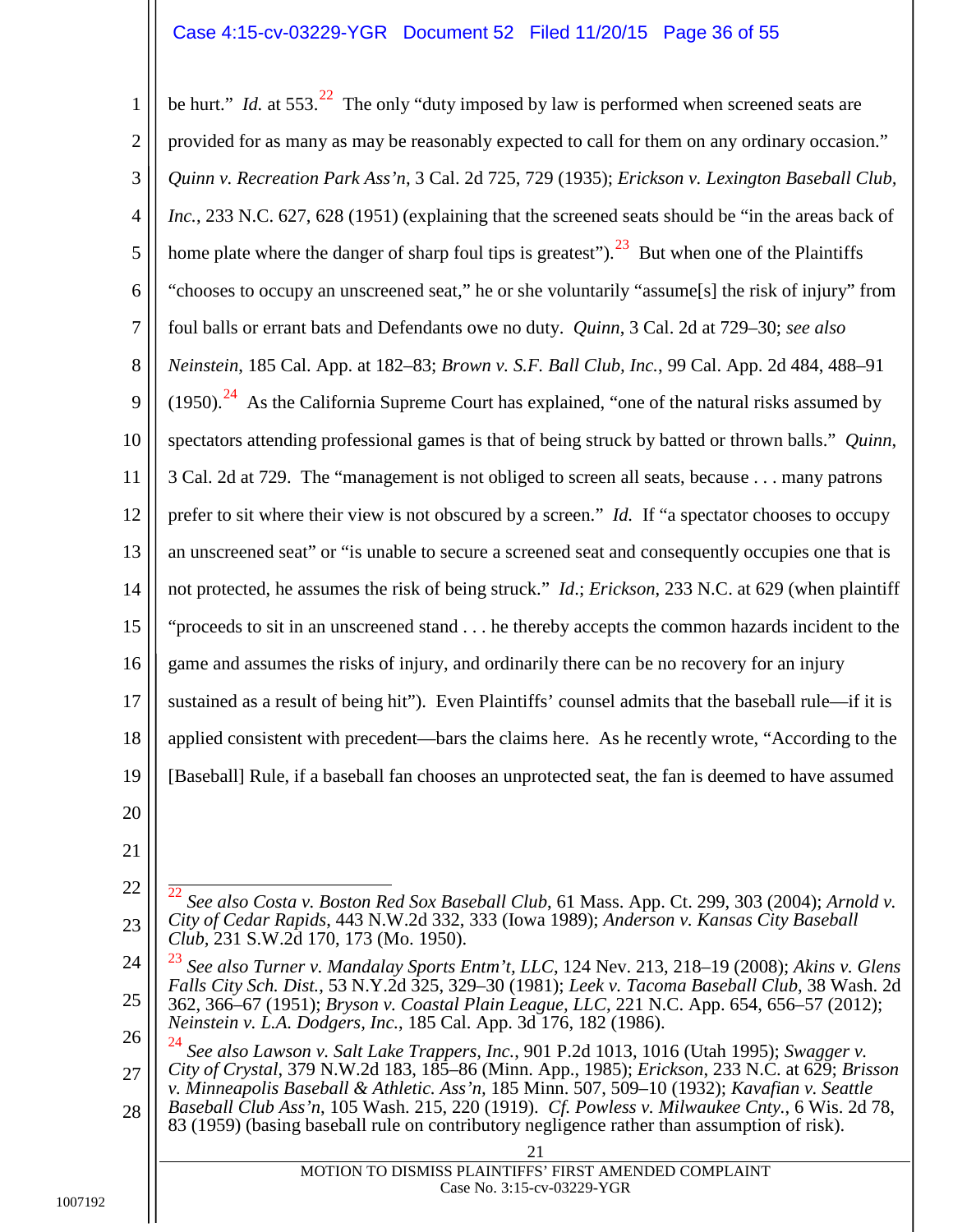#### Case 4:15-cv-03229-YGR Document 52 Filed 11/20/15 Page 37 of 55

the inherent or known risks associated with the sport, typically foul balls or shrapnel from broken bats that enter the stands." $^{25}$ 

3 4 5 6 7 8 Although most baseball-rule cases focus on foul balls, the risk of injury from errant or broken bats is just as open and obvious—at least according to Plaintiffs' allegations. *See* FAC at ¶¶ 17, 20, 22, 61, 93–95, 106–07, 115, 124, 129, 134, 140, 144, 150, 151, 156, 158, 175, 182, 184, 205, 208, 210, 212, 215–16, 220–21, 271. The assumption-of-risk doctrine applies equally to bats as it does to balls. *See, e.g.*, *Benejam v. Detroit Tigers, Inc.*, 246 Mich. App. 645, 647–48,  $654-58$  (2001).<sup>[26](#page-36-8)</sup>

<span id="page-36-6"></span><span id="page-36-1"></span><span id="page-36-0"></span>9 10 11 12 13 14 15 16 17 18 19 20 In their First Amended Complaint, Plaintiffs now separately allege that Defendants supposedly "failed to warn spectators" of the risks inherent in sitting in unscreened seats. *See*  FAC  $\parallel$  318. But courts all across the country have held that because the risk from errant bats and balls is open and notorious, there is no duty to warn as a matter of law. *See Bellezzo*, 174 Ariz. at 551–53 (relying on Rest. (2d) Torts § 343, which requires "possessor of land" to warn invitees only if the danger is of the type that they "will not discover or realize."). "[I]t is common knowledge that in baseball games hard balls are thrown and batted with such great swiftness they are liable to be thrown or batted outside the lines of the diamond." *Quinn*, 3 Cal. 2d at 730. Or as the Supreme Court of North Carolina explained: "Anyone familiar with the game of baseball knows that balls are frequently fouled into the stands and bleachers. Such are common incidents of the game which necessarily involve dangers to spectators." *Erickson*, 233 N.C. at 629. This "common knowledge of the nature of the sport" provides "sufficient warn[ing] of the risk."

<span id="page-36-4"></span><span id="page-36-3"></span>21

22

1

2

<span id="page-36-7"></span>23 25 Bob Hilliard, "The Irrationality of the Baseball Rule in the Age of the Digital Fan," *available at* http://www.hmglawfirm.com/blog/the-irrationality-of-the-baseball-rule-in-the-age-of-thedigital-fan/ (visited Nov. 19, 2015).

<span id="page-36-8"></span><span id="page-36-5"></span><span id="page-36-2"></span>24 25 26 27 28 <sup>26</sup> In 1938, shortly after the baseball rule was adopted by the California Supreme Court, a lower court held that a thrown-bat case raised "similar principles" to the more traditional "flying ball" case, but ultimately decided against the club. *Ratcliff v. San Diego Baseball Club*, 27 Cal. App. 2d 733, 736 (1938). But that decision applied a "rule of liability" that was "materially different" from the normal baseball-rule case because the plaintiff had "elected to occupy a seat within a screened section and was injured while approaching her seat through an unscreened passageway." *Brown*, 99 Cal. App.2d at 492. Here, no Plaintiff claims that he or she attempted to sit in a screened seat, and both Payne and Gorman admit that they selected—and continued to select seats in unscreened sections.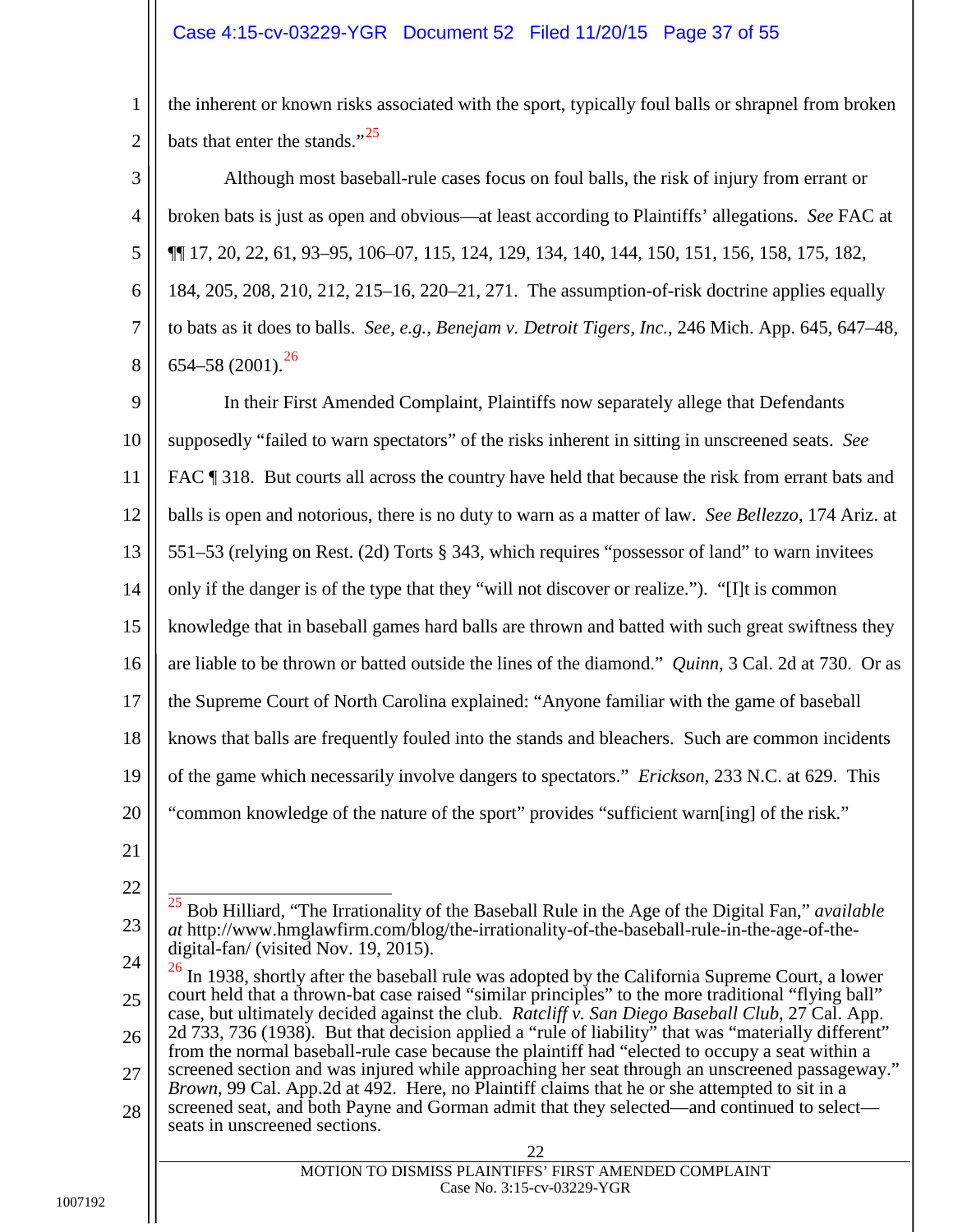Case 4:15-cv-03229-YGR Document 52 Filed 11/20/15 Page 38 of 55

<span id="page-37-8"></span><span id="page-37-7"></span><span id="page-37-6"></span><span id="page-37-5"></span><span id="page-37-4"></span><span id="page-37-3"></span><span id="page-37-2"></span><span id="page-37-1"></span><span id="page-37-0"></span>

| $\mathbf{1}$     | <i>Neinstein</i> , 185 Cal. App. 3d at $184.27$ And Defendants also have "no duty to warn spectators"                                                                                          |  |  |
|------------------|------------------------------------------------------------------------------------------------------------------------------------------------------------------------------------------------|--|--|
| $\overline{2}$   | about the "possibility that a bat might leave the field" because that possibility is "well-                                                                                                    |  |  |
| 3                | known." <i>Benejam</i> , 246 Mich. App. at 647.                                                                                                                                                |  |  |
| 4                | Plaintiffs repeatedly claim that Defendants had "superior knowledge of these risk [sic],"                                                                                                      |  |  |
| 5                | but the parties' comparative knowledge is not relevant here. FAC ¶ 249; see also id. at ¶ 260,                                                                                                 |  |  |
| 6                | 262–64, 267, 318, 326. Even if Plaintiffs had asserted complete "ignorance of the risk," they                                                                                                  |  |  |
| $\boldsymbol{7}$ | could not state a claim for failure to warn because a plaintiff cannot avoid the baseball rule                                                                                                 |  |  |
| 8                | merely by pleading ignorance. See Brown, 99 Cal. App. 2d at 489–90. As the Supreme Court of                                                                                                    |  |  |
| 9                | Minnesota explained:                                                                                                                                                                           |  |  |
| 10               | [N] o adult of reasonable intelligence, even with [] limited experience could                                                                                                                  |  |  |
| 11               | fail to realize that he would be injured if he was struck by a thrown or batted ball<br>, nor could he fail to realize that foul balls were likely to be directed toward                       |  |  |
| 12               | where he was sitting. No one of ordinary intelligence could see many innings of<br>the ordinary league game without coming to a full realization that batters cannot                           |  |  |
| 13               | and do not control the direction of the ball which they strike and that foul tips or<br>liners may go in an entirely unexpected direction. He could not hear the bat strike                    |  |  |
| 14               | the ball many times without realizing that the ball was a hard object. Even the<br>sound of the contact of the ball with the gloves or mitts of the players would soon                         |  |  |
| 15               | apprize him of that.                                                                                                                                                                           |  |  |
| 16               | <i>Brisson</i> , 185 Minn. at 509–10. <sup>28</sup>                                                                                                                                            |  |  |
| 17               | And, of course, these Plaintiffs cannot claim that they have "limited experience" or that they are                                                                                             |  |  |
| 18               | ignorant. Plaintiff Payne has been attending professional games "for nearly 50 years" and                                                                                                      |  |  |
| 19               | "estimates that at every game, at least three or four balls enter her section." FAC ¶17. Plaintiff                                                                                             |  |  |
| 20               | Gorman literally wrote the book on baseball injuries, and specifically analyzed the risk posed by                                                                                              |  |  |
| 21               | foul balls and errant bats. FAC n.1 & associated text; <i>id.</i> at $\P$ 23.                                                                                                                  |  |  |
| 22               | Courts have not endorsed Plaintiffs' view on baseball's purported duty to warn; several                                                                                                        |  |  |
| 23               | courts have actually held that it would be "absurd" and "resented by many patrons, if the ticket                                                                                               |  |  |
| 24               | seller, or other employees, had warned each person entering the park that he or she would be                                                                                                   |  |  |
| 25               | 27<br>See also Tucker v. ADG, Inc., 102 P.3d 660, 666 (Ok. 2004); Costa, 61 Mass. App. Ct. at 303;                                                                                             |  |  |
| 26               | Benejam, 246 Mich. App. at 647; Ivory v. Cincinnati Baseball Club Co., 62 Ohio App. 514, 520<br>(1939).                                                                                        |  |  |
| 27               | $^{28}$ See also Ivory, 62 Ohio App. at 520 ("The average person of ordinary intelligence in this<br>country is so familiar with the game of baseball that it is reasonable to presume that he |  |  |
| 28               | appreciates the risk of being hit by a pitched or batted ball without being specially warned of such<br>danger.")                                                                              |  |  |
|                  | 23                                                                                                                                                                                             |  |  |
|                  | MOTION TO DISMISS PLAINTIFFS' FIRST AMENDED COMPLAINT<br>Case No. 3:15-cv-03229-YGR                                                                                                            |  |  |
|                  |                                                                                                                                                                                                |  |  |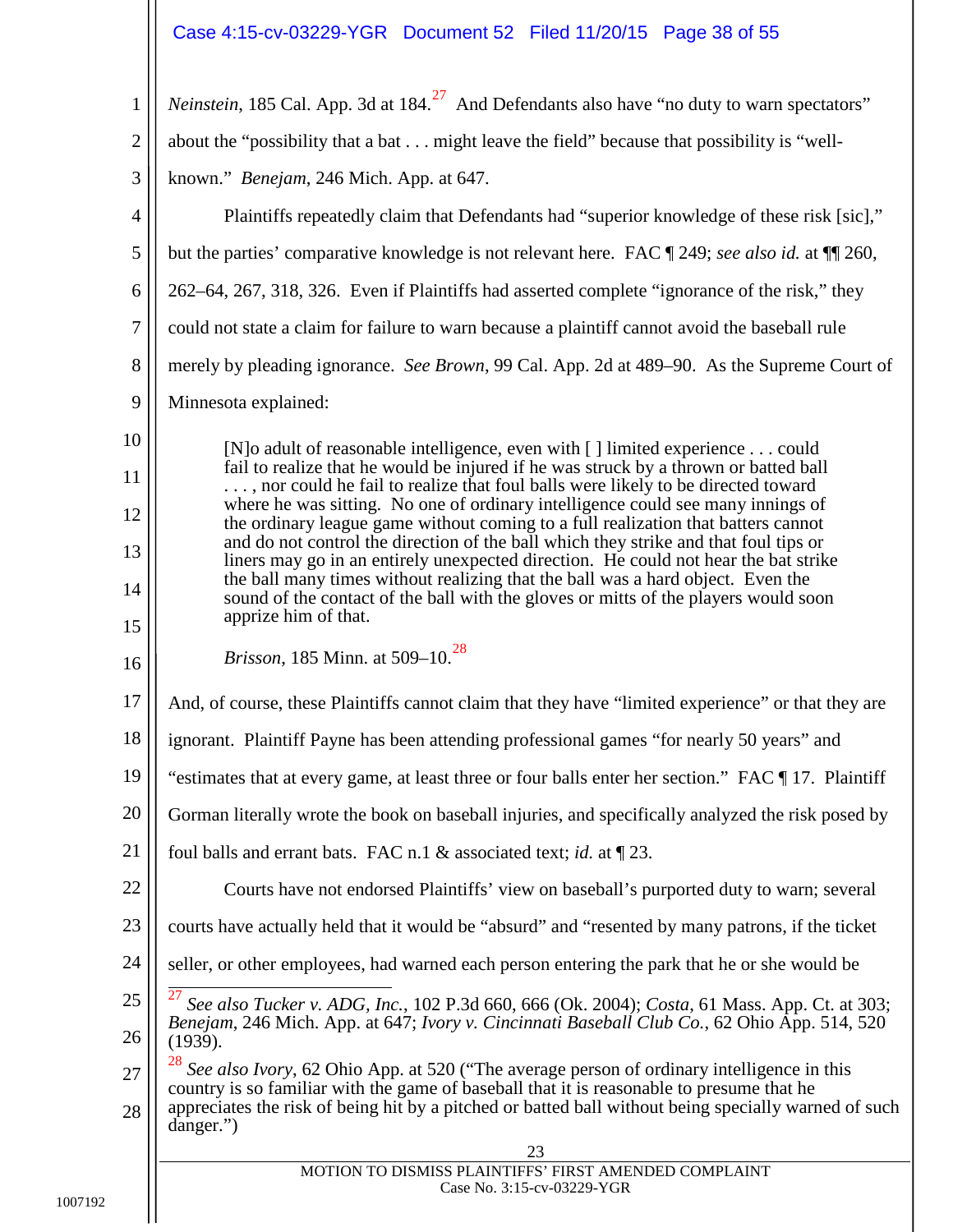#### <span id="page-38-12"></span><span id="page-38-11"></span><span id="page-38-3"></span><span id="page-38-2"></span><span id="page-38-0"></span>Case 4:15-cv-03229-YGR Document 52 Filed 11/20/15 Page 39 of 55

<span id="page-38-7"></span>1 2 3 4 5 6 7 8 9 10 11 12 13 14 15 16 17 18 19 20 imperiled by vagrant baseballs in unscreened areas." *Brown*, 99 Cal. App. 2d at 491 (quoting *Keys v. Alamo City Baseball Co.*, 150 S.W.2d 368, 371 (Tex. Civ. App. 1941)). In short, Defendants have no "duty to warn" spectators about these open and notorious dangers. Since California and North Carolina courts follow the baseball rule, under *Erie* and the Rules of Decision Act this court must follow that state substantive law.[29](#page-38-13) *Erie R.R. Co. v. Tompkins*, 304 U.S. 64, 71, 77–80 (1938); 28 U.S.C. § 1652; *United Bhd. of Carpenters v. N.L.R.B.*, 540 F.3d 957, 963 (9th Cir. 2008).And even if this Court had the authority to ignore a century's worth of binding state-court decisions, doing so would be especially illogical here, as the baseball rule has literally become a canonical example of assumption of risk. For example, the Restatement of Torts uses the "spectator entering a baseball park" as *the* example of a plaintiff "tacitly or impliedly agreeing to relieve the defendant of responsibility." Rest. (2d) Torts § 496A, cmt. c.2. And Benjamin Cardozo, then the Chief Judge of New York's highest state court, used baseball to explain the legal proposition that "*volenti non fit injuria*," which means "to the consenting, no injury is done." *Murphy v. Steeplechase Amusement Co.*, 250 N.Y. 479, 482 (1929). As Cardozo explained, "One who takes part in such a sport accepts the dangers that inhere in it so far as they are obvious and necessary, just as a fencer accepts the risk of a thrust by his antagonist or a spectator at a ball game the chance of contact with the ball." *Id.* And, as a California Court of Appeal concluded, "A person who fears injury always has the option of refraining from attending a baseball game or of sitting in a part of the park which is out of reach." *Neinstein*, 185 Cal. App. 3d at 182.

<span id="page-38-9"></span><span id="page-38-8"></span>21

<span id="page-38-10"></span><span id="page-38-4"></span>22 23 Here, Plaintiffs assume the risk of injury because they "choose[] to occupy" "unscreened seat[s]." *Quinn*, 3 Cal. 2d at 729; *Erickson*, 233 N.C. at 629. In addition, Plaintiffs' tickets specifically alert them to "the danger of being injured by thrown bats, fragments thereof, and

- 24
- 25

<span id="page-38-13"></span><span id="page-38-6"></span><span id="page-38-5"></span><span id="page-38-1"></span>26 27 28 Even if Smith and Gorman sought to apply the law of the states where they reside (Washington and South Carolina, respectively) rather than the law of the states where they attend baseball games, the baseball rule would still bar their claims. *See Kavafian*, 105 Wash. at 220; *Gunther v. Charlotte Baseball, Inc.*, 854 F. Supp. 424, 430 (D.S.C. 1994) (holding that Charlotte Knights' spectator "voluntarily assumed the risk of her injuries and that her action . . . thus fails as a matter of law"); *see also Hurst v. E. Coast Hockey League*, 371 S.C. 33, 37–38 (2006).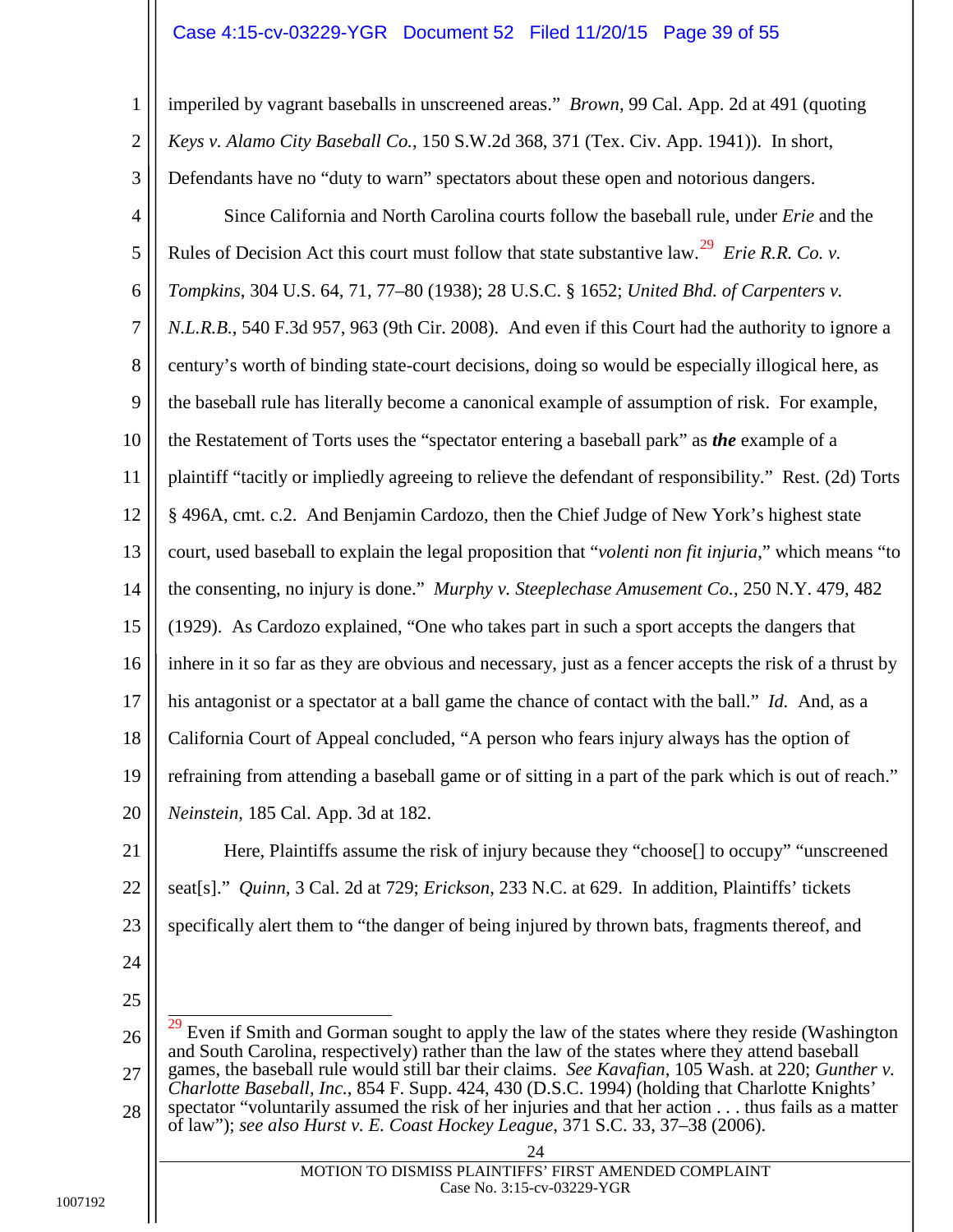thrown or batted balls." Gorman Decl., Ex. B; *see also id.*, Ex. C. Plaintiffs therefore cannot state a claim for negligence because they have assumed the risk of injury.

<span id="page-39-0"></span>3

4

5

6

7

1

2

#### **2. No Breach or Causation: Plaintiffs have not adequately alleged any breach of Defendants' duties, or any causal relationship between breach and injury.**

Plaintiffs also appear to allege that Defendants have breached a limited duty to "provide enough access to currently netted seats for as many fans as would reasonably be expected to request such seats." FAC ¶ 268. But this allegation suffers from three fundamental flaws.

8 9 10 11 12 First, Plaintiffs do not allege that MLB or the Commissioner provides access to any seats, so they cannot be liable for not providing enough access. As explained above, Plaintiffs do not allege that either the Commissioner or his Office actually owns or possesses the stadiums. To the extent that Plaintiffs allege that someone has a duty to provide "enough access" to "netted seats," it is not these defendants.

13 14 15 16 17 18 19 20 21 22 23 Second, as to all Defendants, Plaintiffs do not provide enough specificity to make plausible their naked assertion that a duty has been breached. In the original complaint, Plaintiff Payne alleged that "there are only *a number* of protected seats compared to *the number overall*" and that the protected "area" is not "sufficiently large." Dkt. 16-1 ¶ 91 (emphasis added). In the First Amended Complaint, Plaintiffs now claim—as to the Oakland Coliseum only—that "there are only *a relatively* [sic] number of protected seats compared to *the number overall*." FAC ¶ 268 (emphasis added). It is not clear what the amended pleading means, but neither allegation is sufficient to state a claim for relief.Plaintiffs cannot merely "plead the bare elements of [their] cause of action, affix the label 'general allegation,' and expect [their] complaint to survive a motion to dismiss." *Ashcroft v. Iqbal*, 556 U.S. 662, 687 (2009). Without specific factual allegations, Plaintiffs cannot state a claim.

<span id="page-39-1"></span>24

25 26 27 28 Third, even if Defendants did have an obligation to provide a "sufficient" number of protected seats, and even if any Defendant had failed to meet that obligation, that "breach" would have no causal relationship to Plaintiffs' claimed injuries. *None of the Plaintiffs allege that they attempted to obtain a protected seat but were unable to do so.* Instead, each Plaintiff voluntarily chose an unprotected seat. As the California Court of Appeal has explained, there is no "causal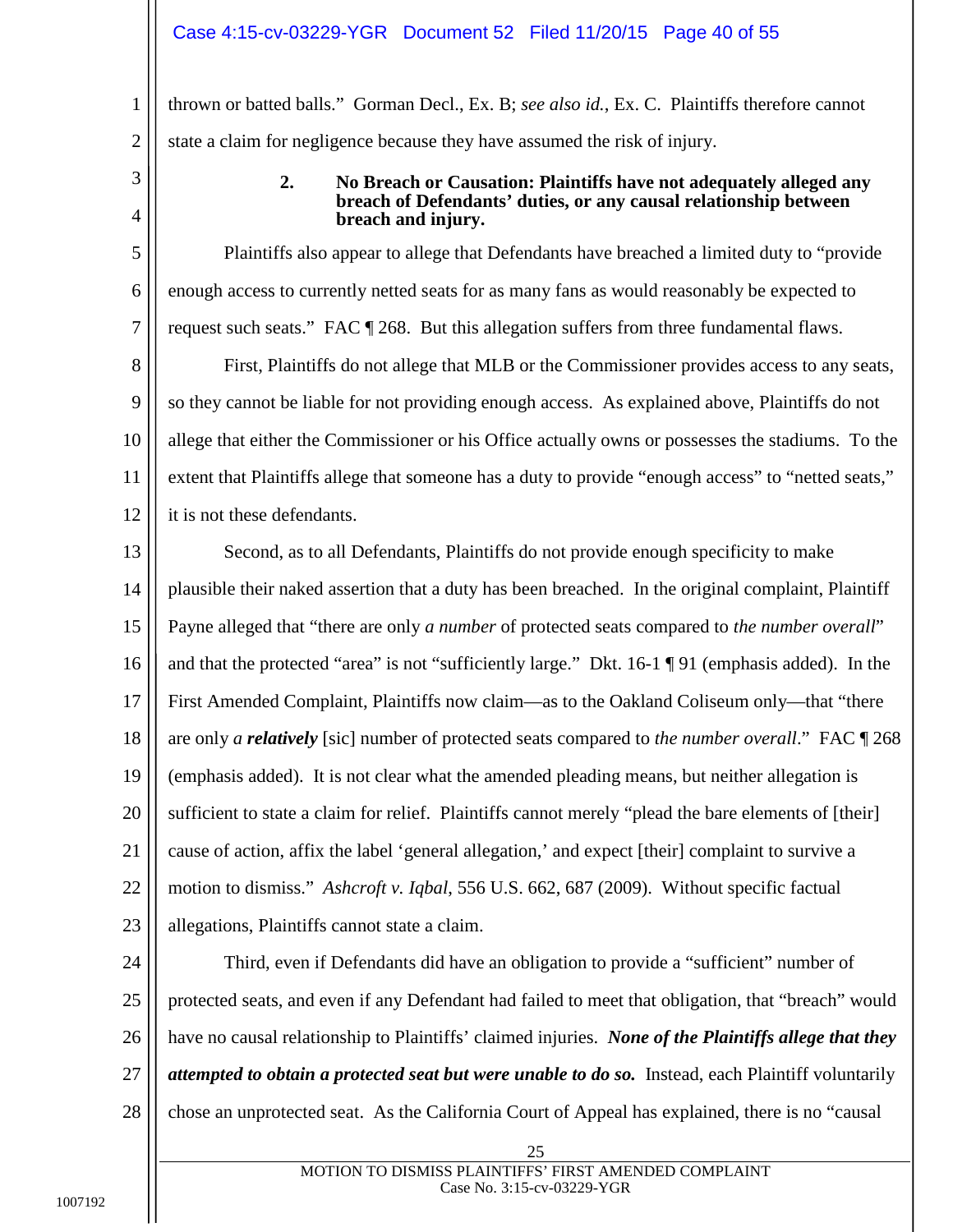3 4 5 6 7 8 nexus" between a stadium's failure to provide a sufficient number of screened seats and a "plaintiff's injuries" if the plaintiff voluntarily chose to sit in an unscreened section. *Neinstein*, 185 Cal. App. 3d at 183; *see also Wade-Keszey v. Town of Niskayuna*, 772 N.Y.S.2d 401, 404 (N.Y. App. Div. 2004) (holding that "any failure of defendants to provide adequate protected viewing areas did not cause or contribute to plaintiff's injury" because plaintiff voluntarily chose to walk through "unprotected area" along the "first baseline"). In other words, even if Plaintiffs were injured while sitting in an unscreened section, that injury would have been caused by their voluntary decision to assume the risk inherent in an unscreened seat.

<span id="page-40-0"></span>9 10

1

2

#### <span id="page-40-11"></span><span id="page-40-10"></span><span id="page-40-9"></span><span id="page-40-8"></span><span id="page-40-7"></span><span id="page-40-6"></span><span id="page-40-5"></span><span id="page-40-4"></span><span id="page-40-3"></span><span id="page-40-2"></span><span id="page-40-1"></span>**3. No Injury: Payne and Gorman have not actually suffered any injury or damages.**

11 12 13 14 15 16 17 18 19 20 21 22 23 24 25 26 27 28 26 Plaintiffs Payne and Gorman have not alleged any injury. Instead, Payne and Gorman claim that they bear an "unreasonable" and "improper risk of injury and will in the future suffer damages." FAC ¶¶ 330, 331. But "[u]nder California law, appreciable, nonspeculative, present harm is an essential element of a negligence cause of action." *Ruiz v. Gap, Inc.*, 622 F. Supp. 2d 908, 913 (N.D. Cal. 2009) (citing *Aas v. Super. Ct.*, 24 Cal. 4th 627, 646 (2000)). North Carolina law is no different. *See Tise v. Yates Constr. Co.,* 345 N.C. 456, 460 (1997). "Until physical injury occurs," Plaintiffs "cannot state a cause of action for . . . negligence." *S.F. Unified Sch. Dist. v. W.R. Grace & Co.*, 37 Cal. App. 4th 1318, 1327 (1995); *see also Fields v. Napa Milling Co.*, 164 Cal. App. 2d 442, 447–48 (1958); 6 Witkin, Summary Cal. Law, Torts § 1545. At best, Plaintiffs Payne and Gorman fear a "speculative harm or the mere threat of future harm," but that is "insufficient to constitute actual loss." *Corona v. Sony Pictures Entm't, Inc.*, 2015 WL 3916744, at \*3 (C.D. Cal. June 15, 2015). So even if they could show duty, breach, and causation, Payne and Gorman would *still* fail to state a claim because "damage" is an "essential part of the plaintiff's case." *Fields*, 164 Cal. App 2d at 448; *Frustuck v. City of Fairfax*, 212 Cal. App. 2d 345, 368 (1963); *see also Miller v. Holland*, 196 N.C. 739, 740 (1929) (per curiam) (holding that "[i]njury" is an "essential element[]" of the tort of negligence). In conclusion, Plaintiffs Payne and Gorman have failed to allege any of the required elements of negligence, and Plaintiff Smith has failed to allege duty, breach, or causation. Thus,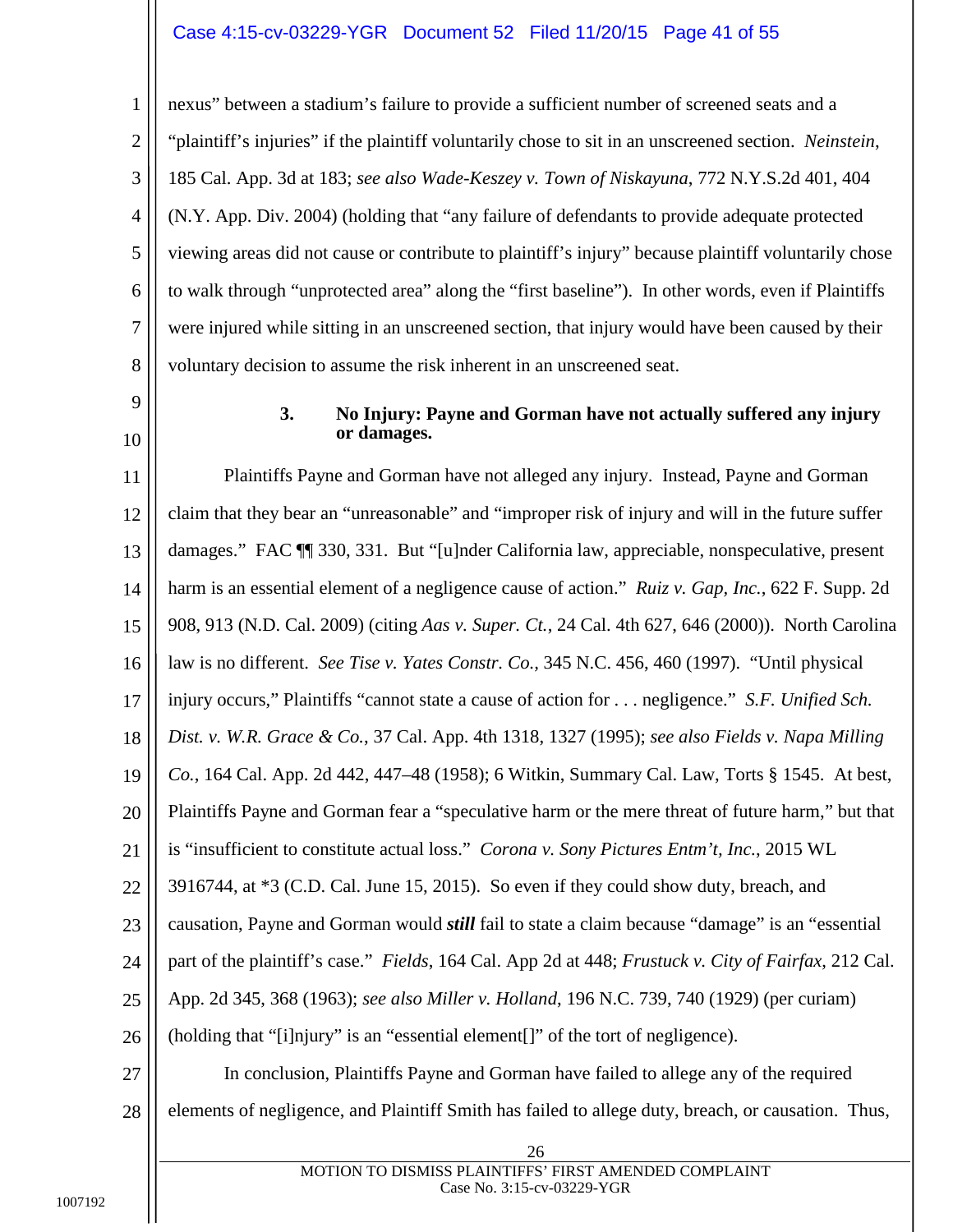their claim for negligence must be dismissed. Each failure is enough to justify dismissal, and because the failures are fundamental, granting leave to amend would be futile.

<span id="page-41-0"></span>3

1

2

### <span id="page-41-6"></span><span id="page-41-2"></span>**D. Plaintiffs fail to state a claim for fraudulent concealment.**

4 5 6 7 8 9 10 11 12 13 14 15 16 17 Plaintiffs' claim for fraudulent concealment fails because they do not allege with particularity that: (1) Defendants concealed or suppressed a material fact, (2) Defendants were under a duty to disclose that fact to Plaintiffs, (3) Defendants concealed or suppressed the fact with the intent to defraud Plaintiffs, (4) Plaintiffs were unaware of the fact and would not have acted as they did if they had known of the concealed or suppressed fact, *or* (5) as a result of the concealment or suppression of the fact, Plaintiffs sustained damage. *Johnson v. Lucent Techs., Inc.*, 653 F.3d 1000, 1011–12 (9th Cir. 2011); *Linear Tech. Corp. v. Applied Materials, Inc.,* 152 Cal. App. 4th 115, 131 (2007); *Bob Timberlake Collection, Inc. v. Edwards*, 626 S.E.2d 315, 321 (N.C. Ct. App. 2006).<sup>[30](#page-41-8)</sup> Moreover, Plaintiffs fail to satisfy the Rule 9(b) requirement that fraud claims be pleaded with particularity, because they do not specifically allege the "who, what, when, where, and how of the misconduct charged." *Vess v. Ciba-Geigy Corp. USA*, 317 F.3d 1097, 1106 (9th Cir. 2003) (internal quotation marks omitted). Because the averments of fraud are not pleaded with sufficient particularity, they must be disregarded, and the claim should be dismissed under Rule 9(b) and Rule 12(b)(6). *Id.* at 1107.

<span id="page-41-1"></span>18

#### <span id="page-41-7"></span><span id="page-41-5"></span><span id="page-41-4"></span><span id="page-41-3"></span>**1. Plaintiffs fail to allege that Defendants concealed a material fact.**

19 20 21 22 23 24 25 Plaintiffs' own allegations doom their claim for fraudulent concealment. As Plaintiffs' complaint admits, MLB tickets contain warnings about errant bats and balls. FAC ¶¶ 9, 336, 351 & n.521; Gorman Decl., Exs. B–C. And, while Plaintiffs allege that Defendants concealed certain facts, they also allege that those same facts were both publicly known and widely discussed, including: (1) the incidence or risk of spectator injury from foul balls, (2) the incidence or risk of spectator injury from shattered bats, (3) the existence of studies regarding the reaction times of fans sitting in exposed areas of ballparks, (4) the existence of "protective measure[s],"

- 26 27
- <span id="page-41-8"></span>28 In North Carolina, the reliance element is subsumed within the duty element. *Everts v. Parkinson*, 555 S.E.2d 667, 674–75 (N.C. Ct. App. 2001).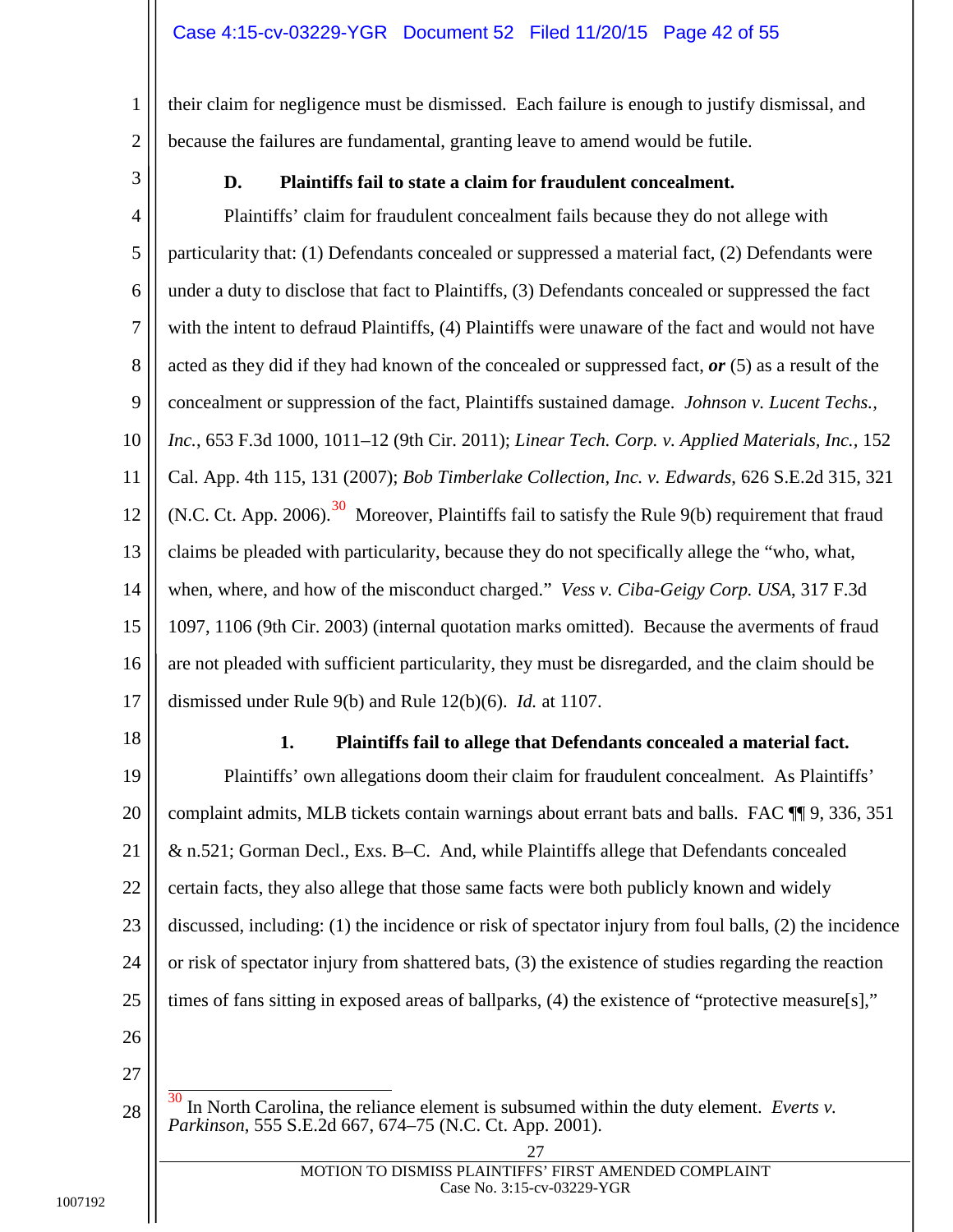2 and (5) the existence of "technology measuring the speed of baseballs and human reaction time." FAC ¶¶ 328, 335.

3 4 5 6 7 8 9 10 11 12 13 14 On the issue of foul-ball injuries, Plaintiffs cite several widely circulated articles that relied on publicly available data to quantify the risk to fans.<sup>31</sup> Plaintiffs cite a July 2014 *Atlanta Magazine* article for the statistic that "[i]n a typical MLB game, 35–40 batted balls fly into the stands," and they cite a September 2014 *Bloomberg* article for the proposition that "1,750 spectators are injured each year by wayward baseballs." *Id.* at  $\P$ [2 & nn.6–7, 76 & n.84, 81 & n.107. Plaintiffs also cite academic articles for the proposition that injuries suffered by fans involve head trauma, and that fans sitting in seats along the first- and third-base lines are at an increased risk of injury. *Id.* at ¶¶ 75 & n.83, 76 & nn.85–87, 80 & n.104, 261 & n.415. One of those articles was published in 2012, one was published in 2006, and the third—titled "Injuries from Flying Baseballs to Spectators at Ball Games"—was published *seventy-five* years ago. The notion that Defendants somehow concealed the fact that balls and bats enter the crowd at baseball games, and that fans closer to the batter may be at increased risk of injury, is absurd.

15 16 17 18 19 20 21 22 23 24 On the issue of shattered bats, Plaintiffs again point to widely circulated articles, including a 2013 academic article and a June 2008 article published on MLB's own website. *Id.* at  $\P$  93  $\&$ nn.140–42, 94 & nn.143–44. Plaintiffs also cite public statements made by MLB officials themselves. First, Plaintiffs note that "Major League Baseball has acknowledged the safety issue posed by broken bats in undertaking a study of all shattered bats." *Id.* at ¶ 265. Then, relying on a *Chicago Tribune* article, Plaintiffs quote former Commissioner Bud Selig as stating that "[t]he maple bats safety issue is very real" and that he was "very concerned." *Id.* at n.418, ¶ 271. According to the First Amended Complaint, those statements were made in 2008. *Id.* Plaintiffs cannot claim that Defendants were concealing the very information that—in fact—MLB was discussing publicly.

25 26 Plaintiffs allege that Defendants concealed the fact that "MLB had decided to require bat manufacturers to have at least \$10 million in liability insurance." *Id.* at ¶ 335. But that fact was

27

<span id="page-42-0"></span><sup>28</sup> 31 Plaintiffs also list dozens of publicly filed lawsuits that alleged injuries from foul balls and shattered bats. Dkt. 1-3, Ex. B (cited at FAC ¶ 96).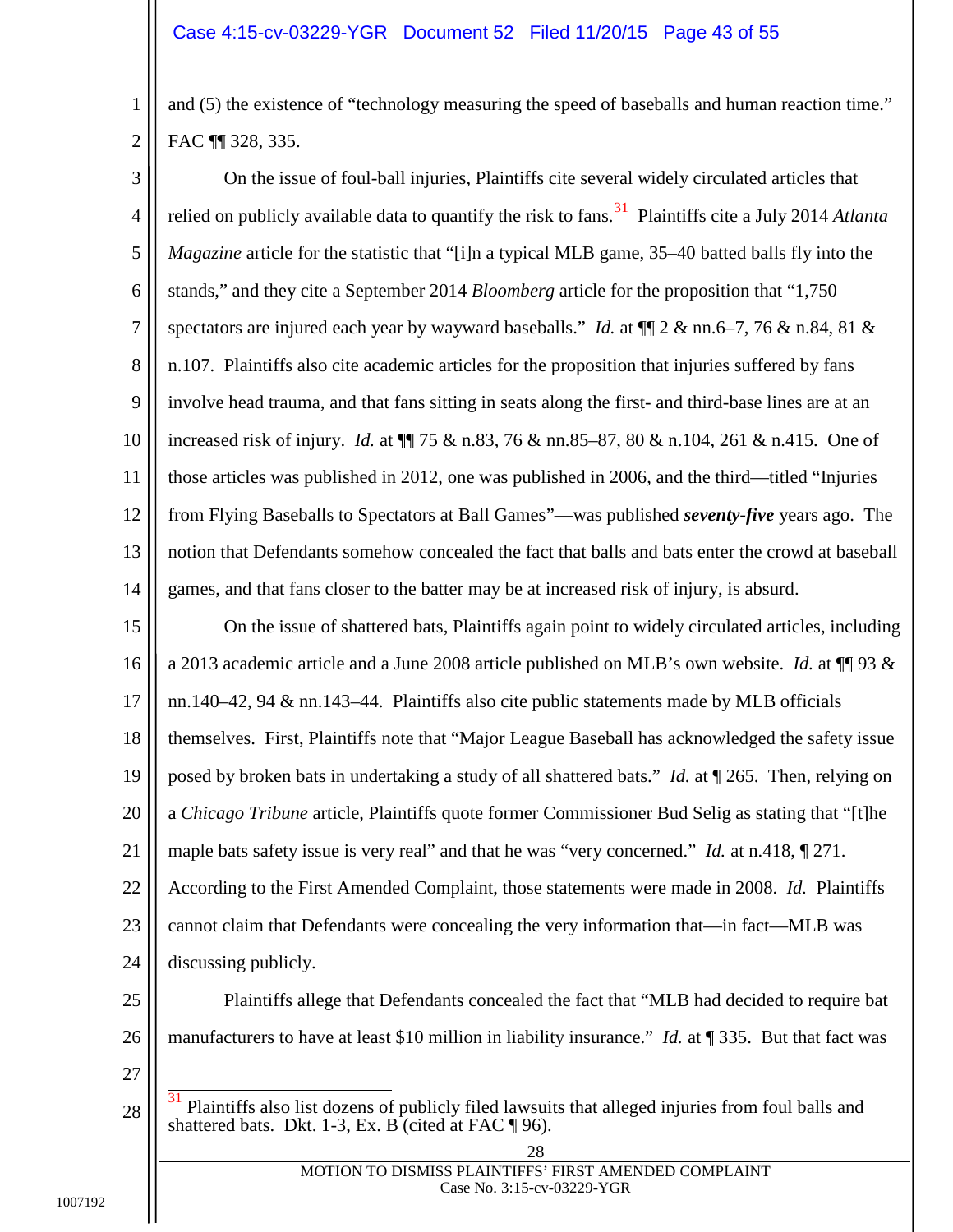#### Case 4:15-cv-03229-YGR Document 52 Filed 11/20/15 Page 44 of 55

disclosed in *The Wall Street Journal* in 2011, when the *Journal* relied on statements from MLB's Senior Vice President and General Counsel to report that "[m]anufacturers . . . have to carry an umbrella liability insurance policy of at least \$10 million." Gorman Decl., Ex. E.

As to studies on the "reaction time" of spectators, Plaintiffs again state that this data was available in "publications in the sports and medical communities." FAC ¶ 315. Plaintiffs also specifically note that spectator-reaction time was the subject of expert testimony in a lawsuit against an MLB team.[32](#page-43-2) *Id.* at ¶ 315 & n.505.

8 9 10 11 12 13 Finally, as to the existence of netting and radar-tracking technology, Plaintiffs again acknowledge that netting technology "has been around since before the turn of the [twentieth] century," and that radar-tracking technology is well known to spectators. *Id.* at ¶¶ 5, 274–75. Even without these admissions, Plaintiffs cannot credibly claim (*see id.* at ¶ 275) that Defendants have concealed the existence of netting and radar-tracking technology that is used openly in ballparks.

14 15 16 17 18 19 20 21 22 23 24 25 26 Even the *potentially* non-public pieces of information that Plaintiffs identify were not truly concealed. Those were: (1) that MLB players allegedly demanded extended netting during collective-bargaining negotiations in 2007 and 2012 (*id.* at ¶¶ 5, 251, 315, 335), and (2) the existence and contents of first-aid and foul-ball logs kept at every MLB ballpark (*id. at ¶* 264). But Plaintiffs acknowledge that MLB players have *publicly* demanded extended netting, and that foul-ball and first-aid logs are only "sometimes" confidential. *Id.* at ¶¶ 87-88, 95 & n.149, 264. Plaintiffs also fail to allege how any nonpublic aspects of this information would have been material to a reasonable person, as required by California and North Carolina law. *See Persson v. Smart Inventions, Inc.*, 125 Cal. App. 4th 1141, 1163 (2005); *Bob Timberlake*, 626 S.E.2d at 321. Plaintiffs' complaint says nothing about why it would have mattered to the average person that players allegedly asked for more netting in the context of collective bargaining, *in addition* to complaining publicly about un-netted seats (which Plaintiffs allege they did). FAC ¶¶ 87–88, 95 & n.149, 264; *id.* at 251–52 & n.383 (and associated text). Likewise, Plaintiffs provide no

1

2

3

4

5

6

<span id="page-43-2"></span><span id="page-43-1"></span><span id="page-43-0"></span><sup>27</sup> 28 The First Amended Complaint states that the lawsuit was against the "Chicago Red Sox." FAC n.505. It is unclear whether Plaintiffs actually mean the Boston Red Sox or the Chicago White Sox.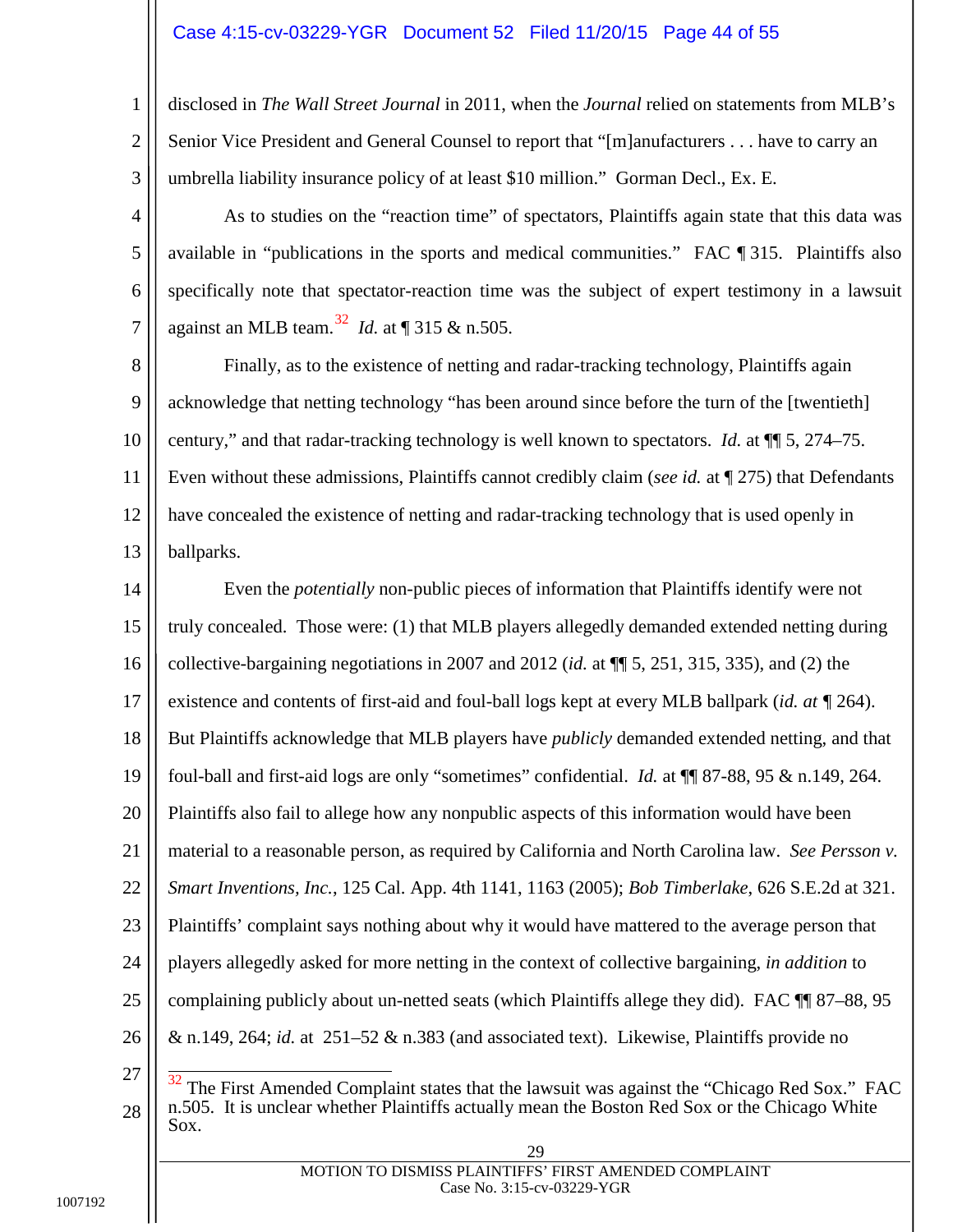#### Case 4:15-cv-03229-YGR Document 52 Filed 11/20/15 Page 45 of 55

explanation for what additional, marginal value the contents of "some" of the foul-ball and firstaid logs would have had, considering that other logs were already public. *See id.* at ¶ 315 & n.506 (citing 2014 *Bloomberg* article that analyzed publicly available logs).

<span id="page-44-2"></span><span id="page-44-1"></span>4 5 6 7 8 9 10 11 12 13 14 15 16 17 18 19 20 Perhaps recognizing that their claim of concealment is contradicted by both public documents and their own complaint, Plaintiffs now repeatedly assert that Defendants had "superior knowledge" of the allegedly concealed facts, and that the facts disclosed in the media and in publicly available studies were "not commonly known to the Plaintiffs, spectators, or the general public." *See id.* at ¶¶ 246, 247 & n.376, 249, 263, 315. These assertions fail for two reasons. First, to adequately plead fraudulent concealment, it is not sufficient for Plaintiffs to allege that Defendants were *more* aware of a material fact than Plaintiffs were—either the fact was concealed, or it wasn't. *See Johnson*, 653 F.3d at 1011–12; *Bob Timberlake*, 626 S.E.2d at 321. And as Plaintiffs admits over and over again, the supposedly concealed facts were anything but. Second, it strains all bounds of credulity to assert, as Plaintiffs do, that they were unaware of the risk of injury. Plaintiff Gorman literally *wrote the book* on the subject—titled *Death at the Ballpark*—which he describes as "a comprehensive study of game-related fatalities in amateur and professional baseball from various circumstances, such as . . . errant bats and balls." FAC n.47. Indeed, Plaintiffs cite Gorman's book throughout their complaint to provide examples and statistics regarding injuries at ballparks. *See id.* at n.1 (and related text), ¶ 62 & n.57, ¶ 278 & nn.453–54, ¶¶ 457–58. To claim that the risk of injury was "not commonly known to the Plaintiffs" is preposterous.

21 22 23 24 In short, the allegedly concealed facts that Plaintiffs point to were—in reality—widely known and widely discussed. And to the extent that Plaintiffs allege that Defendants did not disclose collective-bargaining negotiations or the contents of some foul-ball and first-aid logs, Plaintiffs fail to allege how that information would have been material to a reasonable person.

<span id="page-44-0"></span>25

1

2

3

#### <span id="page-44-3"></span>**2. Plaintiffs fail to allege that Defendants had a duty to disclose.**

26 27 28 There are only four circumstances that give rise to a duty to disclose—a fiduciary relationship, facts known only to the defendant, active concealment, or partial and misleading representations—but none of those circumstances are alleged here. *See Linear*, 152 Cal. App. 4th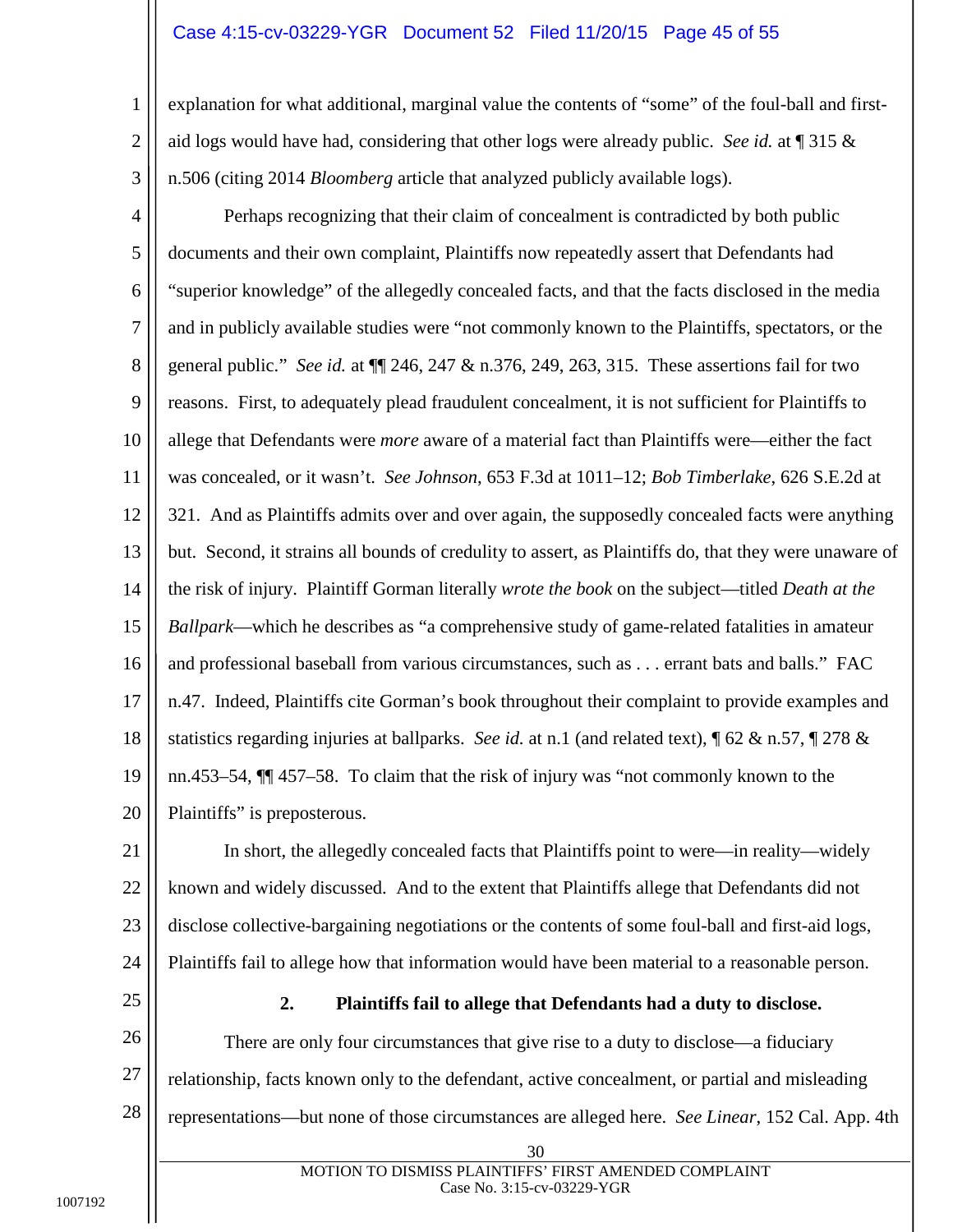<span id="page-45-2"></span>1 2 3 4 5 6 7 8 9 10 11 12 at 132; *Hardin v. KCS Int'l, Inc.*, 199 N.C. App. 687, 696 (2009). First, Plaintiffs do not allege that any Defendant is in a fiduciary relationship with any plaintiff, nor could they; the only plaintiff alleged to have even purchased tickets from a Defendant is Payne, and she purchased her tickets in an arms' length transaction. *See* FAC ¶ 350; *Persson*, 125 Cal. App. 4th at 1161; *Hardin*, 199 N.C. App. at 696. Second, Plaintiffs do not—and cannot—allege that the supposedly concealed facts were known or accessible only to Defendants; as explained above, each of these facts was publicly known and widely discussed. Third, Plaintiffs do not—and cannot—allege that any Defendant took active steps to prevent Plaintiff from discovering the allegedly omitted information. And fourth, Plaintiffs do not—and cannot—allege that any Defendant spoke half-truths while suppressing material facts. Since Plaintiffs did not—and cannot—specifically allege any of those circumstances, Defendants had no special duty to disclose and Plaintiffs cannot state a claim.

<span id="page-45-0"></span>13

#### <span id="page-45-4"></span>**3. Plaintiffs fail to allege intent to defraud.**

14 15 16 17 18 19 20 21 22 23 24 Plaintiffs also make no allegation that Defendants concealed information with the intent to defraud them or anyone else. Nor could anyone infer such intent. According to Plaintiffs' own complaint, most (if not all) of the allegedly concealed information was public. In addition, the complaint is replete with examples of Defendants taking affirmative steps to publicly acknowledge and warn spectators of the risk of injury—steps that are entirely incongruent with an intent to defraud the public. *See, e.g.*, FAC ¶¶ 4, 250, 254-55, 265, 312, 314. Moreover, there are plenty of obvious, non-fraudulent reasons why the only conceivably nonpublic facts—namely, the contents of *some* first-aid logs and the details of collective-bargaining negotiations—would be kept confidential. First-aid logs may contain sensitive medical information that must almost always—by law—be kept private. And the positions taken during closed-door, collectivebargaining negotiations necessarily implicate sensitive business interests for both sides involved.

<span id="page-45-1"></span>25

#### <span id="page-45-3"></span>**4. Plaintiffs fail to allege reliance.**

26 27 28 Plaintiffs' fraudulent-concealment claim must fail because Plaintiffs do not allege anywhere that (1) they were unaware of any allegedly concealed fact, or (2) they would have acted differently had they known of it. *Linear*, 152 Cal. App. 4th at 131. As discussed above,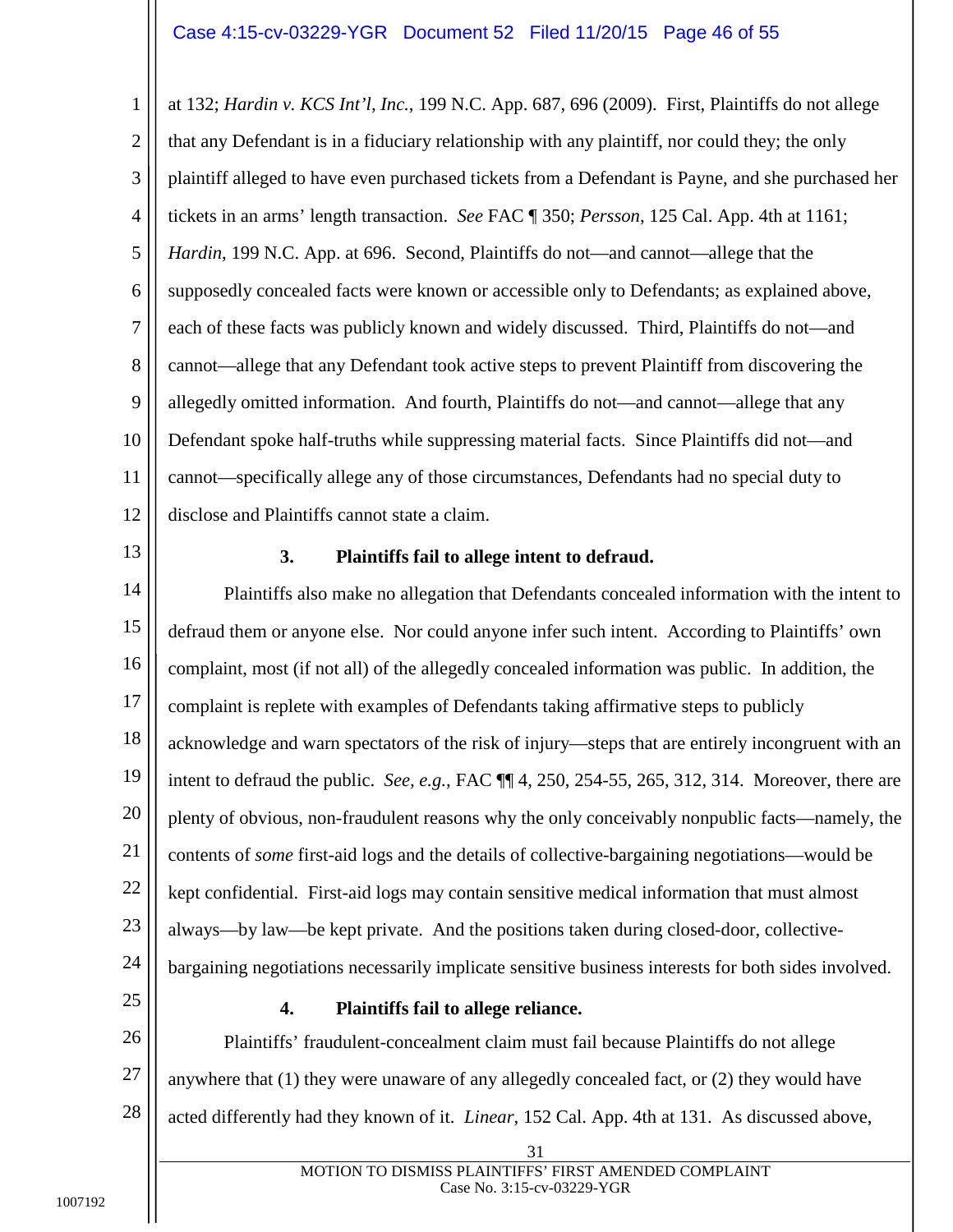#### Case 4:15-cv-03229-YGR Document 52 Filed 11/20/15 Page 47 of 55

2 3 4 5 6 7 8 Plaintiffs cannot credibly allege that they were unaware of the risk of injury from foul balls or bats—Plaintiff Gorman wrote a "comprehensive study" on the subject in 2009. FAC ¶ 23 & n.47. And even if Plaintiffs were unaware, they fail to plead what they would have done differently had they known. Indeed, Plaintiff Payne's own allegations suggest that she would have done nothing differently—she tacitly admits that she continued to attend games in an unscreened section, even after filing this lawsuit. *See id.* at ¶ 17. And despite having written a book about injuries and fatalities at ballparks, Plaintiff Gorman continued to attend (Minor League) games. *See id.* at  $\P$  22.

9 10 11 12 13 14 15 Plaintiffs' failure to plead reliance is particularly striking given that this is their second chance at doing so. The original complaint, like the First Amended Complaint, was completely devoid of any allegation that Plaintiff Payne was unaware of the risk of injury and would have acted differently had she known. *See* Dkt. 16-1; *Linear*, 152 Cal. App. 4th at 131. Plaintiffs' continued failure to plead reliance only confirms that their claim is meritless, especially in light of Rule 9(b)'s heightened requirement that plaintiffs specifically allege the "who, what, when, where, and how" of the elements of fraud. *Vess*, 317 F.3d at 1106.

<span id="page-46-0"></span>16

1

#### <span id="page-46-6"></span><span id="page-46-5"></span><span id="page-46-4"></span><span id="page-46-3"></span><span id="page-46-2"></span><span id="page-46-1"></span>**5. Plaintiffs fail to allege any damages.**

17 18 19 20 21 22 23 24 25 26 Finally, Plaintiffs fail to allege with particularity that they have sustained any damages from the alleged concealment. *See Creative Ventures, LLC v. Jim Ward & Assoc.*, 195 Cal. App. 4th 1430, 1444 (2011); *Linear*, 152 Cal. App. 4th at 131; *Bob Timberlake*, 626 S.E.2d at 321. They nakedly claim that they have "suffered harm," but such conclusory allegations are insufficient. *See Johnson*, 653 F.3d at 1010. Furthermore, to the extent that Plaintiffs allege that they have suffered harm by being exposed to a *risk* of injury, their claim is too speculative to support a cause of action for fraud. *See Leegin Creative Leather Prods., Inc. v. Diaz*, 131 Cal. App. 4th 1517, 1526 (2005); *Bob Timberlake*, 626 S.E.2d at 321. In sum, Plaintiffs have failed to allege *any* of the elements of fraudulent concealment with the particularity that Rule 9(b) requires. Because this is now their second chance at curing these

27 fundamental deficiencies, their claim for fraudulent concealment should be dismissed with

28 prejudice.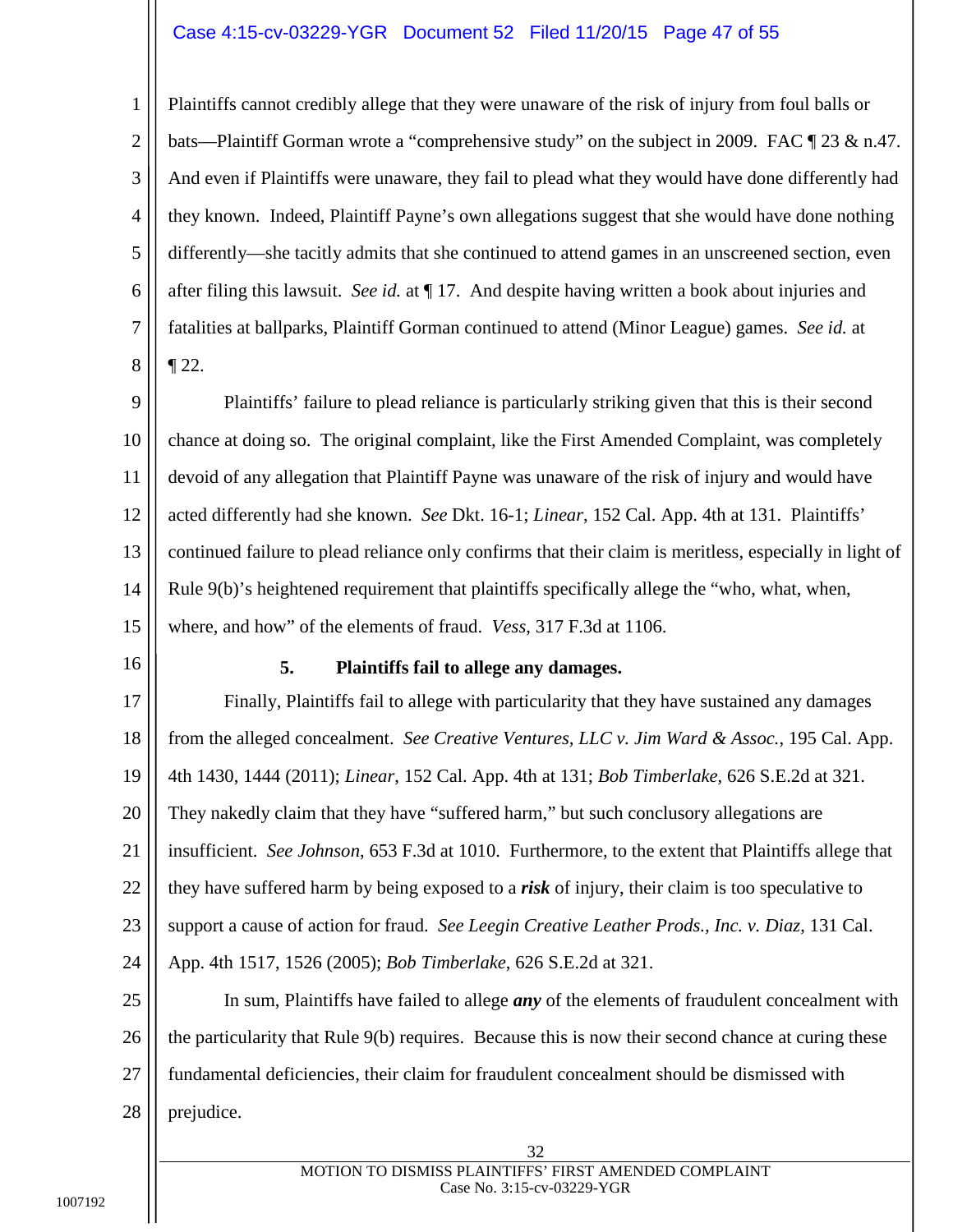## <span id="page-47-11"></span>**E. Plaintiffs fail to state a claim under the Consumers Legal Remedies Act.[33](#page-47-12)**

<span id="page-47-10"></span><span id="page-47-0"></span>2 3 4 5 6 7 8 9 10 11 12 The CLRA prohibits various "unfair methods of competition" and "unfair or deceptive acts or practices," including certain forms of fraudulent misrepresentation and nondisclosure. *See* Cal. Civ. Code §§ 1770, 1780. The statute, however, applies only when an allegedly unfair method is employed by "a[] *person in a transaction* intended to result or which results in the sale or lease of *goods* or *services* to a[] consumer." *Id.* at § 1770(a) (emphasis added). Plaintiffs allege that Defendants committed four unlawful acts under the CLRA. FAC ¶ 351. Plaintiffs' CLRA claims fail, however, for three reasons. First, a ticket to a baseball game is not a "good or service" as those terms are defined under the CLRA. Second, neither Plaintiff Gorman nor Plaintiff Smith is alleged to have purchased a ticket from any Defendant. And third, Plaintiffs fail to allege either reliance or injury, and therefore lack standing under California law to assert a CLRA claim.

<span id="page-47-1"></span>13

#### <span id="page-47-5"></span>**1. Tickets are not "goods or services" under the CLRA.**

14 15 16 Plaintiffs allege that a "[a] ticket to an MLB major [sic] or minor league game is a 'good' as defined [by the CLRA]." *Id.* at ¶ 350. This conclusory allegation, however, is contrary to both the express text of the CLRA and California case law.

17 18 The CLRA defines "goods" as "*tangible chattels* bought or leased for use primarily for personal, family, or household purposes, including certificates or coupons exchangeable for these

<span id="page-47-9"></span>19 goods." Cal. Civ. Code § 1761(a) (emphasis added). A ticket to an MLB game is not a "tangible

20 chattel"; rather, it is merely a representation of an intangible, revocable license to attend a

21 game. [34](#page-47-13) *See* Gorman Decl, Ex. B (ticket-back language explaining that "[t]he license granted by

- 22 this ticket may . . . be terminated by tendering to the holder the purchase price of this ticket"); *id.*,
- 23 Ex. C ("This ticket grants to the holder a revocable personal license . . ."); *see also Berry v. Am.*
- 24 *Express Publ'g, Inc.*, 147 Cal. App. 4th 224, 229 (2007) (holding that a credit card is not a
- <span id="page-47-12"></span><span id="page-47-4"></span>25 26 27 <sup>33</sup> Plaintiff Gorman's CLRA claim should be dismissed on the additional ground that a South Carolina plaintiff suing over conduct at a North Carolina Minor League Club cannot seek the protection of a California statute. *Cf. Phillips Petroleum Co. v. Shutts*, 472 U.S. 797, 822 (1985). <sup>34</sup> *See Kennedy Theater Ticket Serv. v. Ticketron, Inc.*, 342 F. Supp. 922, 925–26 (E.D. Pa. 1972)
- <span id="page-47-13"></span><span id="page-47-8"></span><span id="page-47-7"></span><span id="page-47-6"></span><span id="page-47-3"></span><span id="page-47-2"></span>28 (citing *Marrone v. Wash. Jockey Club*, 227 U.S. 633, 637 (1913); *Jordan v. Concho Theatres, Inc.*, 160 S.W.2d 275, 276 (Tex. Civ. App. 1941); *Taylor v. Cohn*, 47 Or. 538, 540 (1906);
	- *Collister v. Hayman*, 183 N.Y. 250, 253 (1905)).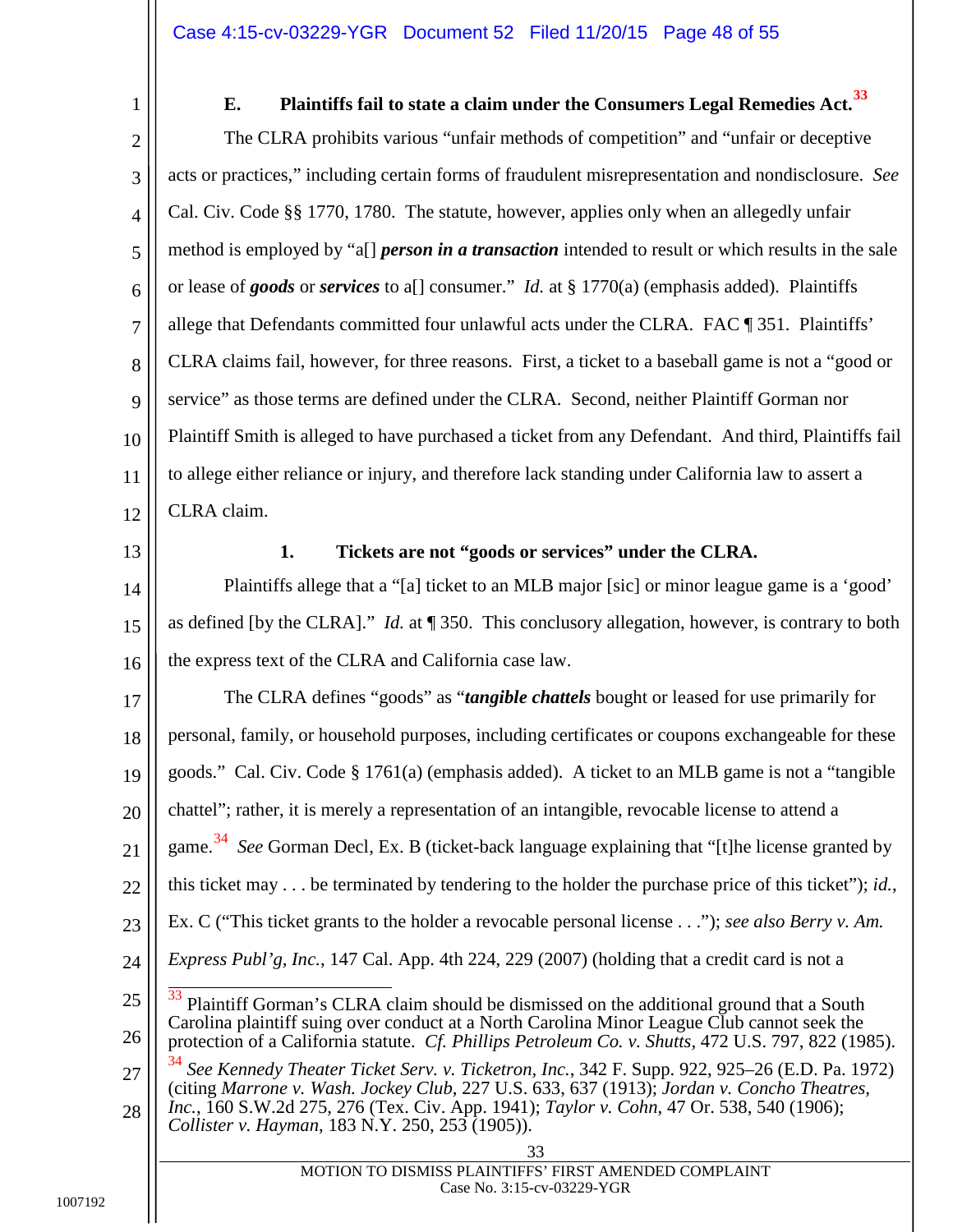#### Case 4:15-cv-03229-YGR Document 52 Filed 11/20/15 Page 49 of 55

1 2 3 4 5 6 "good" under the CLRA because it "has no intrinsic value and exists only as indicia of the credit extended to the cardholder").  $35$  Courts in California have repeatedly held that intangible rights fall outside the scope of the CLRA.<sup>36</sup> Especially pertinent here, courts (including this Court) have held that the CLRA does not apply to licenses because they are neither "goods" nor "services."<sup>37</sup> Accordingly, the license to attend an MLB game—represented by a ticket—is not a good or service covered by the CLRA.

<span id="page-48-0"></span>7

8

#### <span id="page-48-7"></span><span id="page-48-3"></span><span id="page-48-2"></span><span id="page-48-1"></span>**2. Plaintiffs Gorman and Smith did not purchase tickets from any Defendant.**

<span id="page-48-10"></span><span id="page-48-9"></span><span id="page-48-8"></span><span id="page-48-6"></span><span id="page-48-5"></span><span id="page-48-4"></span>9 10 11 12 13 14 15 16 17 18 19 20 21 22 23 24 25 26 27 28 34 MOTION TO DISMISS PLAINTIFFS' FIRST AMENDED COMPLAINT Case No. 3:15-cv-03229-YGR The CLRA applies only to "transaction[s] intended to result or which result[] in the sale or lease of goods or services to a<sup>[]</sup> consumer." Cal. Civ. Code  $\S 1770(a)$ . The CLRA defines "[t]ransaction" as "an agreement between a consumer and another person." *Id.* at § 1761(e). Where there is no direct agreement between a consumer and the defendant (or the defendant's agents), there can be no liability under the CLRA. *See Fulford v. Logitech, Inc.*, 2008 WL 4914416, at \*1 & n.2 (N.D. Cal. Nov. 14, 2008); *Green v. Canidae Corp.*, 2009 WL 9421226, at \*4 (C.D. Cal. June 9, 2009). Here, the only Defendant that is alleged to have sold tickets to a named Plaintiff is the Oakland Athletics baseball club, which allegedly sold season tickets to Plaintiff Payne. FAC ¶ 350. Plaintiff Gorman acquired his Minor League baseball tickets from the Charlotte Knights, which is not a party to this lawsuit. *Id.* And Plaintiff Smith is not alleged to have purchased any tickets at all. Accordingly, neither Gorman nor Smith can plead a "transaction" within the meaning of the CLRA. 35 Plaintiffs are not alleging that the physical ticket itself is the "good" sold in the covered transaction. Their allegations are that Defendants misrepresented the characteristics, standards, and quality of "MLB games," not that they somehow misrepresented the characteristics, standards, or quality of the physical, paper tickets. *See* FAC ¶ 351. <sup>36</sup> *See, e.g.*, *Fairbanks v. Super. Ct.*, 46 Cal. 4th 56, 60–61 (2009) (life insurance); *Estate of Migliaccio v. Midland Nat'l Life Ins. Co.*, 436 F. Supp. 2d 1095, 1108–09 (C.D. Cal. 2006) (annuities). <sup>37</sup> *See, e.g.*, *Williamson v. McAfee, Inc.*, 2014 WL 4220824, at \*7 (N.D. Cal. Aug. 22, 2014) (software licenses); *In re Sony Gaming Networks & Customer Data Sec. Breach Litig.*, 903 F. Supp. 2d 942, 972 (S.D. Cal. 2012) (same).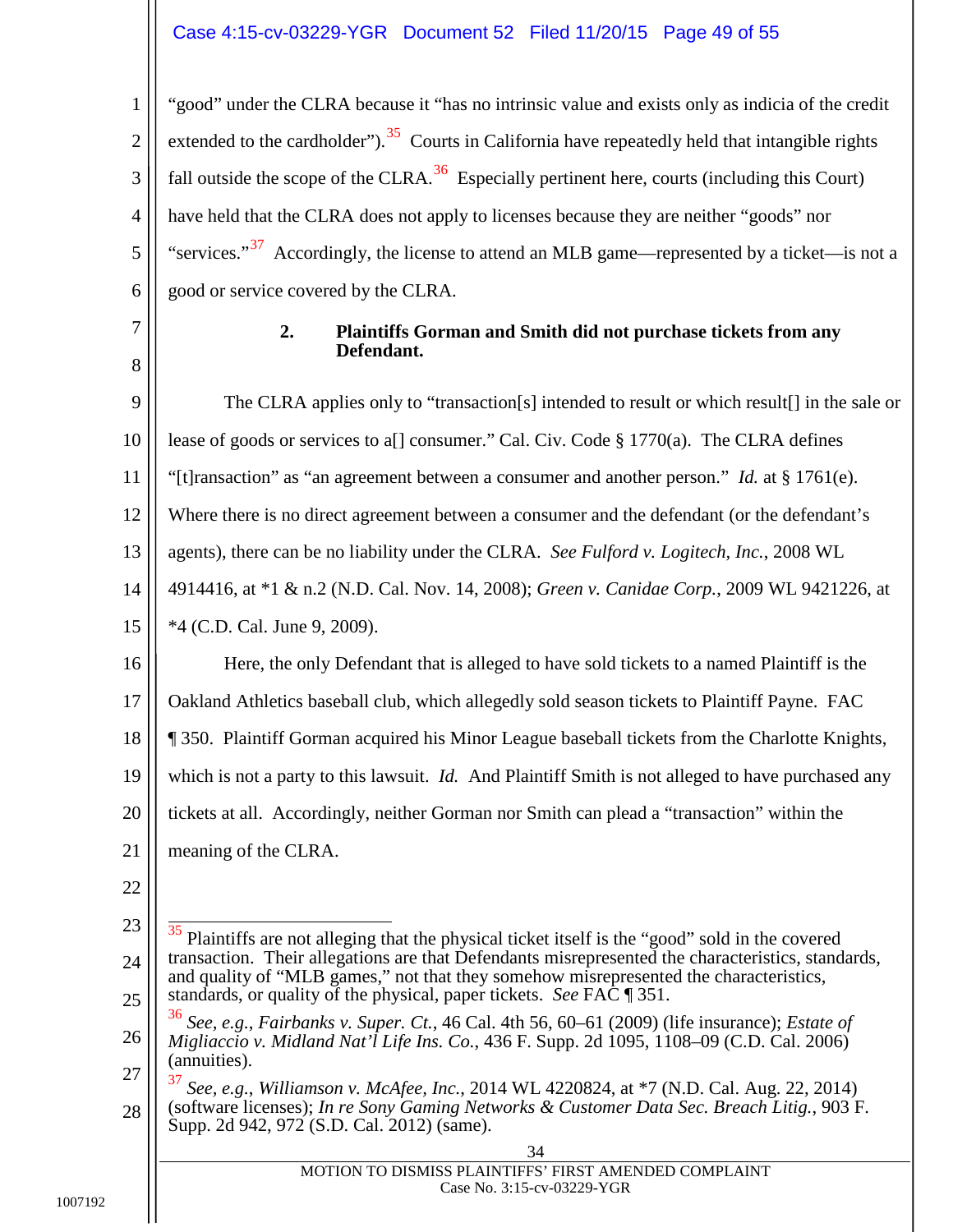#### <span id="page-49-4"></span><span id="page-49-1"></span>**3. Plaintiffs fail to allege reliance or injury.**

<span id="page-49-0"></span>2 3 4 5 6 7 8 9 10 11 12 13 14 15 16 Even if the CLRA applied to the purchase of tickets to baseball games, Plaintiffs' CLRA claims would still fail because they lack statutory standing to assert them. The CLRA does not automatically award relief upon proof that a defendant has engaged in one of the statutorily proscribed practices. *Durell v. Sharp Healthcare*, 183 Cal. App. 4th 1350, 1367 (2010). Rather, to have standing to bring a claim under the CLRA, a plaintiff must allege that he or she actually suffered *economic injury* because of the proscribed conduct. *Id.* And when, as here, the plaintiff alleges that the defendant's unlawful conduct was a misrepresentation or nondisclosure, the plaintiff must also allege that he or she—and all putative class members—actually relied on the misrepresentation or nondisclosure. *Id.*; *In re Sony Gaming Networks*, 903 F. Supp. at 969 n.25*.* Furthermore, CLRA claims sounding in fraud are subject to a heightened pleading requirement under Rule 9(b). *Kearns v. Ford Motor Co.*, 567 F.3d 1120, 1125 (9th Cir. 2009). Accordingly, such claims must allege an "account of the time, place, and specific content of the false representations as well as the identities of the parties to the misrepresentations." *Swartz v. KPMG LLP*, 476 F.3d 756, 764 (9th Cir. 2007) (internal quotation marks omitted). Here, Plaintiffs fail to satisfy Rule 9(b) and fail to establish their standing to bring a CLRA claim.

<span id="page-49-3"></span><span id="page-49-2"></span>17 18 19 20 21 22 23 24 25 26 27 28 Plaintiffs allege that in "holding out MLB games . . . as safe," Defendants violated §§ 1770(a)(5) and (a)(7) of the CLRA by allegedly misrepresenting the characteristics, standards, and quality of ballparks where MLB games are played. FAC ¶ 351. But Plaintiffs do not allege with specificity "the time, place, and specific content" of the alleged misrepresentations, as required by Rule 9(b). *Swartz*, 476 F.3d at 764. At most, Plaintiffs quote various statements from MLB officials that "[f]an safety is our foremost goal" and that baseball is "family-friendly," "kid-friendly," and an "extraordinarily healthy entertainment product." FAC ¶¶ 4, 6, 255, 288, 311, 322, 336. They also point to an article posted on www.mlb.com showing a man catching a foul ball while holding an infant. *Id.* at ¶ 287. To the extent that Plaintiffs are alleging that these innocuous statements and media pieces constituted unlawful misrepresentations under the CLRA, Plaintiffs fail to allege that any of the Plaintiffs ever relied on them. Indeed, Plaintiffs even fail to allege that Plaintiff Payne—the only named Plaintiff who purchased tickets from a Defendant—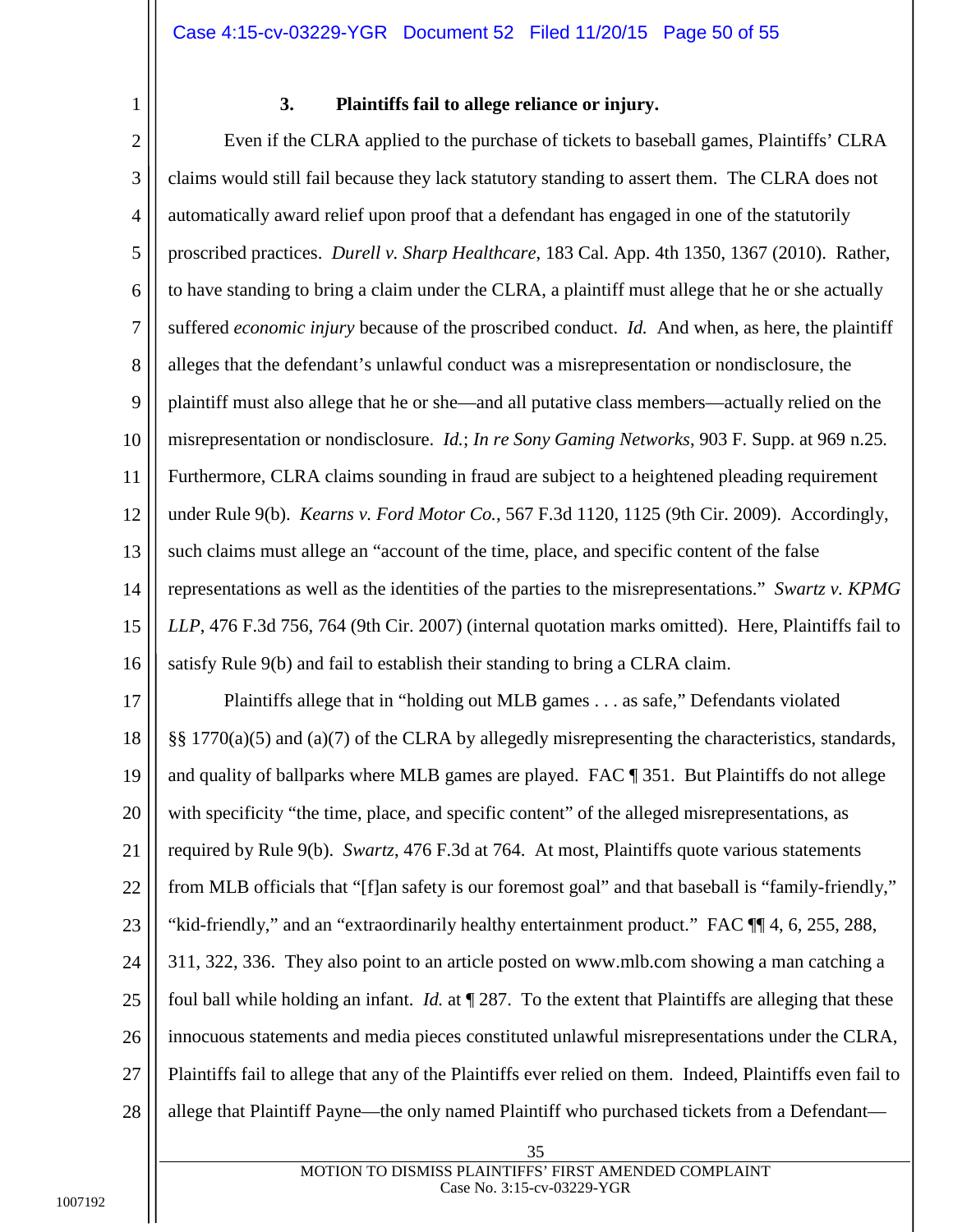#### Case 4:15-cv-03229-YGR Document 52 Filed 11/20/15 Page 51 of 55

3 4 5 6 ever saw or heard the statements. Nor do Plaintiffs allege that the Oakland Athletics—who allegedly sold Payne her tickets—were in any way responsible for the statements. Finally, Plaintiffs also fail to allege any economic injury stemming from the statements. No Plaintiff alleges that, but for the statements, he or she would have acted differently. Accordingly, Plaintiffs fail to satisfy Rule 9(b), and cannot establish Payne's standing to assert a CLRA claim. *See Kearns*, 567 F.3d at 1126–27; *Durell*, 183 Cal. App. 4th at 1367.

<span id="page-50-2"></span><span id="page-50-0"></span>7 8 9 10 11 12 13 Plaintiffs further allege that Defendants violated  $\S 1770(a)(13)$  by failing to disclose that "part of the reason for the reduced ticket price of unprotected seats is [allegedly] related to their unprotected nature." FAC ¶ 351. These conclusory allegations suffer from the same failures of specificity, reliance, and injury described above. Moreover, for Plaintiff Payne's tickets—the only tickets allegedly purchased from a Defendant—there is no difference in the ticket price between Plaintiff's section (section 211) and adjacent sections that are behind the home-plate netting. *See* above note 6. *See Durell*, 183 Cal. App. 4th at 1367.

<span id="page-50-3"></span><span id="page-50-1"></span>14 15 16 17 18 19 20 21 22 23 24 25 26 27 28 Finally, Plaintiffs allege that Defendants violated § 1770(a)(19) by "insert[ing] an unconscionable assumption of risk provision in the contract entered into when a ticket is purchased." FAC  $\parallel$  351 & n.521. This allegation also fails, for two reasons. First, the ticketback statement referred to in the FAC warns fans that foul balls and other objects may enter the stands. Gorman Decl., Ex. B. Even if the ticket-back statement were considered to be a contractual release of liability, it would not be unconscionable; under California law, provisions limiting or releasing parties from personal-injury liability are generally not unconscionable, especially in the realm of sports and recreation. *See Olsen v. Breeze, Inc.*, 48 Cal. App. 4th 608, 621–22 (1996). Second, Plaintiffs cannot claim injury because they cannot allege that any Defendant has ever attempted to enforce the purported release provision against them. *See Lee v. Am. Express Travel Related Servs.*, 2007 WL 4287557, at \*5 (N.D. Cal. Dec. 6, 2007) (dismissing an unconscionability claim under the CLRA for lack of injury where the allegedly unconscionable terms "have not . . . been invoked against plaintiffs"). In sum, Plaintiffs' CLRA claims fail because game tickets are not "goods or services." Moreover, Plaintiffs have failed to plead CLRA claims with the specificity required by Rule 9(b),

1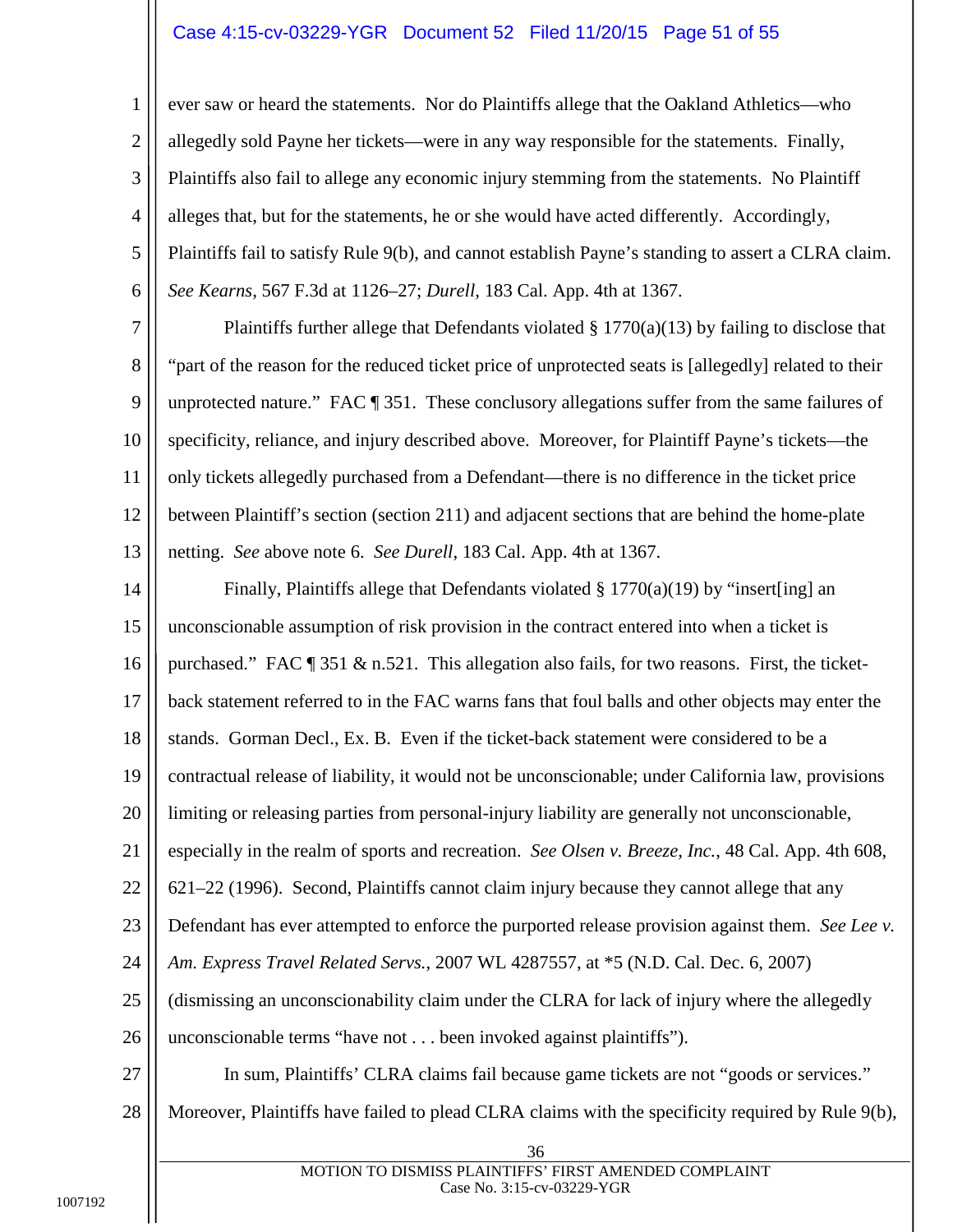#### Case 4:15-cv-03229-YGR Document 52 Filed 11/20/15 Page 52 of 55

3 4 including—but not limited to—failing to allege that tickets were purchased from any Defendants other than the Oakland Athletics. Finally, Plaintiffs have failed to allege either reliance or injury, and thus lack standing to assert CLRA claims under California law. Further amendment cannot remedy these flaws, so the CLRA claims must be dismissed with prejudice.

<span id="page-51-0"></span>5

1

2

# <span id="page-51-7"></span><span id="page-51-6"></span><span id="page-51-5"></span>**F. Plaintiffs fail to state a claim under California's Unfair Competition Law.[38](#page-51-8)**

<span id="page-51-2"></span>6 7 8 9 10 11 12 13 14 15 16 17 18 19 20 To establish standing to state a claim under California's UCL, a plaintiff must allege that she has suffered an economic loss. *Durell*, 183 Cal. App. 4th at 1359. Likewise, where a plaintiff's UCL claim is based on alleged misrepresentations or nondisclosures, the plaintiff must allege that she actually relied on those misrepresentations or nondisclosures, regardless of whether the plaintiff is alleging that a business practice is unfair, unlawful, or fraudulent. *See Kane v. Chobani, Inc.*, 973 F. Supp. 2d 1120, 1129 (N.D. Cal. 2014) (citing *Kwikset Corp. v. Super. Ct.*, 51 Cal. 4th 310, 326 (2011); *In re Tobacco II Cases*, 46 Cal. 4th 298, 326 (2009); *Durell*, 183 Cal. App. 4th at 1363)). And where a plaintiff's UCL claim sounds in fraud—as it does here—the plaintiff must satisfy Rule 9(b)'s heightened-pleading requirement. *Kearns*, 567 F.3d at 1125–27. Just as Plaintiffs fail to state a claim for fraudulent concealment or a violation of the CLRA, Plaintiffs also fail to state a claim under the UCL. For their UCL claims, Plaintiffs rely on the exact same allegations of misrepresentations and concealments. *See* FAC ¶¶ 340–41. And again, Plaintiffs fail either to satisfy Rule 9(b) or to plead nonconclusory allegations of reliance and injury. Accordingly, Plaintiffs' UCL claim must be dismissed, with prejudice, for the same

21 reasons. *See* Sections IV.D.4, IV.D.5, IV.E.3

- <span id="page-51-1"></span>22
- 23
- <span id="page-51-3"></span>**G. Plaintiffs fail to state a claim under California Civil Code § 1668, because no**  such cause of action exists.<sup>3</sup>
- 24

- <span id="page-51-4"></span>Plaintiffs' so-called "cause of action" for violation of California Civil Code § 1668 fails
- <span id="page-51-8"></span>26 38 Plaintiff Gorman's UCL claim should be dismissed on the additional ground that a South Carolina plaintiff suing over conduct related to an (unnamed) North Carolina Minor League club cannot seek the protection of a California statute. *Cf. Shutts*, 472 U.S. at 822.
- <span id="page-51-9"></span>27 28 Plaintiff Gorman's purported California Civil Code § 1668 claim should be dismissed on the additional ground that a South Carolina plaintiff suing over conduct related to a North Carolina Minor League Club cannot seek the protection of a California statute. *Cf. Shutts*, 472 U.S. at 822.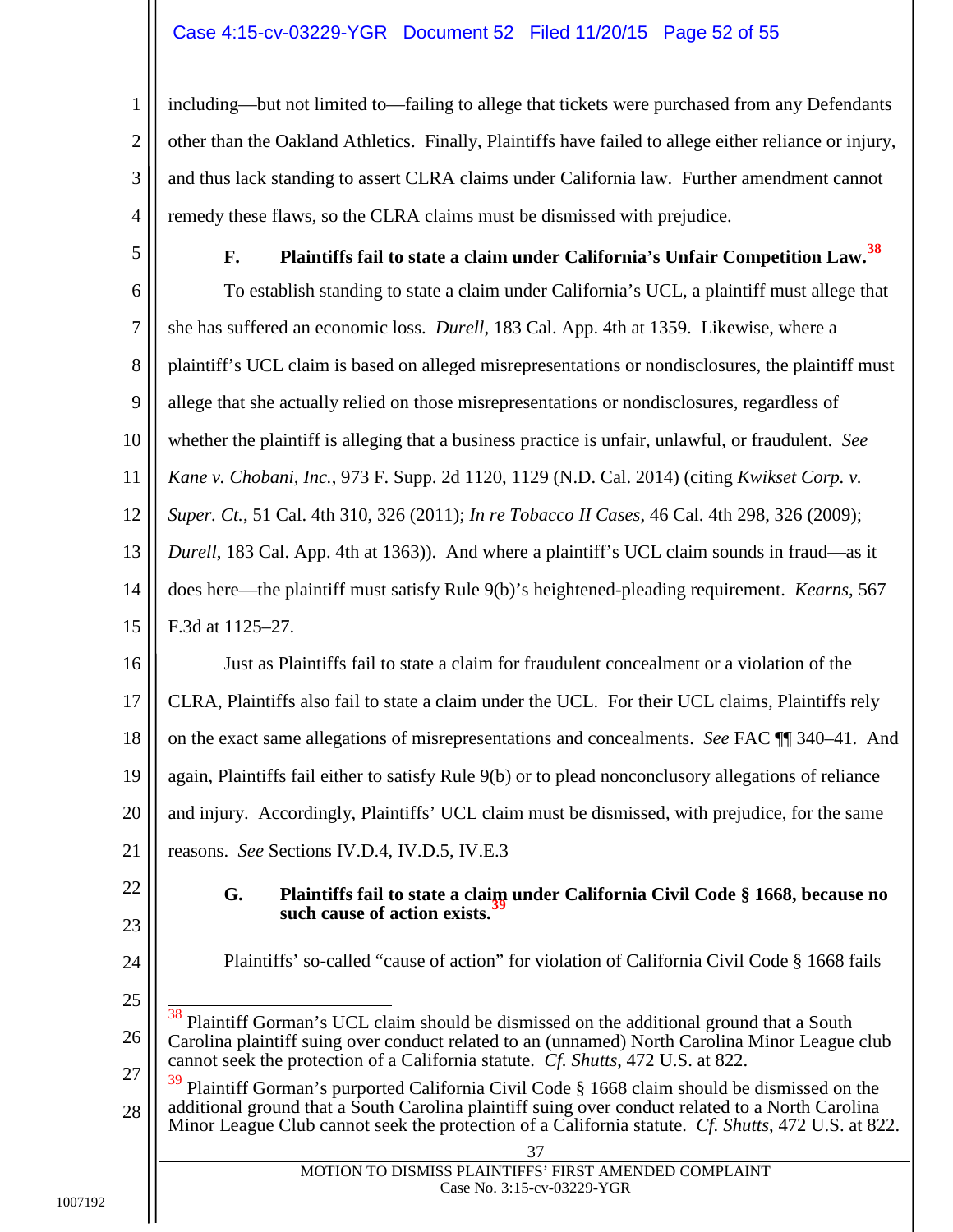#### Case 4:15-cv-03229-YGR Document 52 Filed 11/20/15 Page 53 of 55

<span id="page-52-1"></span>2 3 4 5 6 7 8 9 for a simple reason: there is no such cause of action under California law. Section 1668 provides that "[a]ll contracts which . . . exempt anyone from responsibility for his own fraud, or willful injury to the person or property of another, or violation of law, whether willful or negligent, are against the policy of the law." Cal. Civ. Code § 1668. The statute allows courts to invalidate certain contractual provisions if those provisions are asserted as defenses to claims for fraud, negligence, or other torts. *See, e.g.*, *Gavin W. v. YMCA of Metro. L.A.*, 106 Cal. App. 4th 662, 671-76 (2003). Section 1668 does *not* create its own freestanding cause of action, and no court in California or elsewhere—has ever implied such a cause of action under the statute. For this reason alone, Plaintiffs' "claim" should be dismissed with prejudice.

<span id="page-52-4"></span><span id="page-52-3"></span><span id="page-52-2"></span><span id="page-52-0"></span>10 11 12 13 14 15 16 17 18 19 20 21 22 23 24 25 26 27 28 38 In addition to bringing a nonexistent cause of action, Plaintiffs are also wrong to assert that Defendants have violated § 1668. Although Plaintiffs never specify what contractual "waiver" they believe is invalid, it appears that they are referring to the warning language on the back of game tickets. *See* FAC ¶¶ 351 & n.521, 354. But the actual substance of the ticket warnings, which Plaintiffs do not specifically address, is perfectly valid under § 1668. Section 1668 does not "invalidate *all* contracts that seek to exempt a party" from liability. *Health Net of Cal., Inc. v. Dep't of Health Servs.*, 113 Cal. App. 4th 224, 233 (2003) (emphasis added). Rather, § 1668 invalidates contracts that exempt a party from liability *only* for (1) fraudulent or intentional acts, (2) negligent violations of statutory law, or (3) ordinary negligence where the public interest is implicated. *Id.* at 234; *Tunkl v. Regents of the Univ. of Cal.*, 60 Cal. 2d 92, 95– 96 (1963). Otherwise, waivers of ordinary negligence or strict liability are permissible and enforceable. *Health Net*, 113 Cal. App. 4th at 234; *Grayson v. 7-Eleven, Inc.*, 2013 WL 1187010, at \*6 (S.D. Cal. Mar. 21, 2013). Recreational sports—although highly enjoyable—are not considered "essential" in the same way that a "hospital is to a patient." *Randas v. YMCA of Metro. L.A.*, 17 Cal. App. 4th 158, 162 (1993). Accordingly, courts have long held that "exculpatory agreements in the recreational sports context do not implicate the public interest and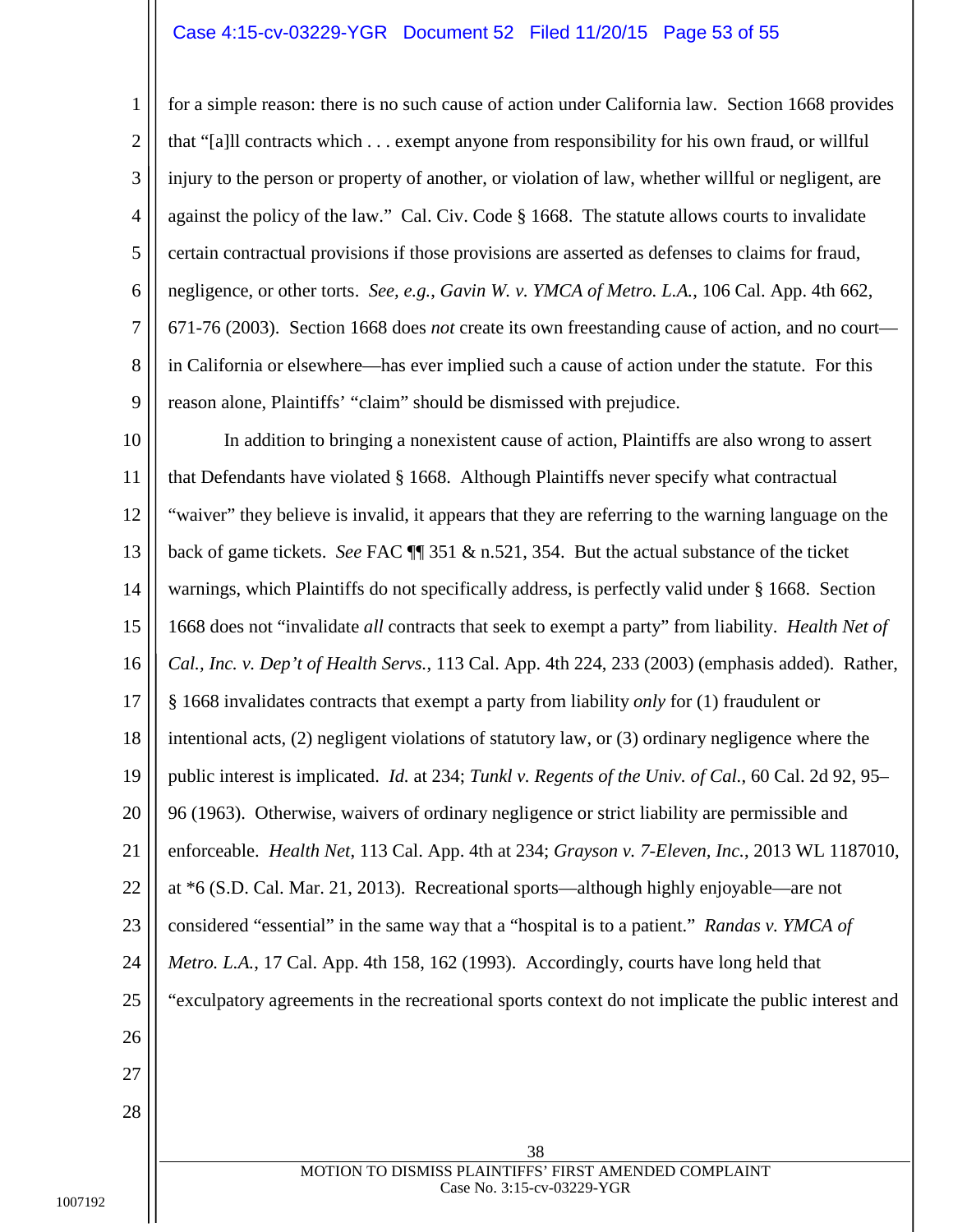<span id="page-53-3"></span>therefore are not void" under § 1668. *Capri v. L.A. Fitness Int'l, LLC*, 136 Cal. App. 4th 1078,  $1084$  (2006).<sup>40</sup>

<span id="page-53-4"></span><span id="page-53-0"></span>3 4 5 6 7 8 9 10 11 12 13 14 15 16 17 18 19 20 21 22 23 24 25 26 27 28 39 MOTION TO DISMISS PLAINTIFFS' FIRST AMENDED COMPLAINT Here, both Athletics' and Dodgers' game tickets—the only tickets allegedly issued by any Defendant to any named Plaintiffs—include a section warning ticket holders of the risk and danger incidental to the sport of baseball, including thrown bats, bat fragments, and errant balls. *See* Gorman Decl., Exs. B–C. The tickets also include language stating that the ticket holders agree not to hold MLB or the Clubs liable for injuries resulting from such incidental risks. *See id.* Even if this language were construed to be a contractual release of liability—and there is no allegation that it has been, or that anyone has sought to enforce such a waiver against a Plaintiff it would be perfectly valid under § 1668. Nothing in the ticket-back language can be construed to exculpate any party from fraud, intentional acts, or violations of statutory law. *See Health Net*, 113 Cal. App. 4th at 234. And as explained above, agreements exculpating liability for negligence in the recreational sports context do not implicate the public interest, and are therefore immune from § 1668 challenges. *See Capri*, 136 Cal. App. 4th at 1084. Accordingly, the Court should disregard Plaintiffs' assertion that Defendants have violated California Civil Code § 1668. **H. Plaintiff Smith fails to state a claim for "personal injury."** Plaintiffs' sixth cause of action, brought by Plaintiff Smith alone, is labeled "personal injury." FAC ¶ 355. But there is no such cause of action under California law. If Plaintiff's attorneys meant to separate (A) a claim of negligence brought by all three Plaintiffs seeking injunctive relief, from (B) an individual claim for negligence brought by Plaintiff Smith seeking monetary damages, <sup>[41](#page-53-8)</sup> then Smith's individual claim of negligence fails for many of the same reasons that the broader negligence claim fails. As explained above in Section IV.C.1, California Courts have adopted the "baseball rule." When "a spectator chooses to occupy an unscreened seat," or "is unable to secure a screened seat and consequently occupies one that is 40 *See also Benedek v. PLC Santa Monica*, 104 Cal. App. 4th 1351, 1356–57 (2002); *Lund v. Bally's Aerobic Plus, Inc.*, 78 Cal. App. 4th 733, 739 (2000); *Allan v. Snow Summit, Inc.*, 51 Cal. App. 4th 1358, 1373 (1996); *Randas*, 17 Cal. App. 4th at 161–162. <sup>41</sup> *See* FAC ¶¶ 27–28 ("On behalf of themselves and the Class, Plaintiffs seek class-wide injunctive or equitable relief. . . Plaintiff Smith also seeks damages for her individual personal injuries."); *id.* ¶ 355 ("Defendants' negligence . . . caused Plaintiff Stephanie Smith's injuries.").

<span id="page-53-8"></span><span id="page-53-7"></span><span id="page-53-6"></span><span id="page-53-5"></span><span id="page-53-2"></span><span id="page-53-1"></span>Case No. 3:15-cv-03229-YGR

1